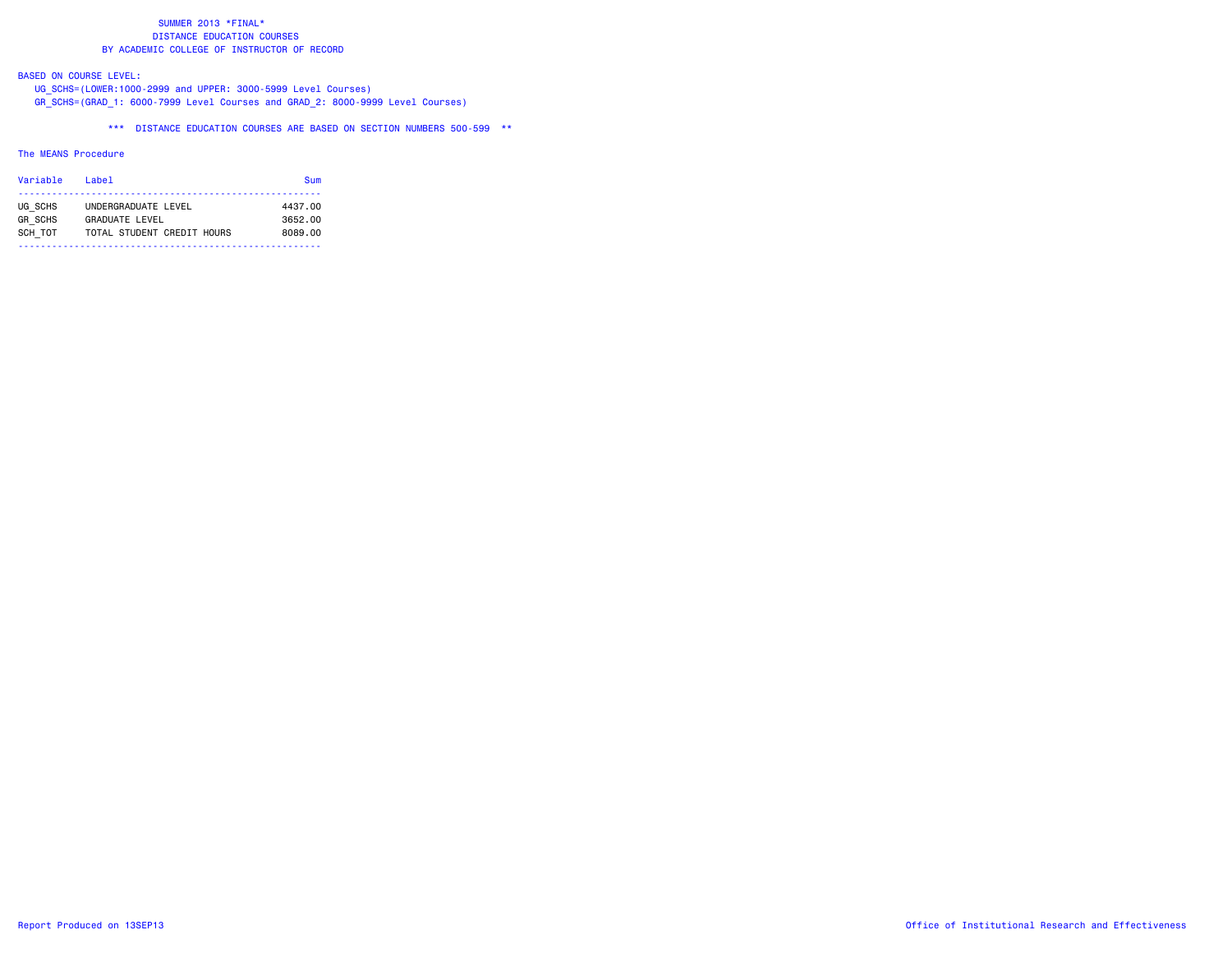# BASED ON COURSE LEVEL:

 UG\_SCHS=(LOWER:1000-2999 and UPPER: 3000-5999 Level Courses \*\*Excludes CVM 5000-5999 Level Courses\*\*) GR\_SCHS=(GRAD\_1: 6000-7999 Level Courses and GRAD\_2: 8000-9999 Level Courses)

\*\*\* DISTANCE EDUCATION COURSES ARE BASED ON SECTION NUMBERS 500-599 \*\*

#### The MEANS Procedure

|                            | N   |                    |                                    |         |
|----------------------------|-----|--------------------|------------------------------------|---------|
| <b>ACADEMIC COLLEGE</b>    |     | Obs Variable Label |                                    | Sum     |
| AG & LIFE SCIENCES         |     |                    | 11 UG_SCHS UNDERGRADUATE LEVEL     | 225,00  |
|                            |     |                    | GR SCHS GRADUATE LEVEL             | 159.00  |
|                            |     |                    | SCH TOT TOTAL STUDENT CREDIT HOURS | 384.00  |
| ARCHITECTURE, ART & DESIGN | 3   | UG SCHS            | UNDERGRADUATE LEVEL                | 78.00   |
|                            |     | GR SCHS            | <b>GRADUATE LEVEL</b>              | 6.00    |
|                            |     | SCH TOT            | TOTAL STUDENT CREDIT HOURS         | 84.00   |
| ARTS & SCIENCES            | 121 | UG SCHS            | UNDERGRADUATE LEVEL                | 3072.00 |
|                            |     |                    | GR SCHS GRADUATE LEVEL             | 1444.00 |
|                            |     | SCH TOT            | TOTAL STUDENT CREDIT HOURS         | 4516.00 |
| <b>BUSINESS</b>            | 21  |                    | UG SCHS UNDERGRADUATE LEVEL        | 438,00  |
|                            |     |                    | GR SCHS GRADUATE LEVEL             | 819.00  |
|                            |     | SCH TOT            | TOTAL STUDENT CREDIT HOURS         | 1257.00 |
| EDUCATION                  | 66  |                    | UG SCHS UNDERGRADUATE LEVEL        | 624.00  |
|                            |     |                    | GR_SCHS GRADUATE LEVEL             | 1032.00 |
|                            |     | SCH TOT            | TOTAL STUDENT CREDIT HOURS         | 1656.00 |
| ENGINEERING                | 24  | UG SCHS            | UNDERGRADUATE LEVEL                | 0.00    |
|                            |     |                    | GR_SCHS GRADUATE LEVEL             | 185.00  |
|                            |     | SCH TOT            | TOTAL STUDENT CREDIT HOURS         | 185.00  |
| <b>FOREST RESOURCES</b>    | 3   |                    | UG SCHS UNDERGRADUATE LEVEL        | 0.00    |
|                            |     |                    | GR SCHS GRADUATE LEVEL             | 7.00    |
|                            |     | SCH TOT            | TOTAL STUDENT CREDIT HOURS         | 7.00    |
|                            |     |                    |                                    |         |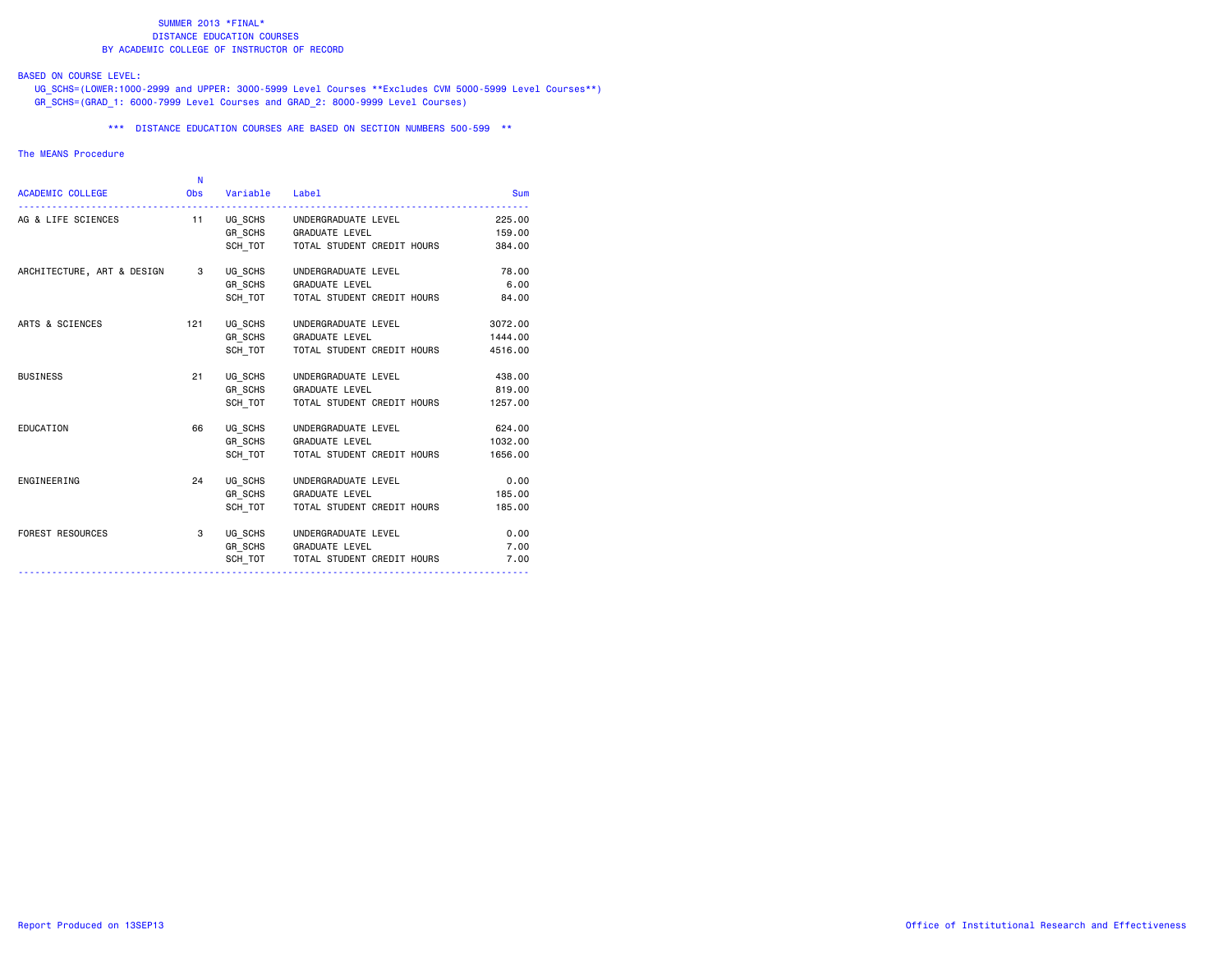## BASED ON COURSE LEVEL:

 UG\_SCHS=(LOWER:1000-2999 and UPPER: 3000-5999 Level Courses \*\*Excludes CVM 5000-5999 Level Courses\*\*) GR\_SCHS=(GRAD\_1: 6000-7999 Level Courses and GRAD\_2: 8000-9999 Level Courses)

\*\*\* DISTANCE EDUCATION COURSES ARE BASED ON SECTION NUMBERS 500-599 \*\*

| <b>ACADEMIC DEPARTMENT</b>                 | <b>UNDERGRADUATE</b><br>LEVEL | <b>GRADUATE</b><br>LEVEL | <b>TOTAL</b> |
|--------------------------------------------|-------------------------------|--------------------------|--------------|
| Agricultural Economics                     | 0.00                          | 3.00                     | 3.00         |
| Food Science, Nutrition & Health Promotion | 18.00                         | 156.00                   | 174.00       |
| Landscape Architecture                     | 30.00                         | 0.00                     | 30.00        |
| School of Human Sciences                   | 177.00                        | 0.00                     | 177.00       |
|                                            |                               |                          |              |
|                                            | 225.00                        | 159.00                   | 384.00       |
|                                            |                               |                          |              |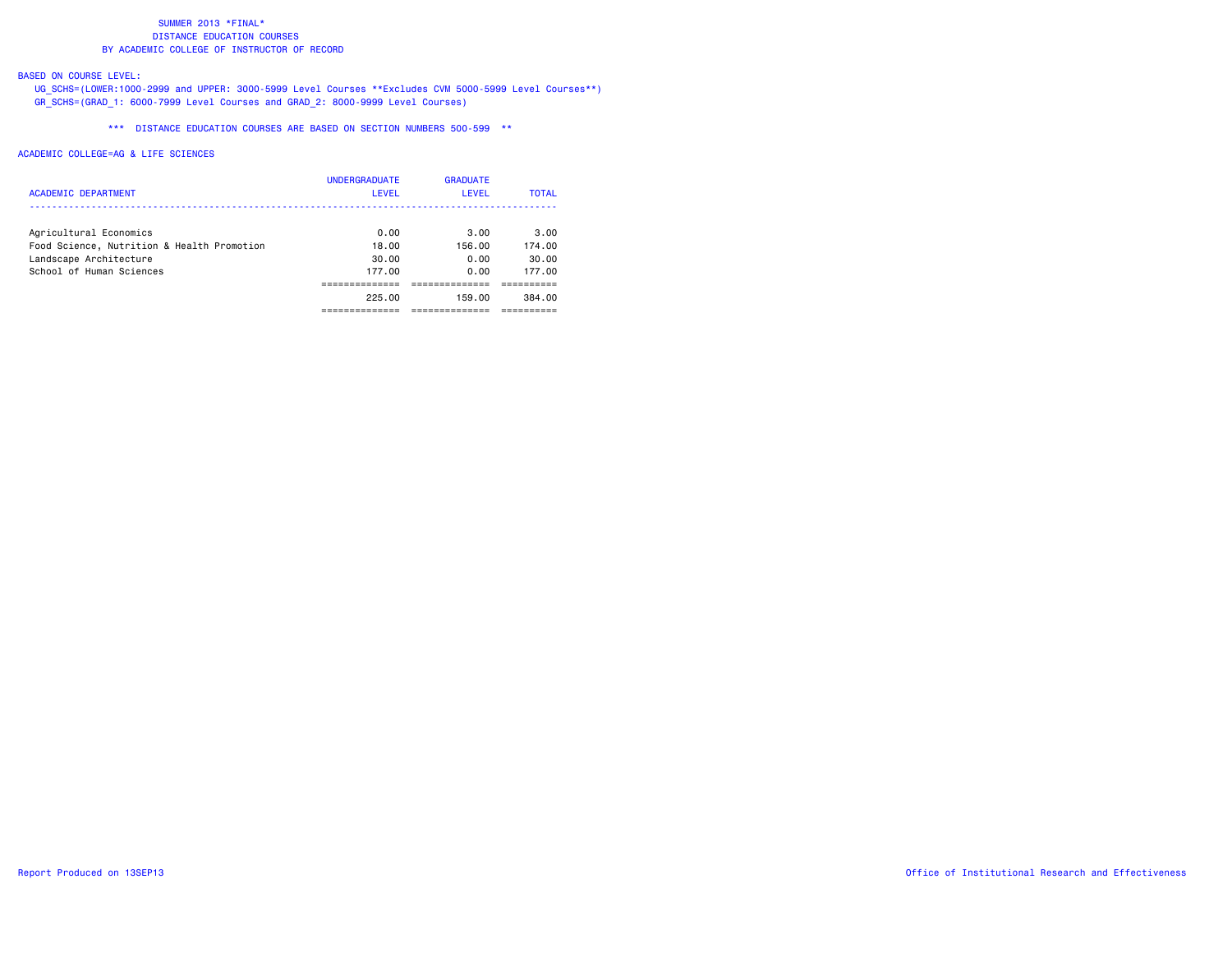## BASED ON COURSE LEVEL:

 UG\_SCHS=(LOWER:1000-2999 and UPPER: 3000-5999 Level Courses \*\*Excludes CVM 5000-5999 Level Courses\*\*) GR\_SCHS=(GRAD\_1: 6000-7999 Level Courses and GRAD\_2: 8000-9999 Level Courses)

\*\*\* DISTANCE EDUCATION COURSES ARE BASED ON SECTION NUMBERS 500-599 \*\*

| <b>ACADEMIC DEPARTMENT</b>    | <b>UNDERGRADUATE</b><br><b>LEVEL</b> | <b>GRADUATE</b><br><b>LEVEL</b> | <b>TOTAL</b> |
|-------------------------------|--------------------------------------|---------------------------------|--------------|
| Art AAD                       | 60.00                                | 0.00                            | 60.00        |
| Building Construction Science | 0.00                                 | 6.00                            | 6.00         |
| School of Architecture        | 18,00                                | 0.00                            | 18.00        |
|                               |                                      |                                 |              |
|                               | 78.00                                | 6.00                            | 84.00        |
|                               |                                      |                                 |              |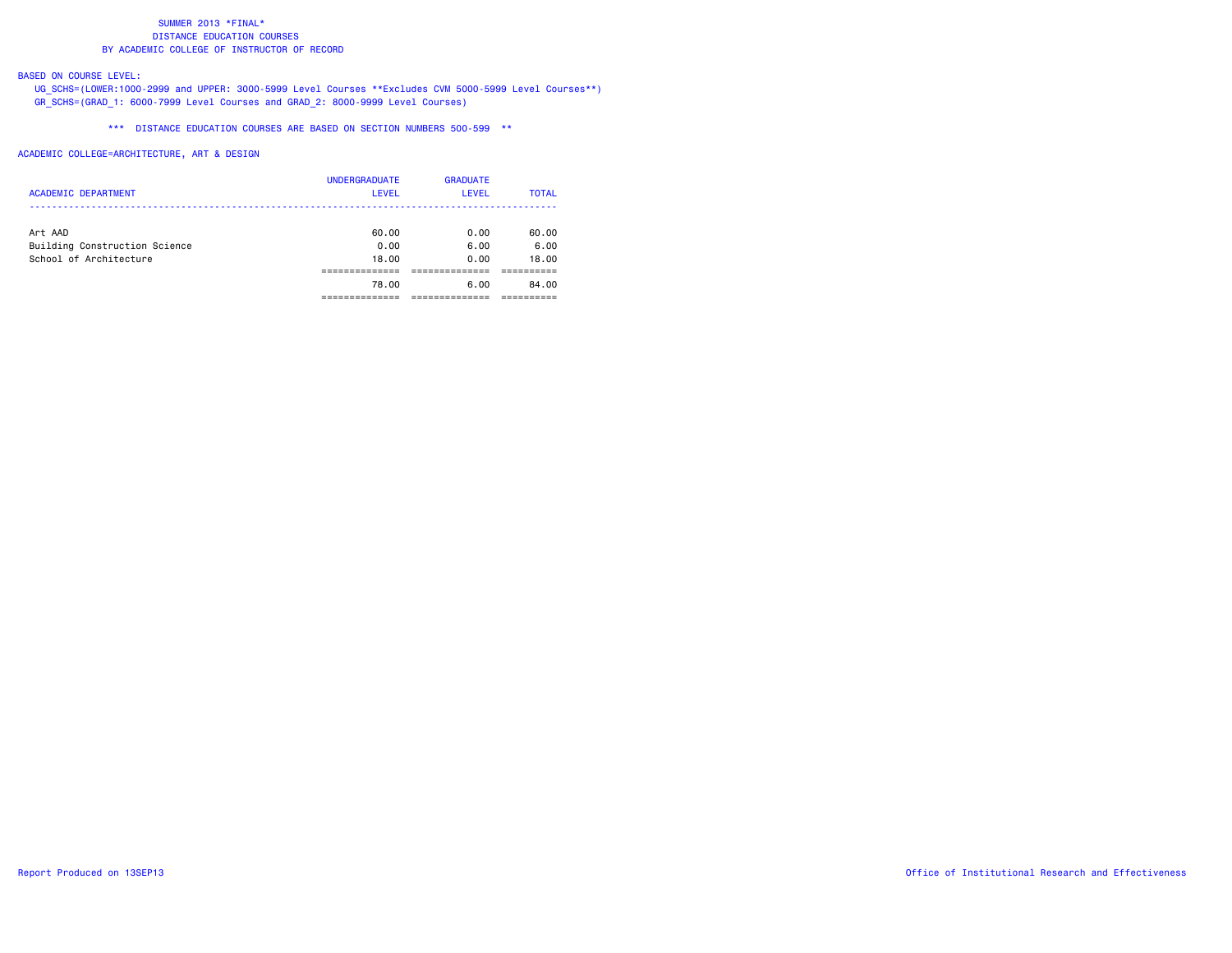## BASED ON COURSE LEVEL:

 UG\_SCHS=(LOWER:1000-2999 and UPPER: 3000-5999 Level Courses \*\*Excludes CVM 5000-5999 Level Courses\*\*) GR\_SCHS=(GRAD\_1: 6000-7999 Level Courses and GRAD\_2: 8000-9999 Level Courses)

\*\*\* DISTANCE EDUCATION COURSES ARE BASED ON SECTION NUMBERS 500-599 \*\*

| ACADEMIC DEPARTMENT                       | <b>UNDERGRADUATE</b><br><b>LEVEL</b> | <b>GRADUATE</b><br><b>LEVEL</b> | <b>TOTAL</b> |
|-------------------------------------------|--------------------------------------|---------------------------------|--------------|
| Anthropology & Middle Eastern Cultures    | 51.00                                | 0.00                            | 51.00        |
| Biological Sciences                       | 0.00                                 | 254.00                          | 254.00       |
| Chemistry                                 | 0.00                                 | 3.00                            | 3,00         |
| Communication                             | 294.00                               | 39.00                           | 333.00       |
| Geosciences                               | 1398.00                              | 1103.00                         | 2501.00      |
| Mathematics & Statistics                  | 387.00                               | 0.00                            | 387.00       |
| Philosophy & Religion                     | 348.00                               | 0.00                            | 348.00       |
| Political Science & Public Administration | 0.00                                 | 45.00                           | 45.00        |
| Psychology                                | 276.00                               | 0.00                            | 276.00       |
| Sociology                                 | 318.00                               | 0.00                            | 318.00       |
|                                           |                                      | --------------                  |              |
|                                           | 3072.00                              | 1444.00                         | 4516.00      |
|                                           | =============                        | ==============                  | ==========   |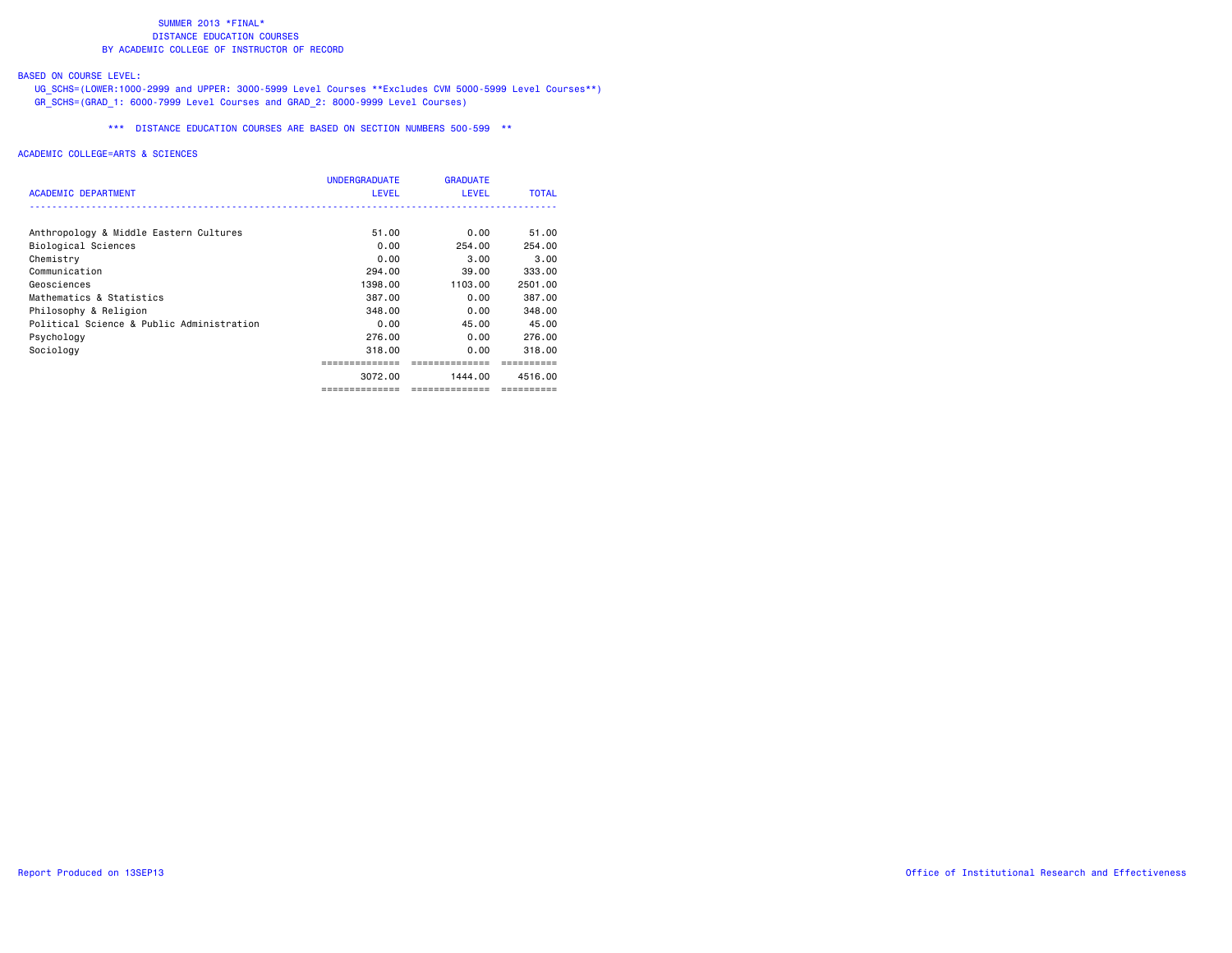## BASED ON COURSE LEVEL:

 UG\_SCHS=(LOWER:1000-2999 and UPPER: 3000-5999 Level Courses \*\*Excludes CVM 5000-5999 Level Courses\*\*) GR\_SCHS=(GRAD\_1: 6000-7999 Level Courses and GRAD\_2: 8000-9999 Level Courses)

\*\*\* DISTANCE EDUCATION COURSES ARE BASED ON SECTION NUMBERS 500-599 \*\*

| <b>ACADEMIC DEPARTMENT</b>                      | <b>UNDERGRADUATE</b><br><b>LEVEL</b> | <b>GRADUATE</b><br>LEVEL | <b>TOTAL</b> |
|-------------------------------------------------|--------------------------------------|--------------------------|--------------|
| Finance & Economics                             | 312.00                               | 111.00                   | 423.00       |
| Management & Information Systems                | 0.00                                 | 306.00                   | 306.00       |
| Marketing, Quantitative Analysis & Business Law | 54.00                                | 328.00                   | 382.00       |
| School of Accountancy                           | 72.00                                | 74.00                    | 146.00       |
|                                                 |                                      |                          |              |
|                                                 | 438.00                               | 819.00                   | 1257.00      |
|                                                 |                                      |                          |              |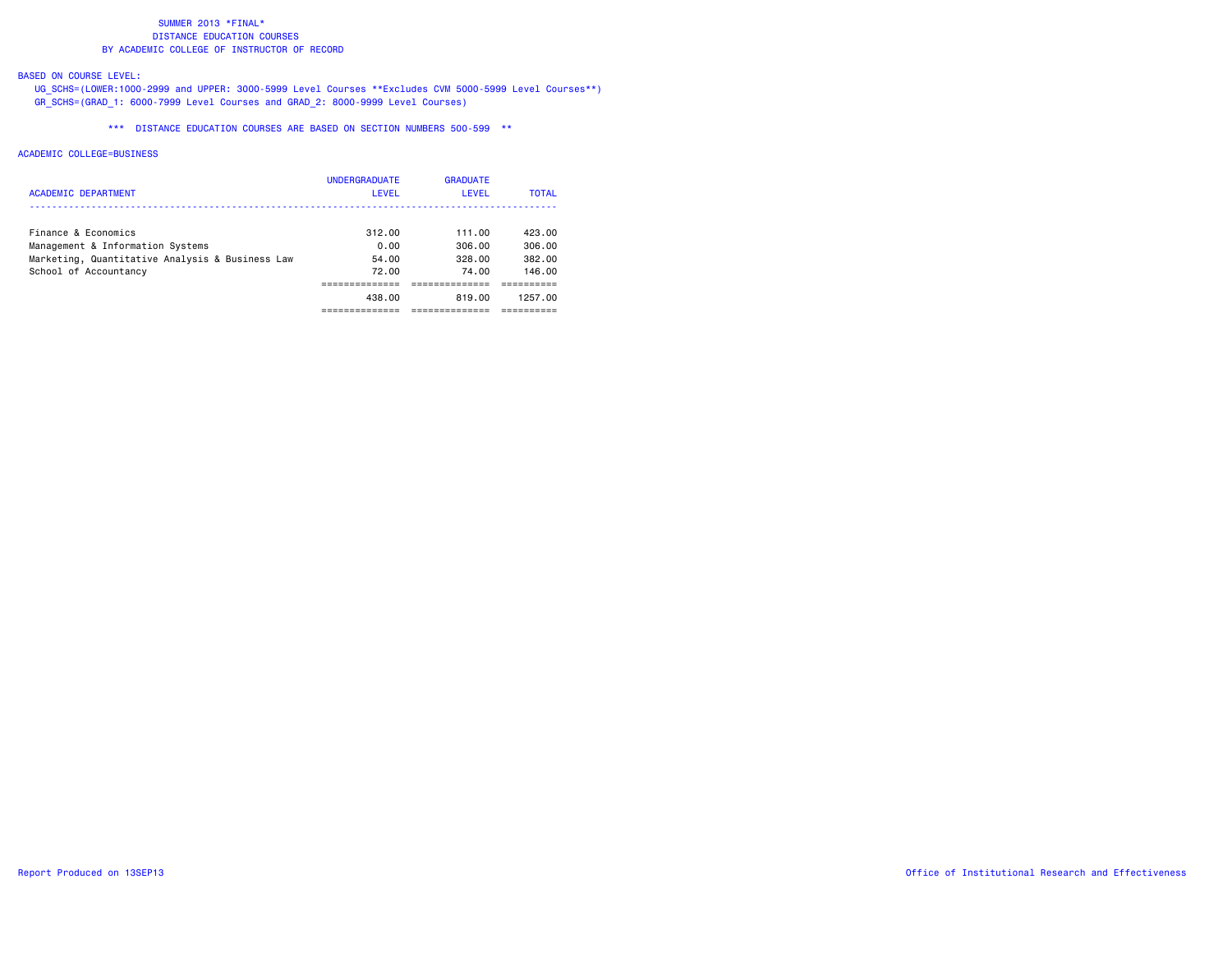## BASED ON COURSE LEVEL:

 UG\_SCHS=(LOWER:1000-2999 and UPPER: 3000-5999 Level Courses \*\*Excludes CVM 5000-5999 Level Courses\*\*) GR\_SCHS=(GRAD\_1: 6000-7999 Level Courses and GRAD\_2: 8000-9999 Level Courses)

\*\*\* DISTANCE EDUCATION COURSES ARE BASED ON SECTION NUMBERS 500-599 \*\*

| ACADEMIC DEPARTMENT                           | <b>UNDERGRADUATE</b><br>LEVEL | <b>GRADUATE</b><br>LEVEL | <b>TOTAL</b> |
|-----------------------------------------------|-------------------------------|--------------------------|--------------|
| Counseling & Educational Psychology           | 0.00                          | 243.24                   | 243.24       |
| Curriculum, Instruction & Special Education   | 96.00                         | 535.76                   | 631.76       |
| Instructional Systems & Workforce Development | 339.00                        | 36.00                    | 375.00       |
| Kinesiology                                   | 75.00                         | 0.00                     | 75.00        |
| Leadership and Foundations                    | 114.00                        | 217.00                   | 331.00       |
|                                               | ----------                    |                          |              |
|                                               | 624.00                        | 1032.00                  | 1656.00      |
|                                               |                               |                          |              |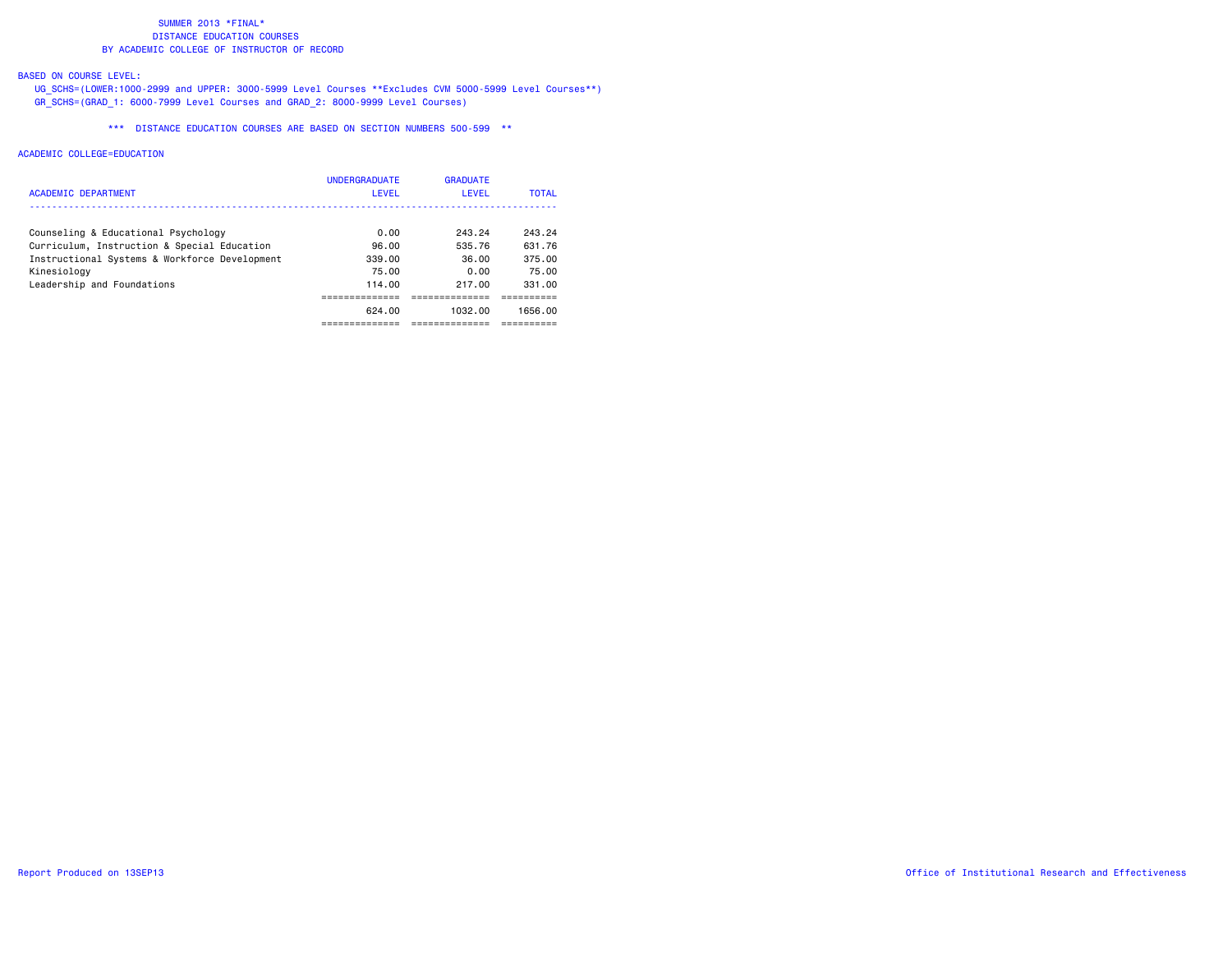## BASED ON COURSE LEVEL:

 UG\_SCHS=(LOWER:1000-2999 and UPPER: 3000-5999 Level Courses \*\*Excludes CVM 5000-5999 Level Courses\*\*) GR\_SCHS=(GRAD\_1: 6000-7999 Level Courses and GRAD\_2: 8000-9999 Level Courses)

\*\*\* DISTANCE EDUCATION COURSES ARE BASED ON SECTION NUMBERS 500-599 \*\*

| ACADEMIC DEPARTMENT               | <b>UNDERGRADUATE</b><br>LEVEL | <b>GRADUATE</b><br>LEVEL | <b>TOTAL</b> |
|-----------------------------------|-------------------------------|--------------------------|--------------|
| Aerospace Engineering             | 0.00                          | 3.00                     | 3.00         |
| Civil & Environmental Engineering | 0.00                          | 45.00                    | 45.00        |
| Computer Science & Engineering    | 0.00                          | 18.00                    | 18.00        |
| Electrical & Computer Engineering | 0.00                          | 3.00                     | 3.00         |
| Industrial & Systems Engineering  | 0.00                          | 101.00                   | 101.00       |
| School of Chemical Engineering    | 0.00                          | 15.00                    | 15.00        |
|                                   |                               |                          |              |
|                                   | 0.00                          | 185.00                   | 185.00       |
|                                   |                               |                          |              |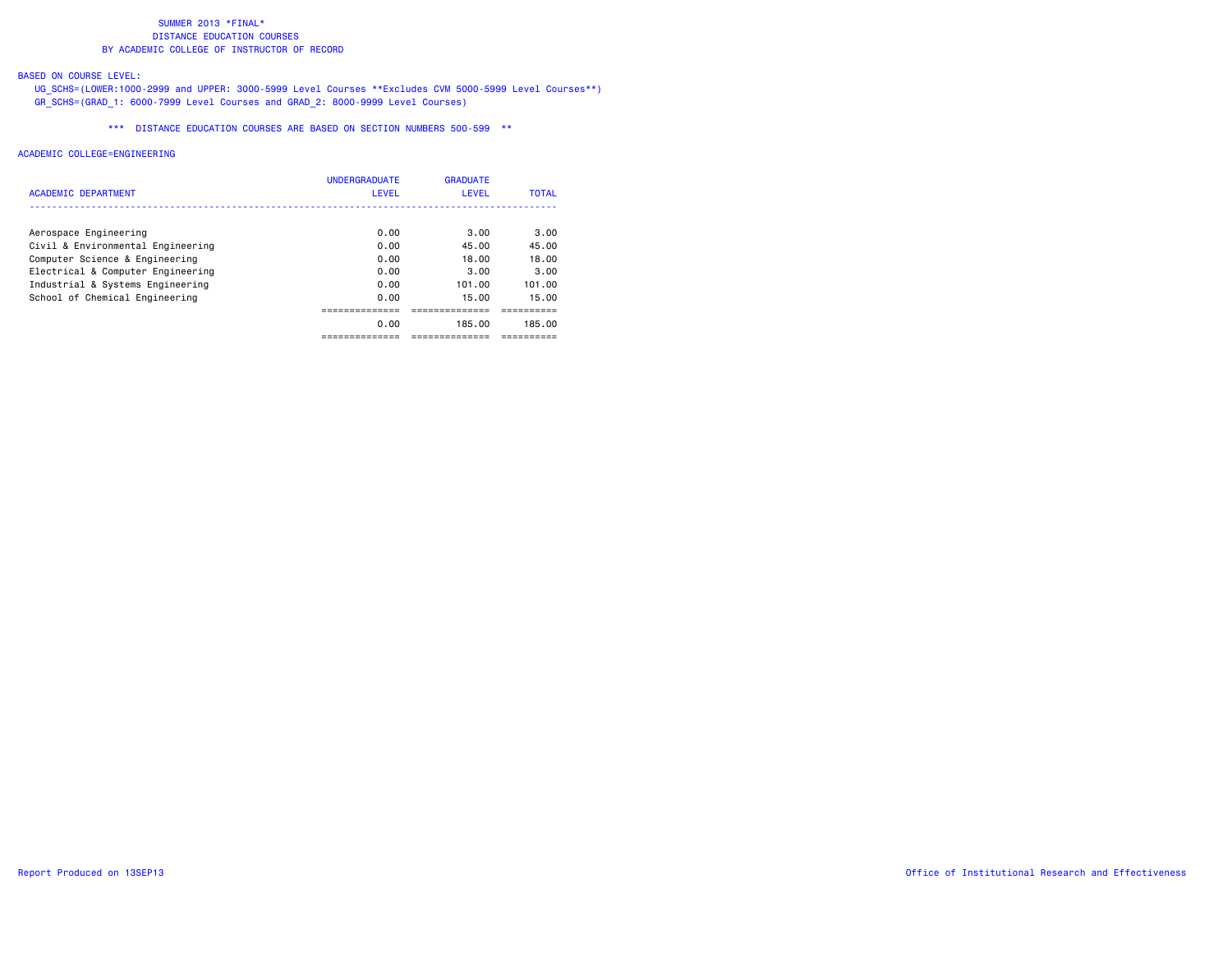## BASED ON COURSE LEVEL:

 UG\_SCHS=(LOWER:1000-2999 and UPPER: 3000-5999 Level Courses \*\*Excludes CVM 5000-5999 Level Courses\*\*) GR\_SCHS=(GRAD\_1: 6000-7999 Level Courses and GRAD\_2: 8000-9999 Level Courses)

\*\*\* DISTANCE EDUCATION COURSES ARE BASED ON SECTION NUMBERS 500-599 \*\*

### ACADEMIC COLLEGE=FOREST RESOURCES

| <b>ACADEMIC DEPARTMENT</b> | <b>UNDERGRADUATE</b><br><b>LEVEL</b> | <b>GRADUATE</b><br><b>LEVEL</b> | <b>TOTAL</b> |
|----------------------------|--------------------------------------|---------------------------------|--------------|
| Forestry                   | 0.00                                 | 7.00                            | 7.00         |
|                            | 0.00                                 | 7.00                            | 7.00         |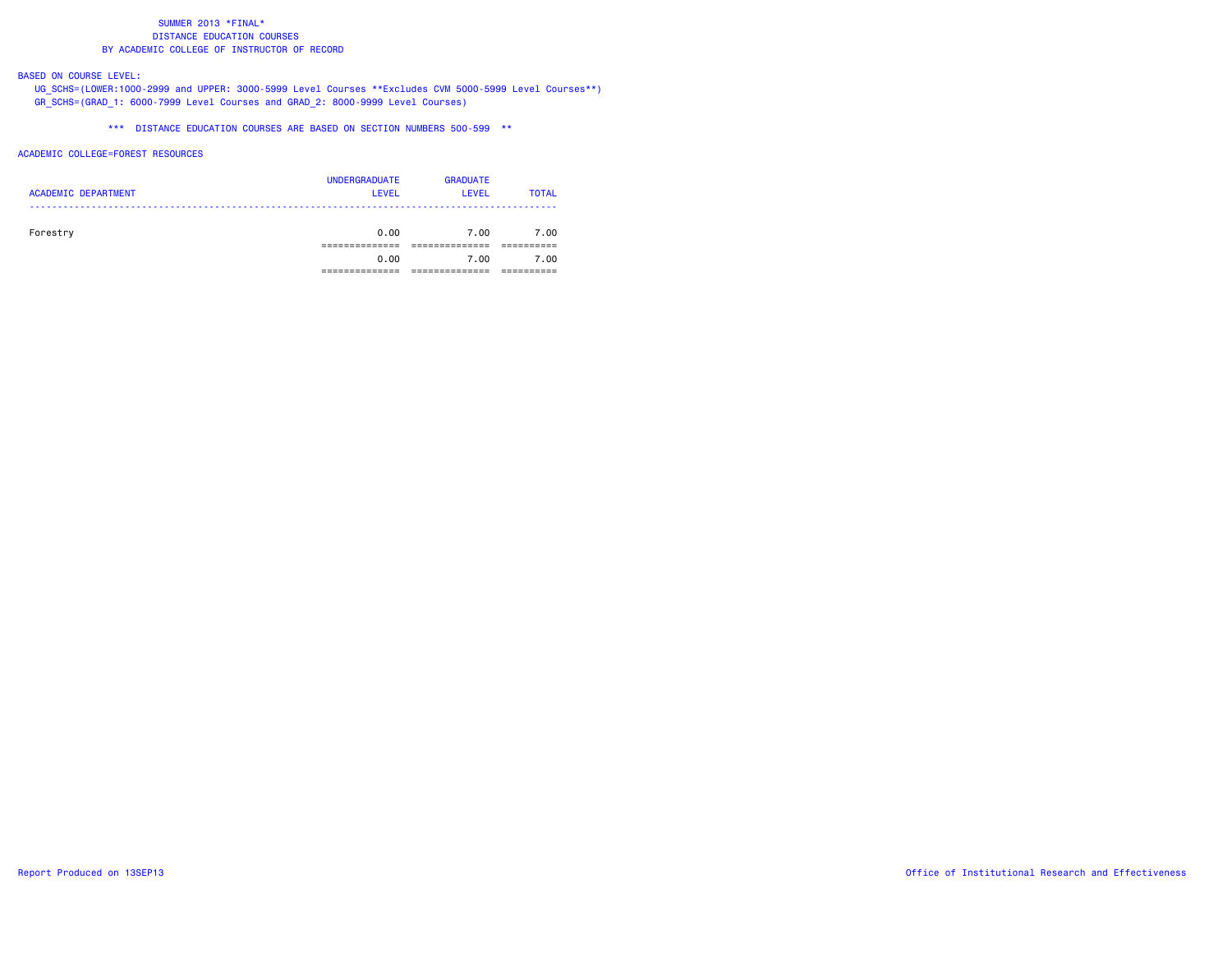| <b>ACADEMIC DEPARTMENT</b> | Instructor Name  | Rank                        | Tenure<br><b>Status</b> | <b>Course</b><br>$Cip$ # | <b>CRN</b> | Course # Sec Type Title |       | Crs |                           | Inst<br>Per | <b>UG</b><br><b>SCHS</b> | <b>GR</b><br><b>SCHS</b> | Total<br><b>SCHS</b>       |
|----------------------------|------------------|-----------------------------|-------------------------|--------------------------|------------|-------------------------|-------|-----|---------------------------|-------------|--------------------------|--------------------------|----------------------------|
| Agricultural Economics     | Petrolia, Daniel | Associate Professor Tenured |                         | 010103                   | 23584      | AEC 7000                | 501 I |     | Directed Indiv Study 1.00 |             | 0.00                     | 3.00                     | 3,00<br>                   |
| Agricultural Economics     |                  |                             |                         |                          |            |                         |       |     |                           |             | 0.00<br>========<br>0.00 | 3.00<br>========<br>3.00 | 3.00<br>==========<br>3,00 |
|                            |                  |                             |                         |                          |            |                         |       |     |                           |             | ========                 | ========                 | ==========                 |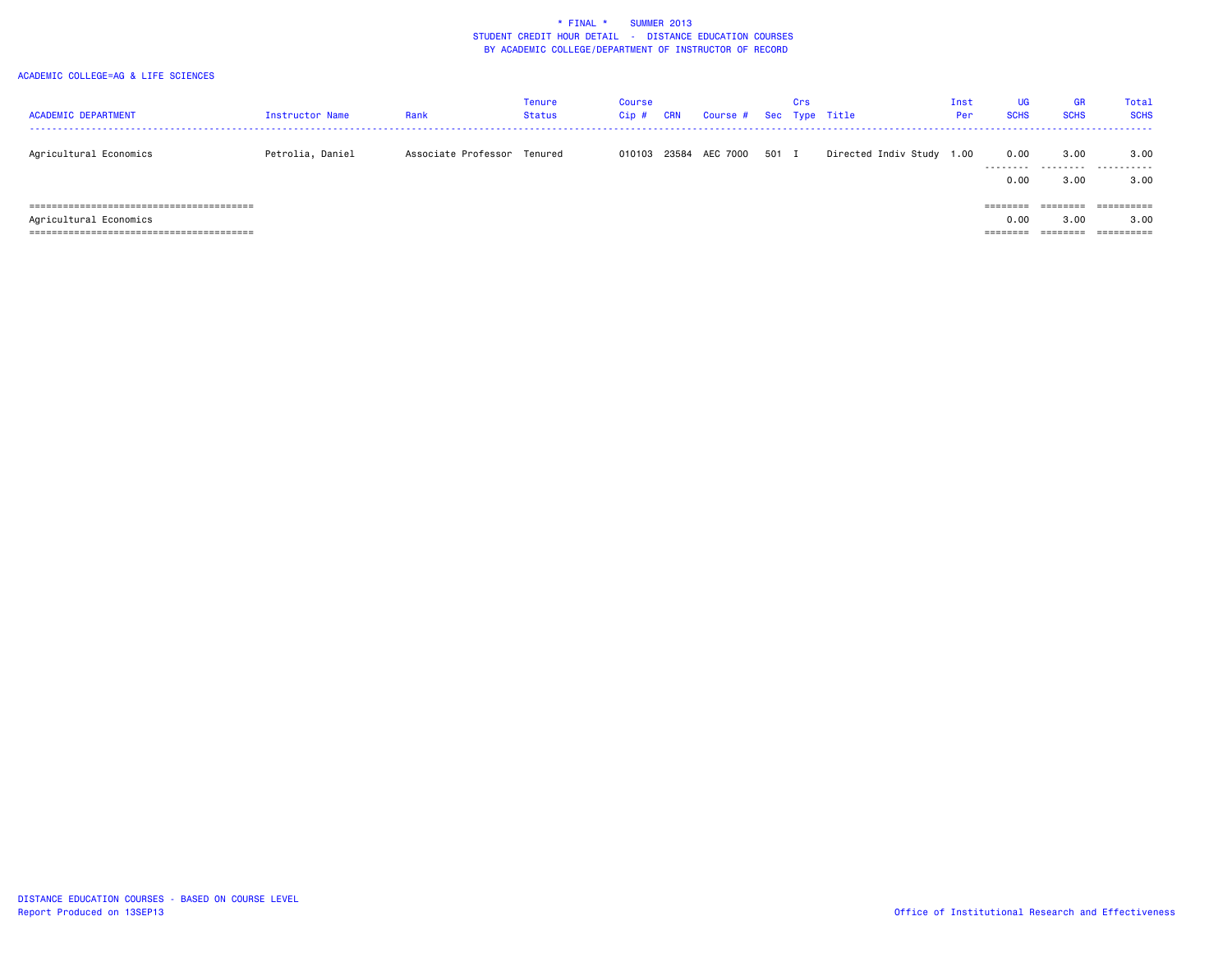| <b>ACADEMIC DEPARTMENT</b>                           | Instructor Name  | Rank                          | <b>Tenure</b><br><b>Status</b> | Course<br>Cip# | <b>CRN</b> | Course #        |       | Crs | Sec Type Title            | Inst<br>Per | <b>UG</b><br><b>SCHS</b> | <b>GR</b><br><b>SCHS</b> | Total<br><b>SCHS</b> |
|------------------------------------------------------|------------------|-------------------------------|--------------------------------|----------------|------------|-----------------|-------|-----|---------------------------|-------------|--------------------------|--------------------------|----------------------|
|                                                      |                  |                               |                                |                |            |                 |       |     |                           |             |                          |                          |                      |
| Food Science, Nutrition & Health Promoti Hunt, Barry |                  | Professor                     | Tenured                        | 190501         | 23364      | FNH 8990        | 501 C |     | Special Topic in FNH 1.00 |             | 0.00                     | 30.00<br>.               | 30.00<br>.           |
|                                                      |                  |                               |                                |                |            |                 |       |     |                           |             | 0.00                     | 30.00                    | 30.00                |
|                                                      | Thompson, Amy    | Lecturer                      | Non-Ten Track                  | 190501         | 21432      | FNH 4783        | 551 C |     | Sch Comm Drug Use Pr 1.00 |             | 18.00                    | 0.00                     | 18.00                |
|                                                      |                  |                               |                                |                | 21433      | FNH 6393        | 501 C |     | Prevention of Diseas 1.00 |             | 0.00                     | 36.00                    | 36.00                |
|                                                      |                  |                               |                                | 190502         | 21434      | FNH 6783        | 551 C |     | Sch Comm Drug Use Pr 1.00 |             | 0.00                     | 27.00                    | 27.00                |
|                                                      |                  |                               |                                |                |            |                 |       |     |                           |             | ---------<br>18.00       | ---------<br>63.00       | .<br>.<br>81.00      |
|                                                      | Williams, Ronald | Assistant Professor Ten Track |                                | 190501         | 21435      | <b>FNH 8653</b> | 501 C |     | Imp Eval Hp Prog          | 1.00        | 0.00                     | 42.00                    | 42.00                |
|                                                      |                  |                               |                                |                | 23128      | FNH 8653        | 551 C |     | Imp Eval Hp Prog          | 1.00        | 0.00                     | 21.00                    | 21.00                |
|                                                      |                  |                               |                                |                |            |                 |       |     |                           |             | 0.00                     | - - - - -<br>63.00       | 63.00                |
|                                                      |                  |                               |                                |                |            |                 |       |     |                           |             | $=$ = = = = = = =        | ========                 | ==========           |
| Food Science, Nutrition & Health Promoti             |                  |                               |                                |                |            |                 |       |     |                           |             | 18,00                    | 156.00                   | 174.00               |
|                                                      |                  |                               |                                |                |            |                 |       |     |                           |             | ========                 | --------                 | -----------          |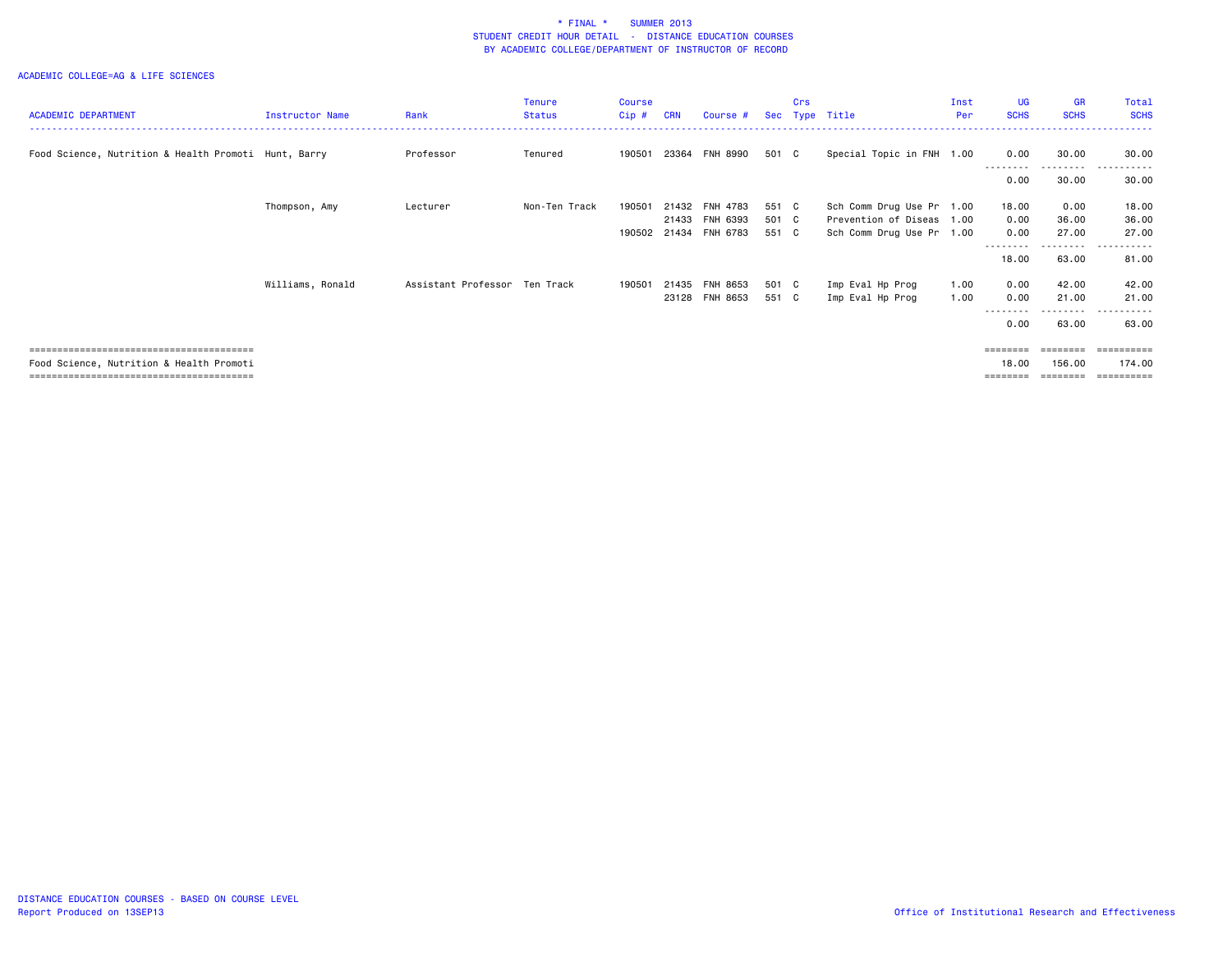| <b>ACADEMIC DEPARTMENT</b> | <b>Instructor Name</b> | Rank     | Tenure<br>Status | Course<br>Cip# | <b>CRN</b> | Course # |     | Crs | Sec Type Title  | Inst<br>Per | UG<br><b>SCHS</b>  | <b>GR</b><br><b>SCHS</b> | Total<br><b>SCHS</b> |
|----------------------------|------------------------|----------|------------------|----------------|------------|----------|-----|-----|-----------------|-------------|--------------------|--------------------------|----------------------|
| Landscape Architecture     | Rood, Cynthia          | Lecturer | Non-Ten Track    | 040601         | 21514      | LA 1803  | 501 | C.  | Land Arch Appre | 1.00        | 30.00<br>--------- | 0.00<br>.                | 30.00<br>-------     |
|                            |                        |          |                  |                |            |          |     |     |                 |             | 30.00              | 0.00                     | 30.00                |
|                            |                        |          |                  |                |            |          |     |     |                 |             | ========           |                          |                      |
| Landscape Architecture     |                        |          |                  |                |            |          |     |     |                 |             | 30.00              | 0.00                     | 30.00                |
|                            |                        |          |                  |                |            |          |     |     |                 |             | =======            | ========                 |                      |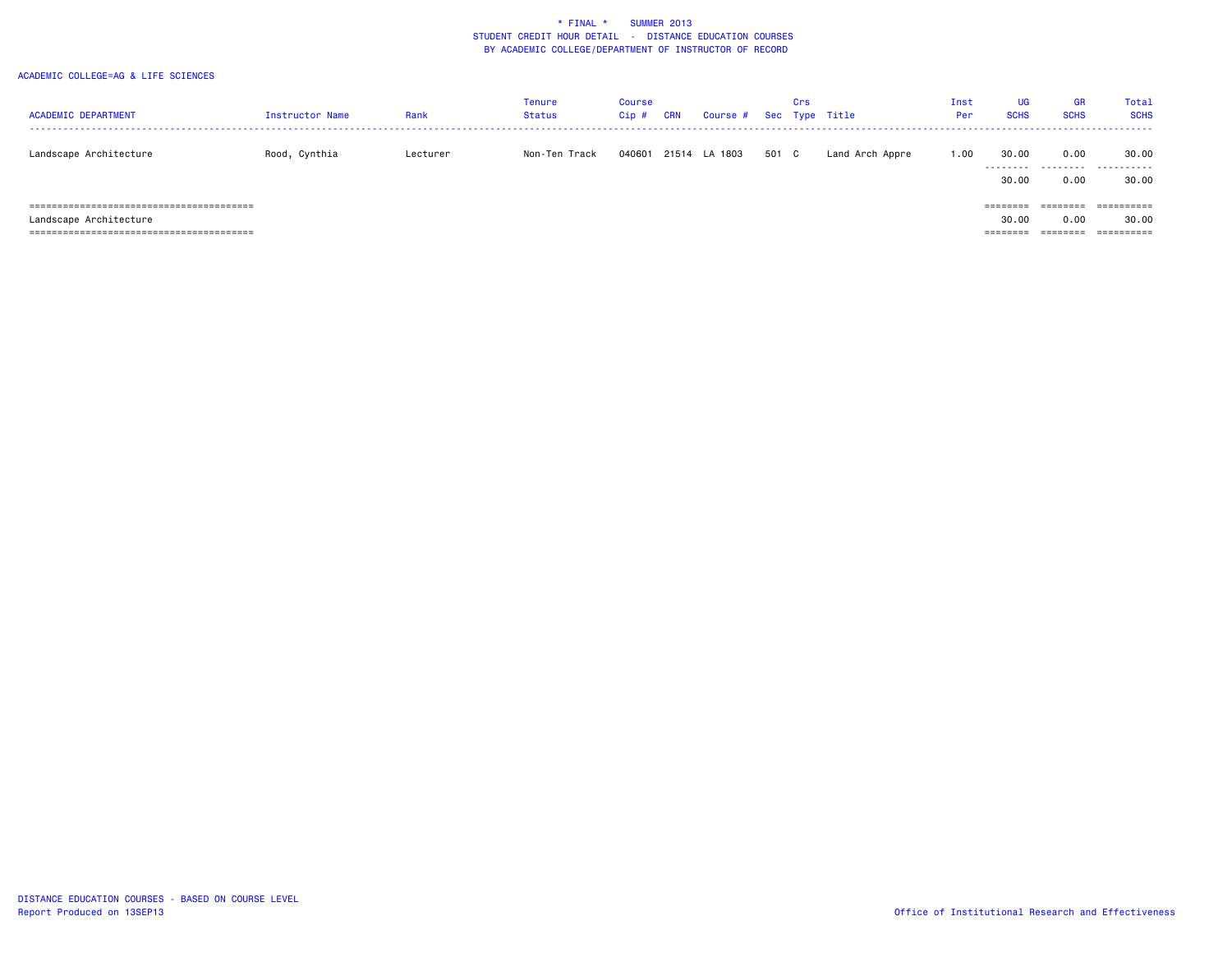| <b>ACADEMIC DEPARTMENT</b> | Instructor Name | Rank                          | Tenure<br><b>Status</b> | <b>Course</b><br>$Cip$ # | <b>CRN</b> | Course #      |       | Crs | Sec Type Title     | Inst<br>Per: | <b>UG</b><br><b>SCHS</b> | <b>GR</b><br><b>SCHS</b> | Total<br><b>SCHS</b> |
|----------------------------|-----------------|-------------------------------|-------------------------|--------------------------|------------|---------------|-------|-----|--------------------|--------------|--------------------------|--------------------------|----------------------|
| School of Human Sciences   | Fason, Angel    | Instructor                    | Non-Ten Track           | 200203                   |            | 21504 HS 3803 | 501 B |     | Child Care Proceds | 1.00         | 33.00                    | 0.00                     | 33.00                |
|                            |                 |                               |                         |                          |            |               |       |     |                    |              | --------<br>33.00        | .<br>$- - -$<br>0.00     | 33.00                |
|                            | Kobia, Caroline | Instructor                    | Non-Ten Track           | 199999                   |            | 22333 HS 4710 | 501 A |     | Study Tour         | 1.00         | 57.00                    | 0.00                     | 57.00                |
|                            |                 |                               |                         |                          |            |               |       |     |                    |              | 57.00                    | --------<br>0.00         | 57.00                |
|                            | Phillips, Tommy | Assistant Professor Ten Track |                         | 200201                   |            | 21505 HS 4803 | 501 C |     | Parenting          | 1.00         | 87.00                    | 0.00                     | 87.00<br>$- - -$     |
|                            |                 |                               |                         |                          |            |               |       |     |                    |              | 87.00                    | ------<br>0.00           | 87.00                |
|                            |                 |                               |                         |                          |            |               |       |     |                    |              | $=$ = = = = = = =        | ========                 | ==========           |
| School of Human Sciences   |                 |                               |                         |                          |            |               |       |     |                    |              | 177.00                   | 0.00                     | 177.00<br>:=======   |
|                            |                 |                               |                         |                          |            |               |       |     |                    |              |                          |                          |                      |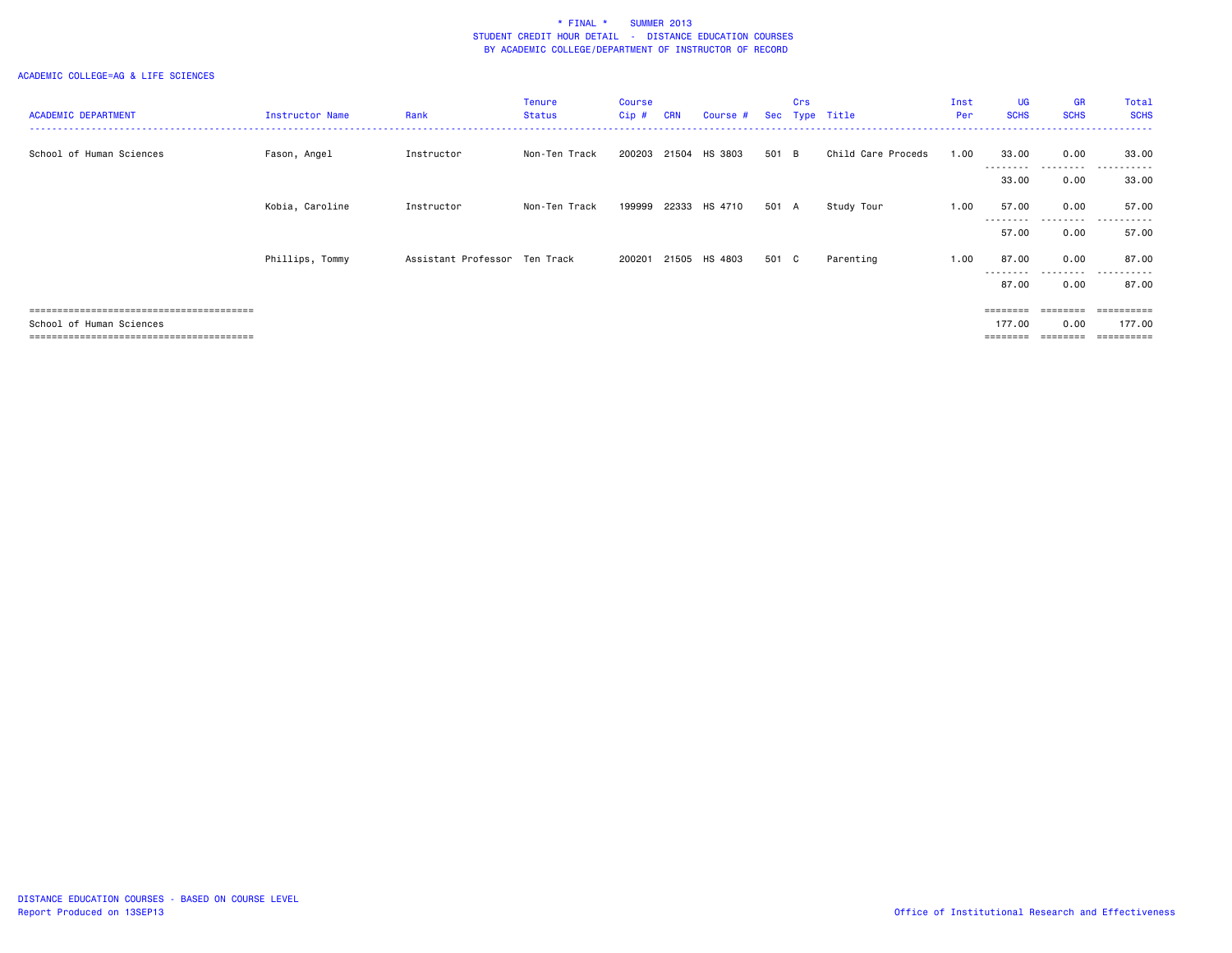|                                 |                 |             | Tenure        | Course  |            |                         |       | Crs |                  | Inst | <b>UG</b>   | <b>GR</b>   | Total                 |
|---------------------------------|-----------------|-------------|---------------|---------|------------|-------------------------|-------|-----|------------------|------|-------------|-------------|-----------------------|
| <b>ACADEMIC DEPARTMENT</b>      | Instructor Name | Rank        | <b>Status</b> | $Cip$ # | <b>CRN</b> | Course # Sec Type Title |       |     |                  | Per  | <b>SCHS</b> | <b>SCHS</b> | <b>SCHS</b>           |
|                                 |                 |             |               |         |            |                         |       |     |                  |      |             |             |                       |
| Art AAD                         | Ring, Robert    | Non-Faculty | Non-Faculty   |         |            | 500703 21345 ART 1113   | 501 C |     | Art Appreciation | 1.00 | 60.00       | 0.00        | 60.00                 |
|                                 |                 |             |               |         |            |                         |       |     |                  |      | .           | .           | .                     |
|                                 |                 |             |               |         |            |                         |       |     |                  |      | 60.00       | 0.00        | 60.00                 |
|                                 |                 |             |               |         |            |                         |       |     |                  |      |             |             |                       |
| ;===========================    |                 |             |               |         |            |                         |       |     |                  |      | ========    | ========    | $=$ = = = = = = = = = |
| Art AAD                         |                 |             |               |         |            |                         |       |     |                  |      | 60.00       | 0.00        | 60.00                 |
| ======================<br>===== |                 |             |               |         |            |                         |       |     |                  |      |             |             | ==========            |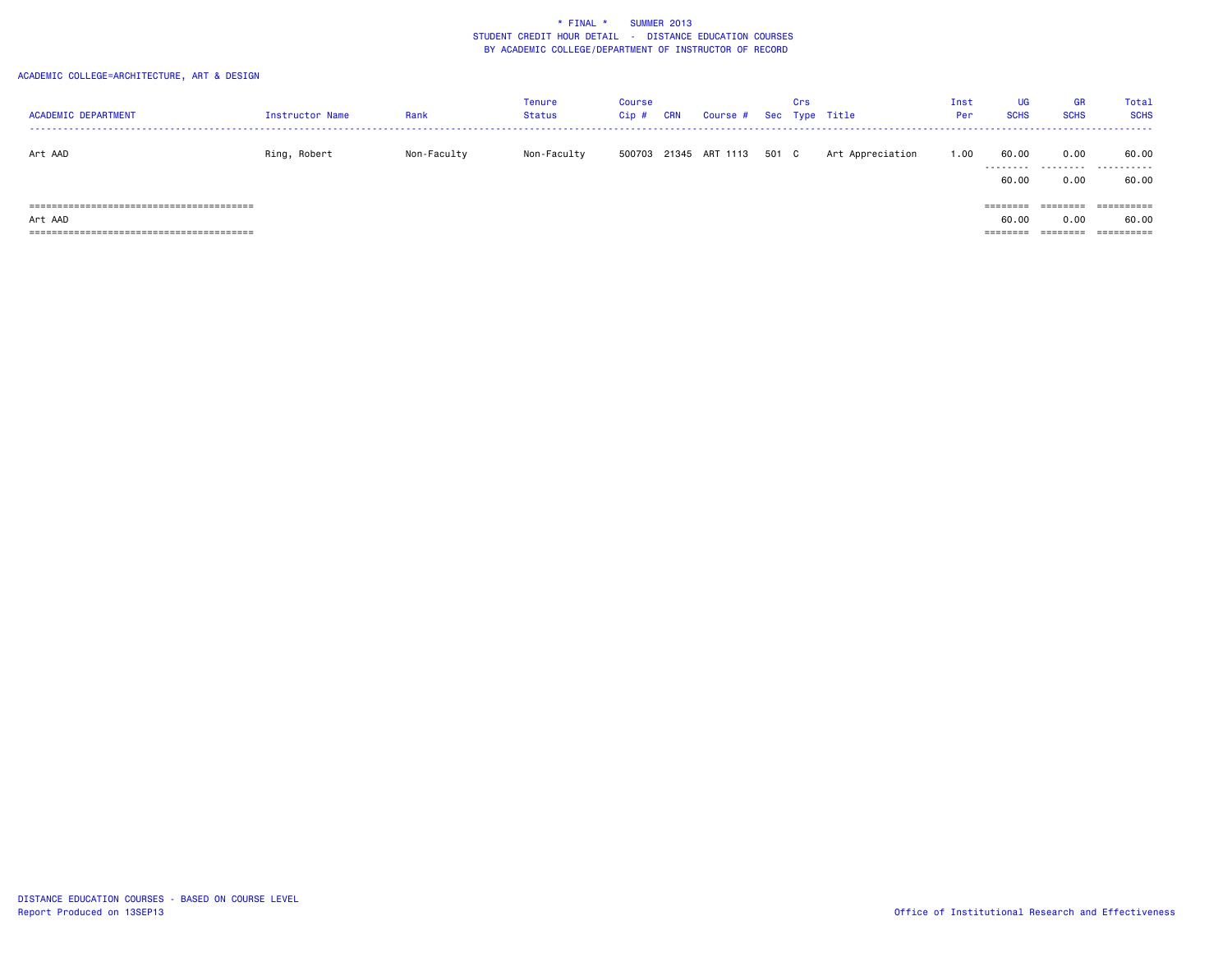| <b>ACADEMIC DEPARTMENT</b>    | Instructor Name  | Rank                          | Tenure<br><b>Status</b> | <b>Course</b><br>Cip# | <b>CRN</b> | Course # Sec Type Title |       | Crs |                           | Inst<br>Per | <b>UG</b><br><b>SCHS</b>             | <b>GR</b><br><b>SCHS</b>    | Total<br><b>SCHS</b> |
|-------------------------------|------------------|-------------------------------|-------------------------|-----------------------|------------|-------------------------|-------|-----|---------------------------|-------------|--------------------------------------|-----------------------------|----------------------|
| Building Construction Science | El-Adaway, Islam | Assistant Professor Ten Track |                         | 140801                |            | 23082 CE 7000           | 501 I |     | Directed Indiv Study 1.00 |             | 0.00<br>---------<br>0.00            | 6.00<br>---------<br>6.00   | 6.00<br>.<br>6.00    |
| Building Construction Science |                  |                               |                         |                       |            |                         |       |     |                           |             | $=$ = = = = = = =<br>0.00<br>======= | ________<br>-------<br>6.00 | ==========<br>6.00   |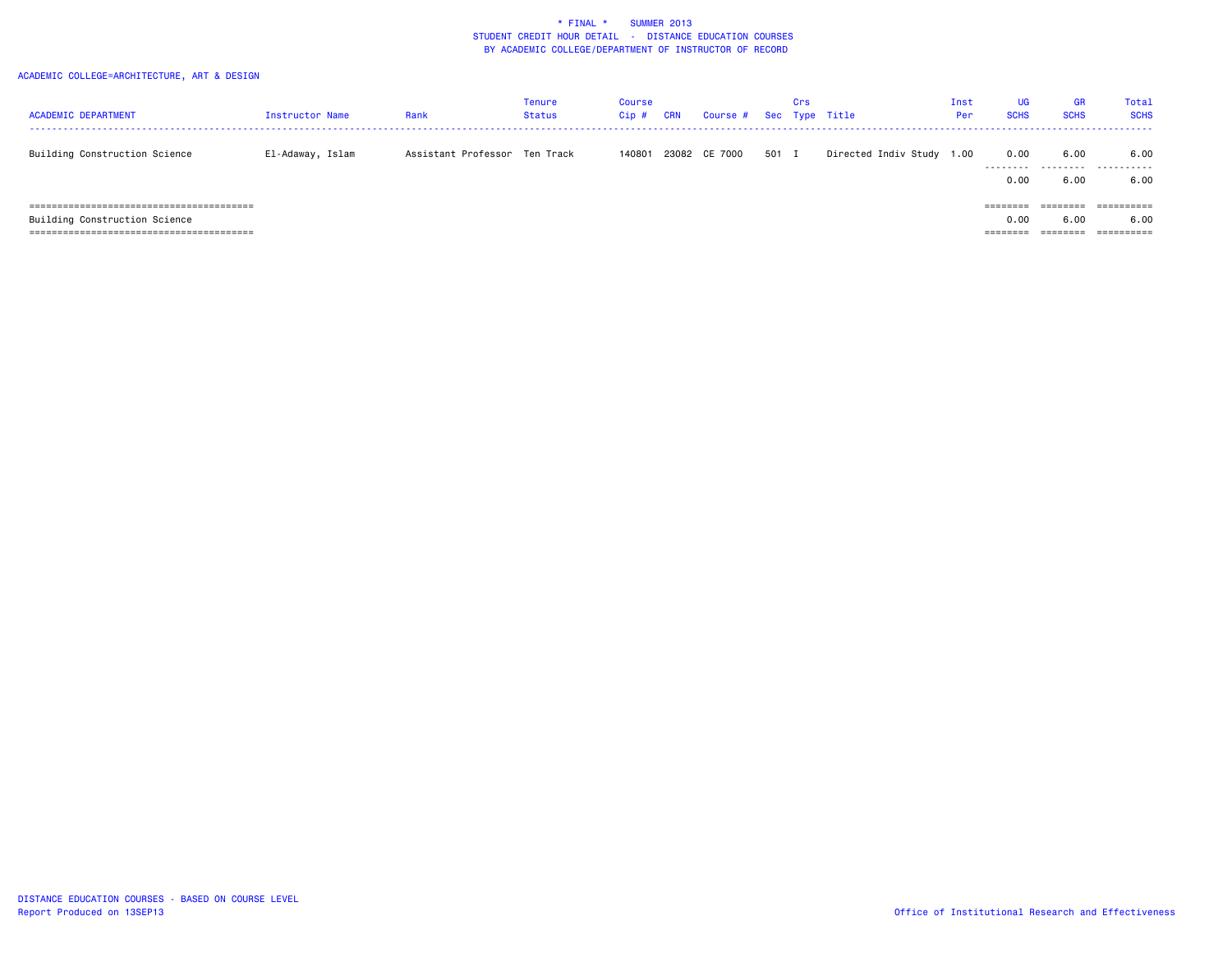| <b>ACADEMIC DEPARTMENT</b> | <b>Instructor Name</b> | Rank        | <b>Tenure</b><br><b>Status</b> | <b>Course</b><br>$Cip$ # | CRN | Course # Sec Type Title |       | Crs |                   | Inst<br>Per | UG<br><b>SCHS</b>                         | <b>GR</b><br><b>SCHS</b>                          | Total<br><b>SCHS</b>              |
|----------------------------|------------------------|-------------|--------------------------------|--------------------------|-----|-------------------------|-------|-----|-------------------|-------------|-------------------------------------------|---------------------------------------------------|-----------------------------------|
| School of Architecture     | Kemp, Leah             | Non-Faculty | Non-Faculty                    | 040201                   |     | 21344 ARC 1013          | 501 C |     | Arch Appreciation | 1.00        | 18,00<br>.<br>18,00                       | 0.00<br>.<br>0.00                                 | 18,00<br>.<br>18.00               |
| School of Architecture     |                        |             |                                |                          |     |                         |       |     |                   |             | ========<br>18,00<br>--------<br>-------- | $=$ = = = = = = =<br>0.00<br>________<br>-------- | ==========<br>18,00<br>========== |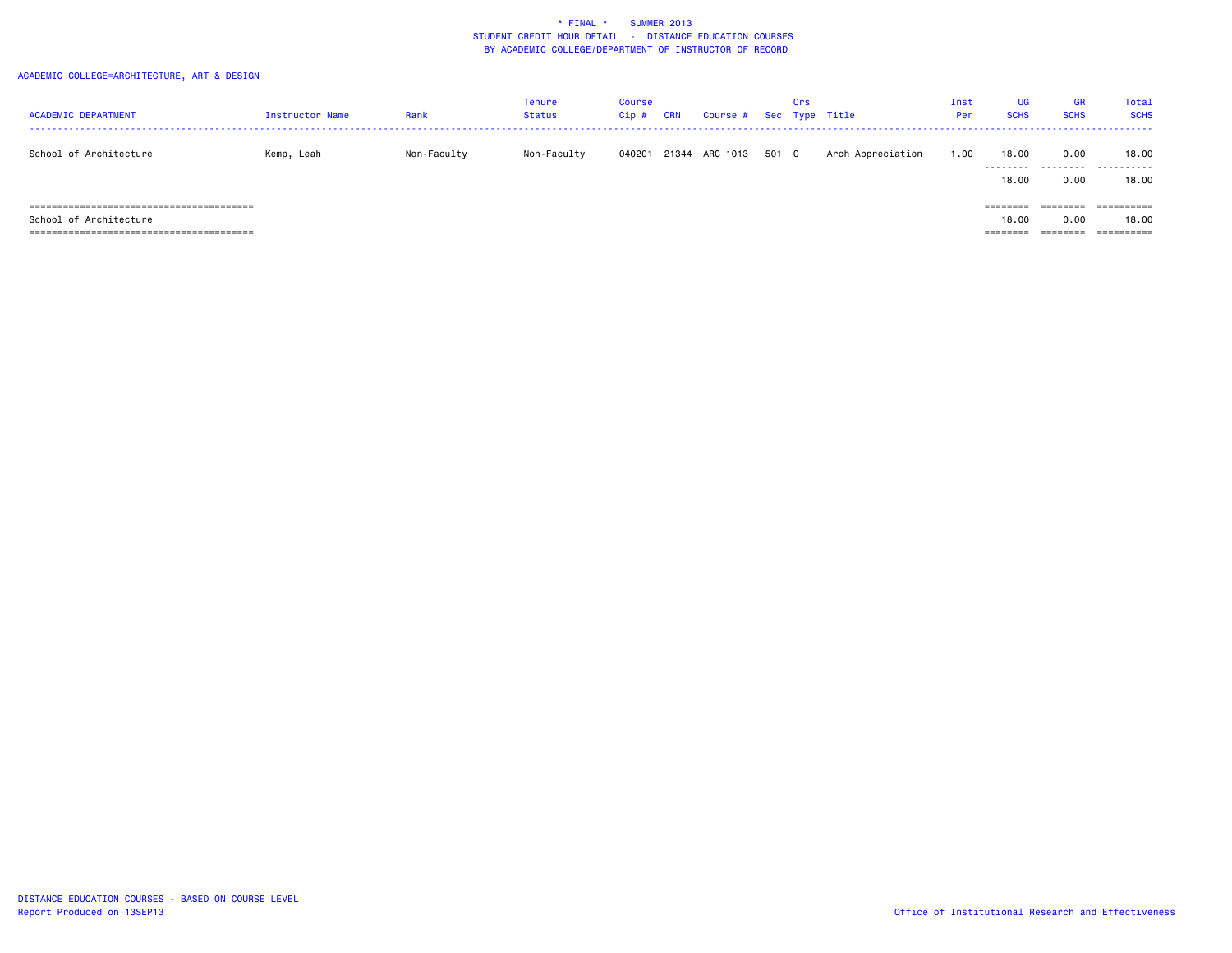| <b>ACADEMIC DEPARTMENT</b>             | <b>Instructor Name</b> | Rank                          | Tenure<br><b>Status</b> | Course<br>$Cip$ # | <b>CRN</b> | Course # Sec Type Title |       | Crs |                 | Inst<br>Per | <b>UG</b><br><b>SCHS</b>      | <b>GR</b><br><b>SCHS</b>     | Total<br><b>SCHS</b> |
|----------------------------------------|------------------------|-------------------------------|-------------------------|-------------------|------------|-------------------------|-------|-----|-----------------|-------------|-------------------------------|------------------------------|----------------------|
| Anthropology & Middle Eastern Cultures | Copeland, Toni         | Assistant Professor Ten Track |                         | 450201            |            | 21343 AN 1143           | 501 C |     | Cultural Anthro | 1.00        | 51.00<br>.<br>51.00           | 0.00<br>.<br>0.00            | 51.00<br>.<br>51.00  |
| Anthropology & Middle Eastern Cultures |                        |                               |                         |                   |            |                         |       |     |                 |             | ========<br>51.00<br>======== | ========<br>0.00<br>======== | ==========<br>51.00  |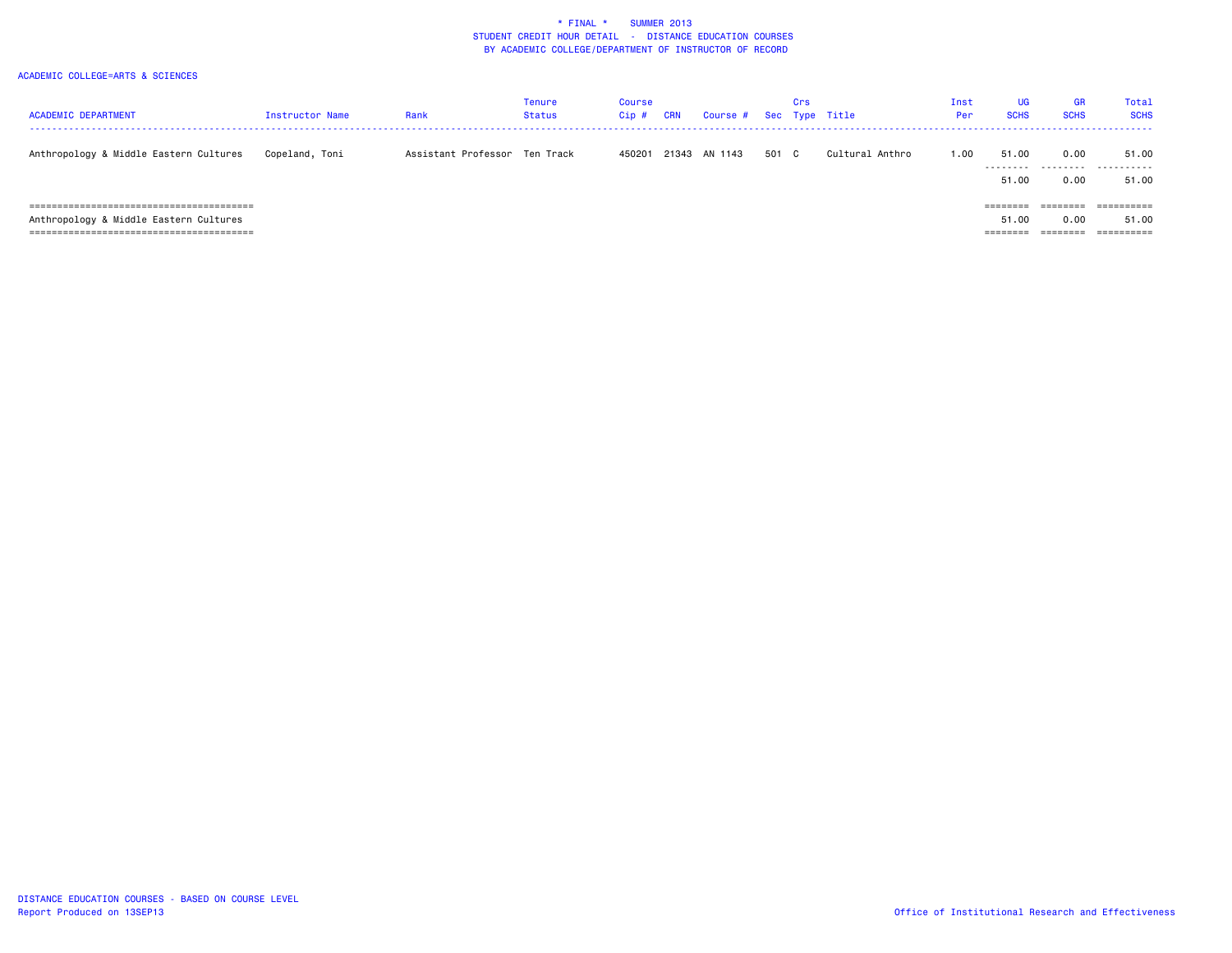|                            |                        |                               | <b>Tenure</b>  | <b>Course</b>    |            |                                  |                | Crs |                                                 | Inst | UG                        | <b>GR</b>             | Total                 |
|----------------------------|------------------------|-------------------------------|----------------|------------------|------------|----------------------------------|----------------|-----|-------------------------------------------------|------|---------------------------|-----------------------|-----------------------|
| <b>ACADEMIC DEPARTMENT</b> | <b>Instructor Name</b> | Rank                          | <b>Status</b>  | Cip#             | <b>CRN</b> | Course #                         |                |     | Sec Type Title                                  | Per  | <b>SCHS</b>               | <b>SCHS</b>           | <b>SCHS</b>           |
| Biological Sciences        | Doffitt, Christopher   | Grad Teach Assist             | Not Applicable |                  |            | 261301 21348 BIO 8043            | 501 C          |     | Ecology & Environ                               | 0.90 | 0.00                      | 89.10<br>.            | 89.10<br>.            |
|                            |                        |                               |                |                  |            |                                  |                |     |                                                 |      | 0.00                      | 89.10                 | 89.10                 |
|                            | Ervin, Gary            | Professor                     | Tenured        | 261301           |            | 21348 BIO 8043                   | 501 C          |     | Ecology & Environ                               | 0.10 | 0.00                      | 9.90<br>. <b>.</b>    | 9.90<br>$- - -$       |
|                            |                        |                               |                |                  |            |                                  |                |     |                                                 |      | 0.00                      | 9.90                  | 9.90                  |
|                            | Gordon, Donna          | Assistant Professor Ten Track |                | 260101           |            | 21349 BIO 8183                   | 501 E          |     | Capstone in Modern B 1.00                       |      | 0.00                      | 84.00<br>. <u>.</u> . | 84.00                 |
|                            |                        |                               |                |                  |            |                                  |                |     |                                                 |      | 0.00                      | 84.00                 | 84.00                 |
|                            | Reichert, Nancy        | Professor                     | Tenured        | 260101<br>261201 |            | 22182 BIO 8191<br>21347 BIO 6033 | 501 S<br>501 C |     | Seminar in General B 1.00<br>Fund Biotechnology | 1.00 | 0.00<br>0.00              | 2.00<br>69.00         | 2.00<br>69.00         |
|                            |                        |                               |                |                  |            |                                  |                |     |                                                 |      | 0.00                      | --------<br>71.00     | $- - -$<br>.<br>71.00 |
| Biological Sciences        |                        |                               |                |                  |            |                                  |                |     |                                                 |      | $=$ = = = = = = =<br>0.00 | ========<br>254.00    | ==========<br>254.00  |
|                            |                        |                               |                |                  |            |                                  |                |     |                                                 |      | =======                   | ========              |                       |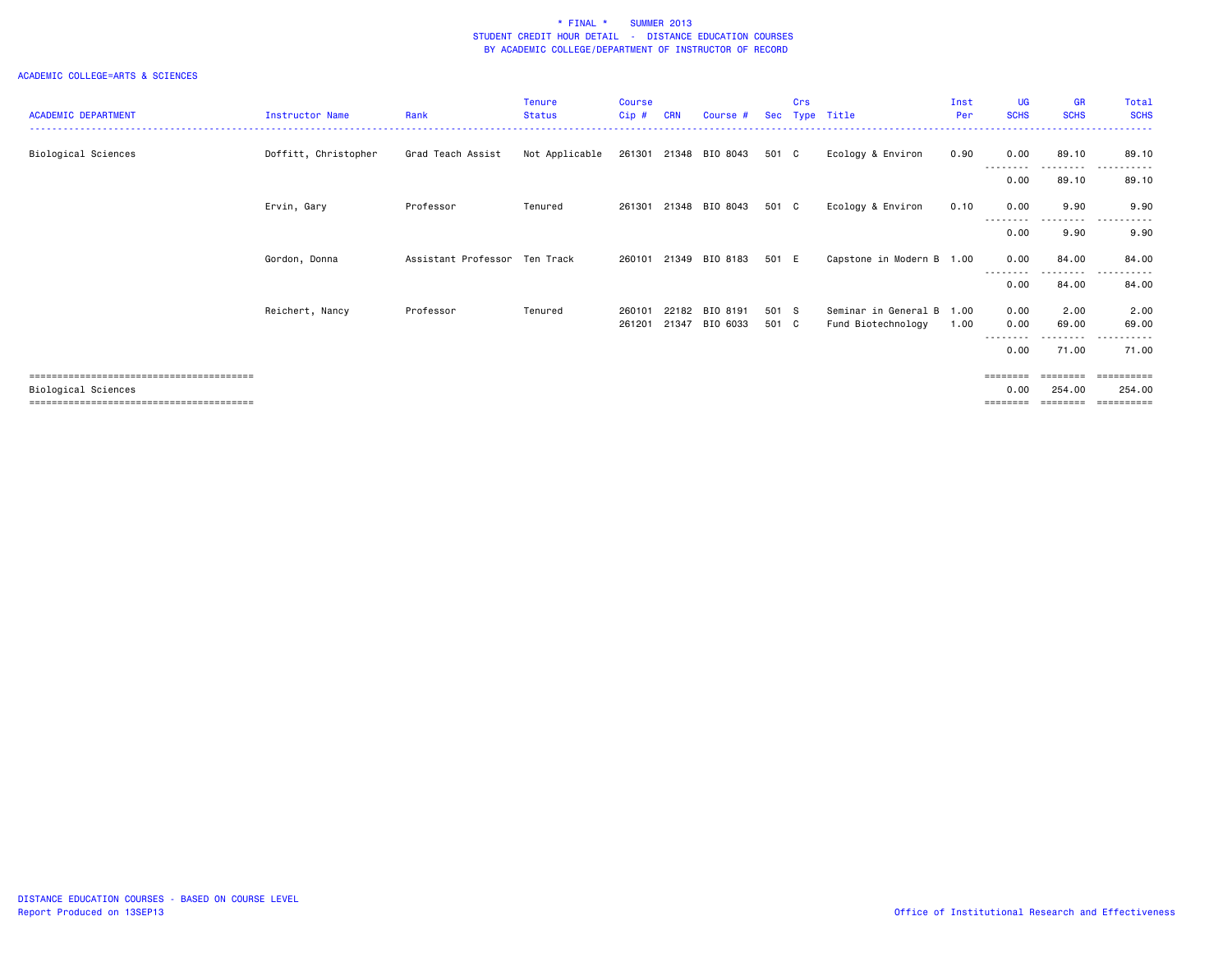| <b>ACADEMIC DEPARTMENT</b>  | <b>Instructor Name</b> | Rank       | <b>Tenure</b><br>Status | <b>Course</b><br>$Cip$ # | <b>CRN</b> | Course # Sec Type Title      | Crs |                           | Inst<br>Per | <b>UG</b><br><b>SCHS</b> | <b>GR</b><br><b>SCHS</b> | Total<br><b>SCHS</b> |
|-----------------------------|------------------------|------------|-------------------------|--------------------------|------------|------------------------------|-----|---------------------------|-------------|--------------------------|--------------------------|----------------------|
| Chemistry                   | Mlsna, Debra           | Instructor | Non-Ten Track           |                          |            | 400502 21373 CHTC 8083 501 C |     | Capstone CH for MAIS 0.67 |             | 0.00                     | 2.01                     | 2.01                 |
|                             |                        |            |                         |                          |            |                              |     |                           |             | ---------<br>0.00        | 2.01                     | 2.01                 |
|                             | Patel, Sapna           | Lecturer   | Non-Ten Track           |                          |            | 400502 21373 CHTC 8083 501 C |     | Capstone CH for MAIS 0.33 |             | 0.00                     | 0.99                     | 0.99                 |
|                             |                        |            |                         |                          |            |                              |     |                           |             | ---------<br>0.00        | .<br>0.99                | .<br>0.99            |
|                             |                        |            |                         |                          |            |                              |     |                           |             |                          | $=$ = = = = = = =        | ==========           |
| Chemistry                   |                        |            |                         |                          |            |                              |     |                           |             | 0.00                     | 3.00                     | 3.00                 |
| =========================== |                        |            |                         |                          |            |                              |     |                           |             |                          | ========                 | ==========           |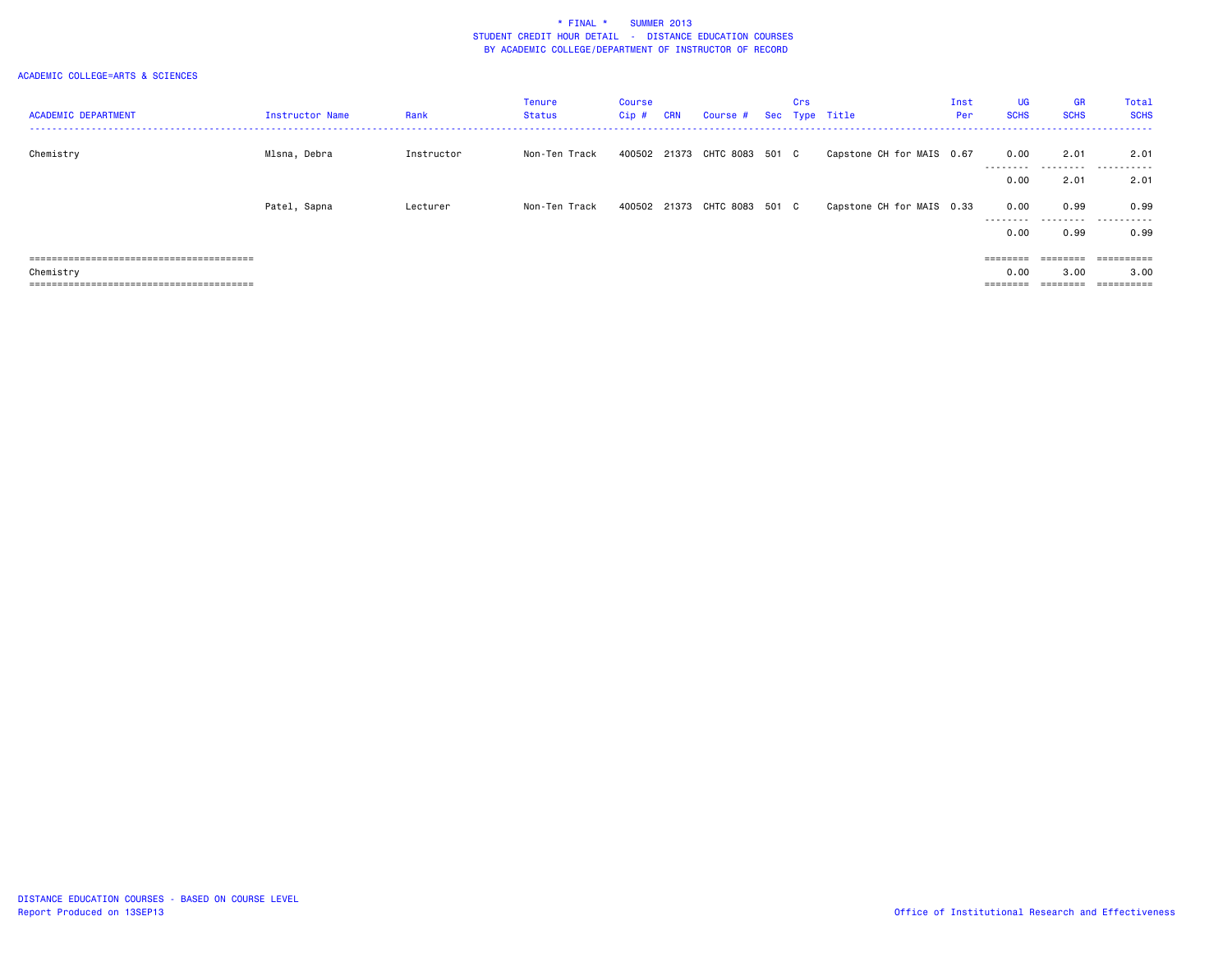|                            |                        |                             | <b>Tenure</b> | <b>Course</b> |            |                      |            | Crs |                           | Inst | <b>UG</b>                | <b>GR</b>                                                                                                                          | Total              |
|----------------------------|------------------------|-----------------------------|---------------|---------------|------------|----------------------|------------|-----|---------------------------|------|--------------------------|------------------------------------------------------------------------------------------------------------------------------------|--------------------|
| <b>ACADEMIC DEPARTMENT</b> | <b>Instructor Name</b> | Rank                        | <b>Status</b> | Cip#          | <b>CRN</b> | Course #             | <b>Sec</b> |     | Type Title                | Per  | <b>SCHS</b>              | <b>SCHS</b>                                                                                                                        | <b>SCHS</b>        |
| Communication              | Anthony, Kelli         | Instructor                  | Non-Ten Track | 090101        | 21378      | CO 3833              | 501 C      |     | Interviewing              | 1.00 | 51.00                    | 0.00                                                                                                                               | 51.00              |
|                            |                        |                             |               | 090401        |            | 21377 CO 1403        | 501 C      |     | Intro Mass Media          | 1.00 | 30.00                    | 0.00                                                                                                                               | 30.00              |
|                            |                        |                             |               |               |            |                      |            |     |                           |      | .<br>81.00               | ---------<br>0.00                                                                                                                  | .<br>81.00         |
|                            | Fountain, Amy          | Instructor                  | Non-Ten Track | 090101        |            | 21375 CO 1013        | 501 C      |     | Intro to Communicati      | 1.00 | 51.00                    | 0.00                                                                                                                               | 51.00              |
|                            |                        |                             |               |               |            | 22102 CO 1223        | 501 C      |     | Intro Comm Theory         | 1.00 | 48.00                    | 0.00                                                                                                                               | 48.00              |
|                            |                        |                             |               |               |            |                      |            |     |                           |      | .<br>99.00               | .<br>0.00                                                                                                                          | 99.00              |
|                            | Knight, Amy            | Instructor                  | Non-Ten Track |               |            | 090101 21376 CO 1013 | 551 C      |     | Intro to Communicati 1.00 |      | 30.00                    | 0.00                                                                                                                               | 30.00              |
|                            |                        |                             |               |               |            |                      |            |     |                           |      | .<br>30.00               | 0.00                                                                                                                               | 30.00              |
|                            | Smith, Glenn           | Associate Professor Tenured |               | 231001        |            | 21379 CO 4253        | 501 C      |     | Elements Of Persuasn      | 1.00 | 24.00                    | 0.00                                                                                                                               | 24.00              |
|                            |                        |                             |               |               |            | 21382 CO 6253        | 501 C      |     | Elements Of Persuasn 1.00 |      | 0.00                     | 15.00                                                                                                                              | 15.00              |
|                            |                        |                             |               |               |            |                      |            |     |                           |      | - - - - - - - -<br>24.00 | -----<br>15.00                                                                                                                     | 39.00              |
|                            | Williams, Kevin        | Associate Professor Tenured |               | 090401        |            | 21380 CO 4323        | 501 C      |     | Mass Media-Society        | 1.00 | 30.00                    | 0.00                                                                                                                               | 30.00              |
|                            |                        |                             |               |               | 21381      | CO 4323              | 502 C      |     | Mass Media-Society        | 1.00 | 30.00                    | 0.00                                                                                                                               | 30.00              |
|                            |                        |                             |               |               | 21383      | CO 6323              | 501 C      |     | Mass Media-Society        | 1.00 | 0.00                     | 15.00                                                                                                                              | 15.00              |
|                            |                        |                             |               |               |            | 21384 CO 6323        | 502 C      |     | Mass Media-Society        | 1.00 | 0.00                     | 9.00                                                                                                                               | 9.00               |
|                            |                        |                             |               |               |            |                      |            |     |                           |      | 60.00                    | $\frac{1}{2} \left( \frac{1}{2} \right) \left( \frac{1}{2} \right) \left( \frac{1}{2} \right) \left( \frac{1}{2} \right)$<br>24.00 | 84.00              |
|                            |                        |                             |               |               |            |                      |            |     |                           |      | ========                 | <b>SEESSEES</b>                                                                                                                    | ==========         |
| Communication              |                        |                             |               |               |            |                      |            |     |                           |      | 294,00                   | 39,00                                                                                                                              | 333,00             |
|                            |                        |                             |               |               |            |                      |            |     |                           |      | ========                 |                                                                                                                                    | ================== |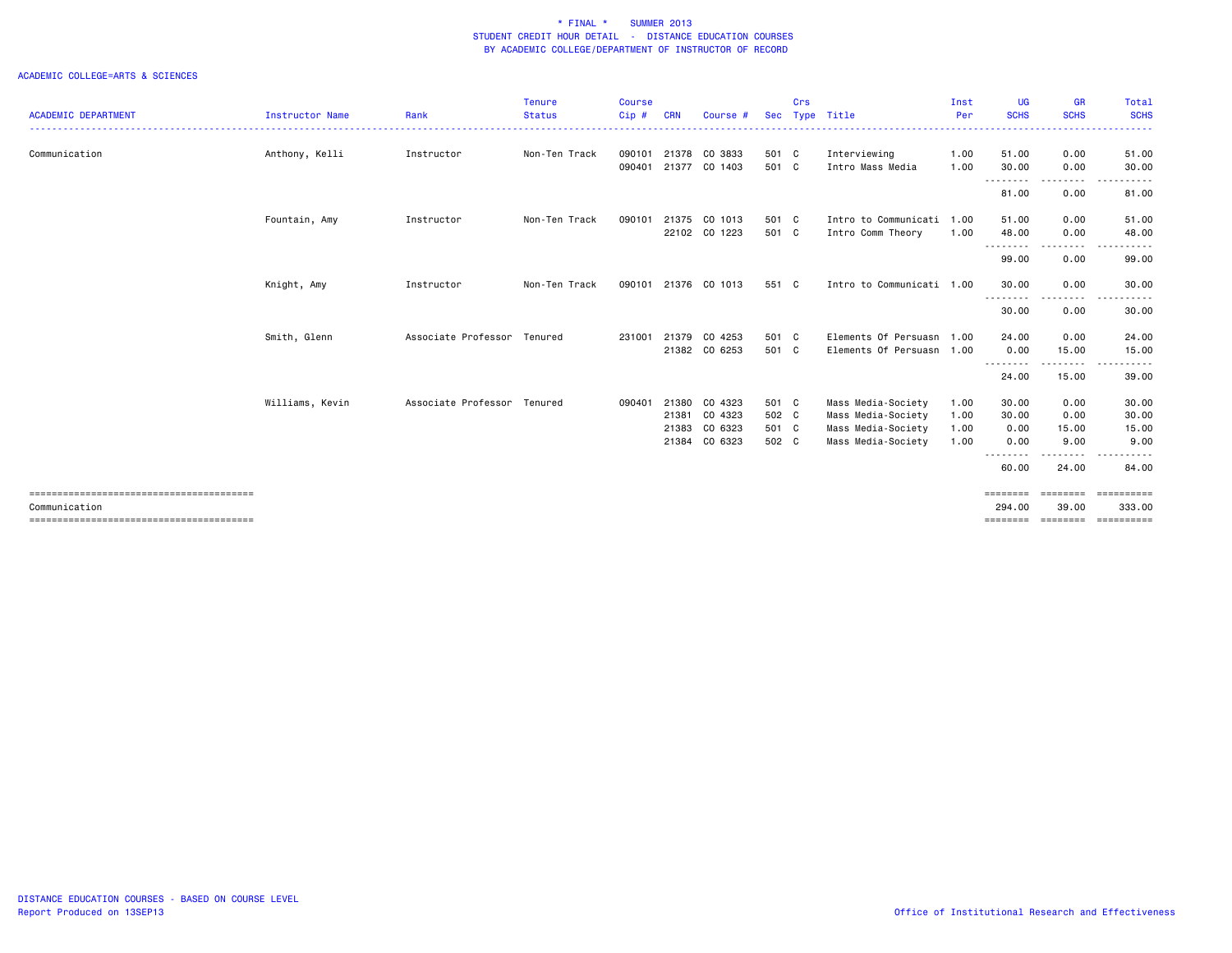|                            |                  |                               | <b>Tenure</b> | <b>Course</b> |            |                      |       | Crs      |                           | Inst | <b>UG</b>   | <b>GR</b>                                                                                                                                            | Total                                                                                                       |
|----------------------------|------------------|-------------------------------|---------------|---------------|------------|----------------------|-------|----------|---------------------------|------|-------------|------------------------------------------------------------------------------------------------------------------------------------------------------|-------------------------------------------------------------------------------------------------------------|
| <b>ACADEMIC DEPARTMENT</b> | Instructor Name  | Rank                          | <b>Status</b> | Cip#          | <b>CRN</b> | Course #             |       | Sec Type | Title                     | Per  | <b>SCHS</b> | <b>SCHS</b>                                                                                                                                          | <b>SCHS</b>                                                                                                 |
|                            |                  |                               | .             |               |            |                      |       |          |                           |      |             |                                                                                                                                                      | 22222                                                                                                       |
|                            |                  |                               |               |               |            |                      |       |          |                           |      |             |                                                                                                                                                      |                                                                                                             |
| Geosciences                | Brown, Michael   | Associate Professor Tenured   |               | 400401 21496  |            | GR 8573              | 502 S |          | Research Applied Met 1.00 |      | 0.00        | 27.00                                                                                                                                                | 27.00                                                                                                       |
|                            |                  |                               |               | 400404        | 21465      | GR 4843              | 501 B |          | Severe Storm Methods      | 1.00 | 27.00       | 0.00                                                                                                                                                 | 27.00                                                                                                       |
|                            |                  |                               |               |               | 21478      | GR 6843              | 501 B |          | Severe Storm Methods      | 1.00 | 0.00        | 12.00                                                                                                                                                | 12.00                                                                                                       |
|                            |                  |                               |               |               |            |                      |       |          |                           |      |             |                                                                                                                                                      |                                                                                                             |
|                            |                  |                               |               |               |            | 450701 21484 GR 8400 | 503 E |          | Field Meth In Geosci 0.70 |      | 0.00        | 18,90                                                                                                                                                | 18.90                                                                                                       |
|                            |                  |                               |               |               |            |                      |       |          |                           |      | .           | .                                                                                                                                                    | .                                                                                                           |
|                            |                  |                               |               |               |            |                      |       |          |                           |      | 27.00       | 57.90                                                                                                                                                | 84.90                                                                                                       |
|                            |                  |                               |               |               |            |                      |       |          |                           |      |             |                                                                                                                                                      |                                                                                                             |
|                            | Carter, William  | Lecturer                      | Non-Ten Track | 400404 21471  |            | GR 6473              | 501 C |          | Numerical Wx Predict 0.40 |      | 0.00        | 25.20                                                                                                                                                | 25.20                                                                                                       |
|                            |                  |                               |               | 450701        | 21444      | GR 1123              | 501 C |          | Intro World Geog          | 1.00 | 105.00      | 0.00                                                                                                                                                 | 105.00                                                                                                      |
|                            |                  |                               |               |               | 21461      | GR 4813              | 501 C |          | Natural Hazards           | 1.00 | 117.00      | 0.00                                                                                                                                                 | 117.00                                                                                                      |
|                            |                  |                               |               |               |            | 21462 GR 4813        | 502 C |          | Natural Hazards           | 1.00 | 108.00      | 0.00                                                                                                                                                 | 108.00                                                                                                      |
|                            |                  |                               |               |               |            |                      |       |          |                           |      | .           | $- - - - -$                                                                                                                                          | <u>.</u>                                                                                                    |
|                            |                  |                               |               |               |            |                      |       |          |                           |      | 330.00      | 25.20                                                                                                                                                | 355.20                                                                                                      |
|                            |                  |                               |               |               |            |                      |       |          |                           |      |             |                                                                                                                                                      |                                                                                                             |
|                            |                  |                               |               |               |            |                      | 501 D |          |                           |      |             |                                                                                                                                                      |                                                                                                             |
|                            | Clary, Renee     | Associate Professor Ten Track |               | 400601 22016  |            | GG 8000              |       |          | Research / Thesis         | 1.00 | 0.00        | 3.00                                                                                                                                                 | 3.00                                                                                                        |
|                            |                  |                               |               |               | 22017      | GG 8423              | 501 C |          | Earthquakes & Volcan 1.00 |      | 0.00        | 24.00                                                                                                                                                | 24.00                                                                                                       |
|                            |                  |                               |               |               |            |                      |       |          |                           |      | .           | $\frac{1}{2} \left( \frac{1}{2} \right) \left( \frac{1}{2} \right) \left( \frac{1}{2} \right) \left( \frac{1}{2} \right) \left( \frac{1}{2} \right)$ | .                                                                                                           |
|                            |                  |                               |               |               |            |                      |       |          |                           |      | 0.00        | 27.00                                                                                                                                                | 27.00                                                                                                       |
|                            |                  |                               |               |               |            |                      |       |          |                           |      |             |                                                                                                                                                      |                                                                                                             |
|                            | Dixon, Paul      | Associate Professor Tenured   |               | 400401        | 21497      | GR 8573              | 503 S |          | Research Applied Met 1.00 |      | 0.00        | 18.00                                                                                                                                                | 18.00                                                                                                       |
|                            |                  |                               |               | 400404        | 21466      | GR 4843              | 502 B |          | Severe Storm Methods 1.00 |      | 3.00        | 0.00                                                                                                                                                 | 3.00                                                                                                        |
|                            |                  |                               |               |               | 21479      | GR 6843              | 502 B |          | Severe Storm Methods 1.00 |      | 0.00        | 21.00                                                                                                                                                | 21.00                                                                                                       |
|                            |                  |                               |               |               | 22028      | GR 4843              | 503 B |          | Severe Storm Methods      | 1.00 | 9.00        | 0.00                                                                                                                                                 | 9.00                                                                                                        |
|                            |                  |                               |               |               | 22029      | GR 6843              | 503 B |          | Severe Storm Methods 1.00 |      | 0.00        | 15.00                                                                                                                                                | 15.00                                                                                                       |
|                            |                  |                               |               |               |            |                      |       |          |                           |      | .<br>$ -$   |                                                                                                                                                      | .                                                                                                           |
|                            |                  |                               |               |               |            |                      |       |          |                           |      | 12.00       | 54.00                                                                                                                                                | 66.00                                                                                                       |
|                            |                  |                               |               |               |            |                      |       |          |                           |      |             |                                                                                                                                                      |                                                                                                             |
|                            |                  |                               |               |               |            |                      |       |          |                           |      |             |                                                                                                                                                      |                                                                                                             |
|                            | Dyer, Jamie      | Associate Professor Tenured   |               | 400404 21471  |            | GR 6473              | 501 C |          | Numerical Wx Predict 0.60 |      | 0.00        | 37.80                                                                                                                                                | 37.80                                                                                                       |
|                            |                  |                               |               |               |            | 450701 21481 GR 6933 | 501 C |          | Dynamic Meteorology       | 0.10 | 0.00        | 1.80                                                                                                                                                 | 1.80                                                                                                        |
|                            |                  |                               |               |               |            |                      |       |          |                           |      | <u>.</u>    | . <b>.</b>                                                                                                                                           | <u>.</u>                                                                                                    |
|                            |                  |                               |               |               |            |                      |       |          |                           |      | 0.00        | 39.60                                                                                                                                                | 39.60                                                                                                       |
|                            |                  |                               |               |               |            |                      |       |          |                           |      |             |                                                                                                                                                      |                                                                                                             |
|                            | Haney, Christa   | Instructor                    | Non-Ten Track | 400601        | 21436      | GG 3603              | 501 C |          | Intro To Oceanograph 1.00 |      | 111.00      | 0.00                                                                                                                                                 | 111.00                                                                                                      |
|                            |                  |                               |               |               | 21437      | GG 3603              | 502 C |          | Intro To Oceanograph 1.00 |      | 60.00       | 0.00                                                                                                                                                 | 60.00                                                                                                       |
|                            |                  |                               |               | 450701        | 21482      | GR 8400              | 501 E |          | Field Meth In Geosci 0.90 |      | 0.00        | 75.60                                                                                                                                                | 75.60                                                                                                       |
|                            |                  |                               |               |               |            | 22173 GR 8400        | 507 E |          | Field Meth In Geosci 0.90 |      | 0.00        | 35.10                                                                                                                                                | 35.10                                                                                                       |
|                            |                  |                               |               |               |            |                      |       |          |                           |      | .           | .                                                                                                                                                    | $\begin{array}{cccccccccc} \bullet & \bullet & \bullet & \bullet & \bullet & \bullet & \bullet \end{array}$ |
|                            |                  |                               |               |               |            |                      |       |          |                           |      | 171.00      | 110.70                                                                                                                                               | 281.70                                                                                                      |
|                            |                  |                               |               |               |            |                      |       |          |                           |      |             |                                                                                                                                                      |                                                                                                             |
|                            | Keeney, David    | Instructor                    | Non-Ten Track | 400401        | 21503      | GR 8633              | 501 C |          | Climate Change            | 0.90 | 0.00        | 51.30                                                                                                                                                | 51.30                                                                                                       |
|                            |                  |                               |               |               |            | GR 4473              | 501 C |          |                           |      |             | 0.00                                                                                                                                                 | 102.00                                                                                                      |
|                            |                  |                               |               | 400404 21451  |            |                      |       |          | Numerical Wx Predict 1.00 |      | 102.00      |                                                                                                                                                      |                                                                                                             |
|                            |                  |                               |               |               | 21452      | GR 4473              | 502 C |          | Numerical Wx Predict 1.00 |      | 60.00       | 0.00                                                                                                                                                 | 60.00                                                                                                       |
|                            |                  |                               |               |               |            | 450701 21481 GR 6933 | 501 C |          | Dynamic Meteorology       | 0.90 | 0.00        | 16.20                                                                                                                                                | 16.20                                                                                                       |
|                            |                  |                               |               |               |            |                      |       |          |                           |      | .           | .                                                                                                                                                    | .                                                                                                           |
|                            |                  |                               |               |               |            |                      |       |          |                           |      | 162.00      | 67.50                                                                                                                                                | 229.50                                                                                                      |
|                            |                  |                               |               |               |            |                      |       |          |                           |      |             |                                                                                                                                                      |                                                                                                             |
|                            | Kirkland, Brenda | Associate Professor Tenured   |               | 400601        | 22164      | GG 4333              | 551 C |          | Geowriting                | 1.00 | 72.00       | 0.00                                                                                                                                                 | 72.00                                                                                                       |
|                            |                  |                               |               |               | 23635      | GG 9000              | 501 D |          | Research/Dissertatio 1.00 |      | 0.00        | 2.00                                                                                                                                                 | 2.00                                                                                                        |
|                            |                  |                               |               |               |            |                      |       |          |                           |      | .           | .                                                                                                                                                    | .                                                                                                           |
|                            |                  |                               |               |               |            |                      |       |          |                           |      | 72.00       | 2.00                                                                                                                                                 | 74.00                                                                                                       |
|                            |                  |                               |               |               |            |                      |       |          |                           |      |             |                                                                                                                                                      |                                                                                                             |
|                            | Meng, Qingmin    | Assistant Professor Ten Track |               |               |            | 450701 21447 GR 4363 | 501 B |          | GIS Programming           | 1.00 | 3.00        | 0.00                                                                                                                                                 | 3.00                                                                                                        |
|                            |                  |                               |               |               | 21470      | GR 6363              | 501 B |          | GIS Programming           | 1.00 | 0.00        | 21.00                                                                                                                                                | 21.00                                                                                                       |
|                            |                  |                               |               |               |            |                      |       |          |                           |      | <u>.</u>    | .                                                                                                                                                    | .                                                                                                           |
|                            |                  |                               |               |               |            |                      |       |          |                           |      | 3.00        | 21,00                                                                                                                                                |                                                                                                             |
|                            |                  |                               |               |               |            |                      |       |          |                           |      |             |                                                                                                                                                      | 24.00                                                                                                       |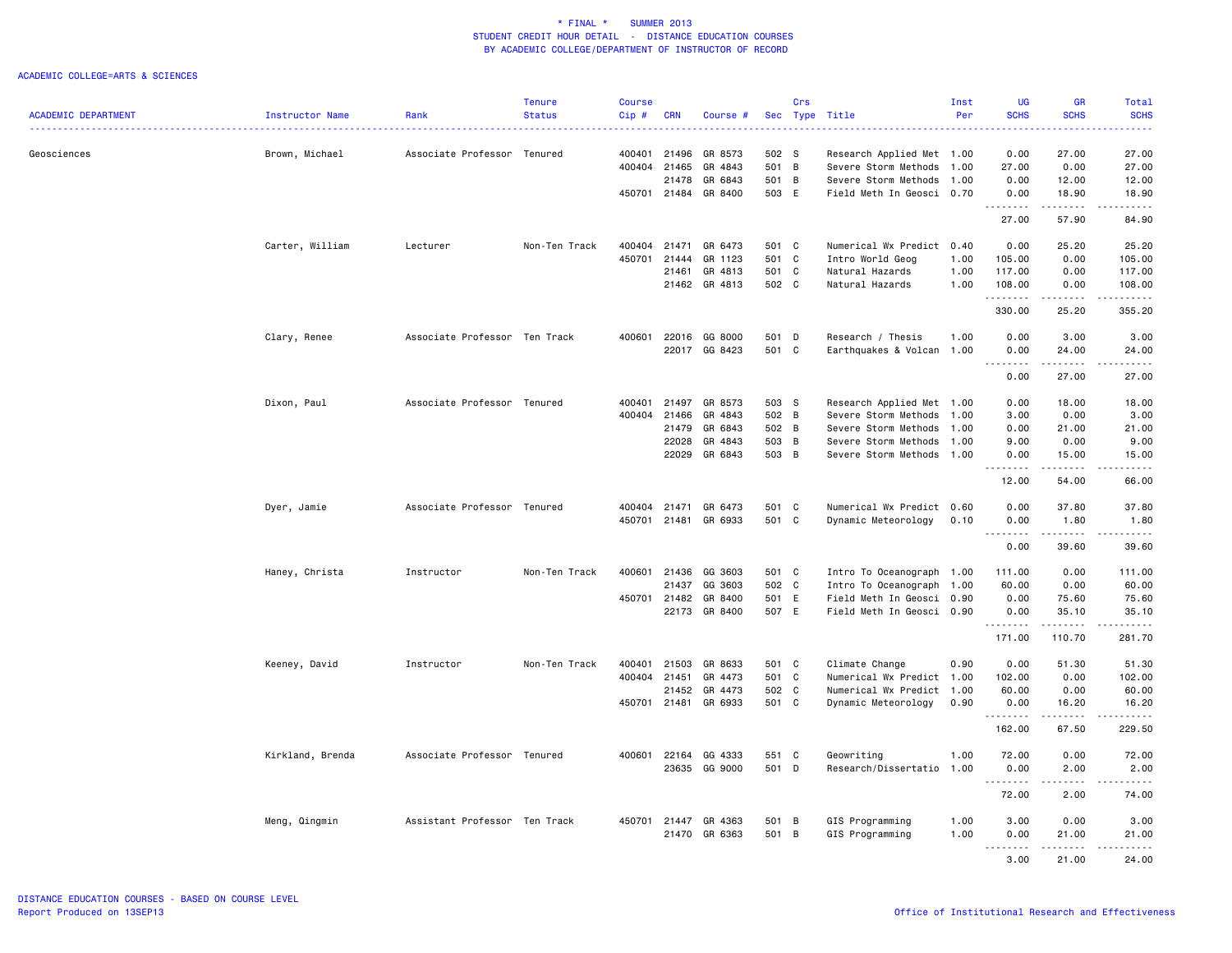|                            |                                                       |                               | <b>Tenure</b>             | <b>Course</b> |                |                          |                | Crs      |                                                | Inst         | UG                                          | <b>GR</b>                                                                                                                                            | Total                                                                                                                                                               |
|----------------------------|-------------------------------------------------------|-------------------------------|---------------------------|---------------|----------------|--------------------------|----------------|----------|------------------------------------------------|--------------|---------------------------------------------|------------------------------------------------------------------------------------------------------------------------------------------------------|---------------------------------------------------------------------------------------------------------------------------------------------------------------------|
| <b>ACADEMIC DEPARTMENT</b> | Instructor Name                                       | Rank                          | <b>Status</b><br><u>.</u> | Cip#          | <b>CRN</b>     | <b>Course</b>            |                | Sec Type | Title                                          | Per          | <b>SCHS</b><br>.                            | <b>SCHS</b>                                                                                                                                          | <b>SCHS</b><br>$\frac{1}{2} \left( \frac{1}{2} \right) \left( \frac{1}{2} \right) \left( \frac{1}{2} \right) \left( \frac{1}{2} \right) \left( \frac{1}{2} \right)$ |
| Geosciences                | Mercer, Andrew                                        | Assistant Professor Ten Track |                           |               | 400401 21495   | GR 8573                  | 501 S          |          | Research Applied Met 1.00                      |              | 0.00                                        | 24.00                                                                                                                                                | 24.00                                                                                                                                                               |
|                            |                                                       |                               |                           | 450701        | 21492          | GR 8553                  | 501 S          |          | Research Methods in                            | 1.00         | 0.00                                        | 66.00                                                                                                                                                | 66.00                                                                                                                                                               |
|                            |                                                       |                               |                           |               | 22024          | GR 8553                  | 502 S          |          | Research Methods in                            | 1.00         | 0.00                                        | 39.00                                                                                                                                                | 39.00                                                                                                                                                               |
|                            |                                                       |                               |                           |               |                |                          |                |          |                                                |              | <u> - - - - - - - -</u><br>0.00             | .<br>129.00                                                                                                                                          | .<br>129.00                                                                                                                                                         |
|                            |                                                       |                               |                           |               |                |                          |                |          |                                                |              |                                             |                                                                                                                                                      |                                                                                                                                                                     |
|                            | Mylroie, Joan                                         | Instructor                    | Non-Ten Track             | 450701        | 21486          | GR 8400                  | 505 E          |          | Field Meth In Geosci 0.30                      |              | 0.00                                        | 10.80                                                                                                                                                | 10.80                                                                                                                                                               |
|                            |                                                       |                               |                           |               | 21487          | GR 8400                  | 506 E          |          | Field Meth In Geosci 0.30                      |              | 0.00<br><u>.</u>                            | 12.60<br>.                                                                                                                                           | 12.60<br>.                                                                                                                                                          |
|                            |                                                       |                               |                           |               |                |                          |                |          |                                                |              | 0.00                                        | 23.40                                                                                                                                                | 23.40                                                                                                                                                               |
|                            | Mylroie, John                                         | Professor                     | Tenured                   |               | 450701 21486   | GR 8400                  | 505 E          |          | Field Meth In Geosci 0.70                      |              | 0.00                                        | 25.20                                                                                                                                                | 25.20                                                                                                                                                               |
|                            |                                                       |                               |                           |               | 21487          | GR 8400                  | 506 E          |          | Field Meth In Geosci 0.70                      |              | 0.00                                        | 29.40                                                                                                                                                | 29.40                                                                                                                                                               |
|                            |                                                       |                               |                           |               |                |                          |                |          |                                                |              | $- - - - -$<br>$\sim$ $\sim$ $\sim$<br>0.00 | .<br>54.60                                                                                                                                           | .<br>54.60                                                                                                                                                          |
|                            |                                                       |                               |                           |               |                |                          |                |          |                                                |              |                                             |                                                                                                                                                      |                                                                                                                                                                     |
|                            | Nagel, Athena                                         | Instructor                    | Non-Ten Track             |               | 400601 22013   | GG 1111                  | 501 L          |          | Earth Science I Lab                            | 1.00         | 18.00                                       | 0.00                                                                                                                                                 | 18.00                                                                                                                                                               |
|                            |                                                       |                               |                           |               | 22014          | GG 1113                  | 501 C          |          | Survey Earth Sci I                             | 1.00         | 78.00                                       | 0.00                                                                                                                                                 | 78.00                                                                                                                                                               |
|                            |                                                       |                               |                           | 450701        | 21484          | GR 8400                  | 503 E          |          | Field Meth In Geosci 0.30                      |              | 0.00<br>.                                   | 8.10<br>2.2.2.2.2                                                                                                                                    | 8.10<br>------                                                                                                                                                      |
|                            |                                                       |                               |                           |               |                |                          |                |          |                                                |              | 96.00                                       | 8.10                                                                                                                                                 | 104.10                                                                                                                                                              |
|                            | Nordstrom, Gregory                                    | Lecturer                      | Non-Ten Track             | 450701        | 21443          | GR 1114                  | 501 C          |          | Physical Geography                             | 1.00         | 80.00                                       | 0.00                                                                                                                                                 | 80.00                                                                                                                                                               |
|                            |                                                       |                               |                           |               | 21445          | GR 1603                  | 501 C          |          | Intro To Meteorology                           | 1.00         | 39.00                                       | 0.00                                                                                                                                                 | 39.00                                                                                                                                                               |
|                            |                                                       |                               |                           |               | 21448          | GR 4453                  | 501 C          |          | Weather Prediction I 1.00                      |              | 102.00                                      | 0.00                                                                                                                                                 | 102.00                                                                                                                                                              |
|                            |                                                       |                               |                           |               | 21449          | GR 4453                  | 502 C          |          | Weather Prediction I 1.00                      |              | 75.00<br>.                                  | 0.00<br>$\frac{1}{2} \left( \frac{1}{2} \right) \left( \frac{1}{2} \right) \left( \frac{1}{2} \right)$                                               | 75.00<br>.                                                                                                                                                          |
|                            |                                                       |                               |                           |               |                |                          |                |          |                                                |              | 296.00                                      | 0.00                                                                                                                                                 | 296.00                                                                                                                                                              |
|                            | Rodgers, John                                         | Associate Professor Tenured   |                           | 400401        | 21503          | GR 8633                  | 501 C          |          | Climate Change                                 | 0.10         | 0.00                                        | 5.70                                                                                                                                                 | 5.70                                                                                                                                                                |
|                            |                                                       |                               |                           | 400601        | 21439          | GG 8203                  | 501 C          |          | Ocean Science                                  | 0.50         | 0.00                                        | 45.00                                                                                                                                                | 45.00                                                                                                                                                               |
|                            |                                                       |                               |                           |               | 21440          | GG 8203                  | 502 C          |          | Ocean Science                                  | 0.50         | 0.00                                        | 48.00                                                                                                                                                | 48.00                                                                                                                                                               |
|                            |                                                       |                               |                           |               | 450701 21446   | GR 4303                  | 501 B          |          | Principles of GIS                              | 1.00         | 36.00                                       | 0.00                                                                                                                                                 | 36.00                                                                                                                                                               |
|                            |                                                       |                               |                           |               | 21469          | GR 6303                  | 501 B          |          | Principles of GIS                              | 1.00         | 0.00                                        | 12.00                                                                                                                                                | 12.00                                                                                                                                                               |
|                            |                                                       |                               |                           |               |                | 21485 GR 8400            | 504 E          |          | Field Meth In Geosci 0.70                      |              | 0.00<br>.                                   | 21.00<br>.                                                                                                                                           | 21.00<br>.                                                                                                                                                          |
|                            |                                                       |                               |                           |               |                |                          |                |          |                                                |              | 36.00                                       | 131.70                                                                                                                                               | 167.70                                                                                                                                                              |
|                            | Sherman-Morris, Kathlee Assistant Professor Ten Track |                               |                           | 400401        | 21498          | GR 8573                  | 504 S          |          | Research Applied Met 1.00                      |              | 0.00                                        | 18.00                                                                                                                                                | 18.00                                                                                                                                                               |
|                            |                                                       |                               |                           | 450701        | 21458          | GR 4640                  | 501 E          |          | Met Internship                                 | 1.00         | 15.00                                       | 0.00                                                                                                                                                 | 15.00                                                                                                                                                               |
|                            |                                                       |                               |                           |               | 21473          | GR 6603                  | 501 C          |          | Climatology                                    | 0.10         | 0.00                                        | 10.80                                                                                                                                                | 10.80                                                                                                                                                               |
|                            |                                                       |                               |                           |               | 21474          | GR 6603                  | 502 C          |          | Climatology                                    | 0.10         | 0.00                                        | 10.80                                                                                                                                                | 10.80                                                                                                                                                               |
|                            |                                                       |                               |                           |               | 21482<br>22015 | GR 8400                  | 501 E<br>501 D |          | Field Meth In Geosci                           | 0.10<br>1.00 | 0.00<br>0.00                                | 8.40<br>2.00                                                                                                                                         | 8.40<br>2.00                                                                                                                                                        |
|                            |                                                       |                               |                           |               | 22173          | GR 8000<br>GR 8400       | 507 E          |          | Research / Thesis<br>Field Meth In Geosci 0.10 |              | 0.00                                        | 3.90                                                                                                                                                 | 3.90                                                                                                                                                                |
|                            |                                                       |                               |                           |               | 23530          | GR 7000                  | 501 I          |          | Directed Indiv Study                           | 1.00         | 0.00                                        | 1.00                                                                                                                                                 | 1.00                                                                                                                                                                |
|                            |                                                       |                               |                           |               |                | 23569 GR 4000            | 501 I          |          | Directed Indiv Study 1.00                      |              | 1.00                                        | 0.00                                                                                                                                                 | 1.00                                                                                                                                                                |
|                            |                                                       |                               |                           |               |                |                          |                |          |                                                |              | .<br>16.00                                  | $\begin{array}{cccccccccc} \bullet & \bullet & \bullet & \bullet & \bullet & \bullet \end{array}$<br>54.90                                           | .<br>70.90                                                                                                                                                          |
|                            |                                                       |                               |                           |               |                |                          |                |          |                                                |              |                                             |                                                                                                                                                      |                                                                                                                                                                     |
|                            | Sumrall, Jeanne                                       | Grad Teach Assist             | Not Applicable            | 400601        | 21439          | GG 8203<br>21440 GG 8203 | 501 C<br>502 C |          | Ocean Science<br>Ocean Science                 | 0.50<br>0.50 | 0.00<br>0.00                                | 45.00<br>48.00                                                                                                                                       | 45.00<br>48.00                                                                                                                                                      |
|                            |                                                       |                               |                           |               |                |                          |                |          |                                                |              | .                                           | $\frac{1}{2} \left( \frac{1}{2} \right) \left( \frac{1}{2} \right) \left( \frac{1}{2} \right) \left( \frac{1}{2} \right) \left( \frac{1}{2} \right)$ | $\frac{1}{2} \left( \frac{1}{2} \right) \left( \frac{1}{2} \right) \left( \frac{1}{2} \right) \left( \frac{1}{2} \right) \left( \frac{1}{2} \right)$                |
|                            |                                                       |                               |                           |               |                |                          |                |          |                                                |              | 0.00                                        | 93.00                                                                                                                                                | 93.00                                                                                                                                                               |
|                            | Vandewege, Reynold                                    | Instructor                    | Non-Ten Track             | 450701        | 21473          | GR 6603                  | 501            | C        | Climatology                                    | 0.90         | 0.00                                        | 97.20                                                                                                                                                | 97.20                                                                                                                                                               |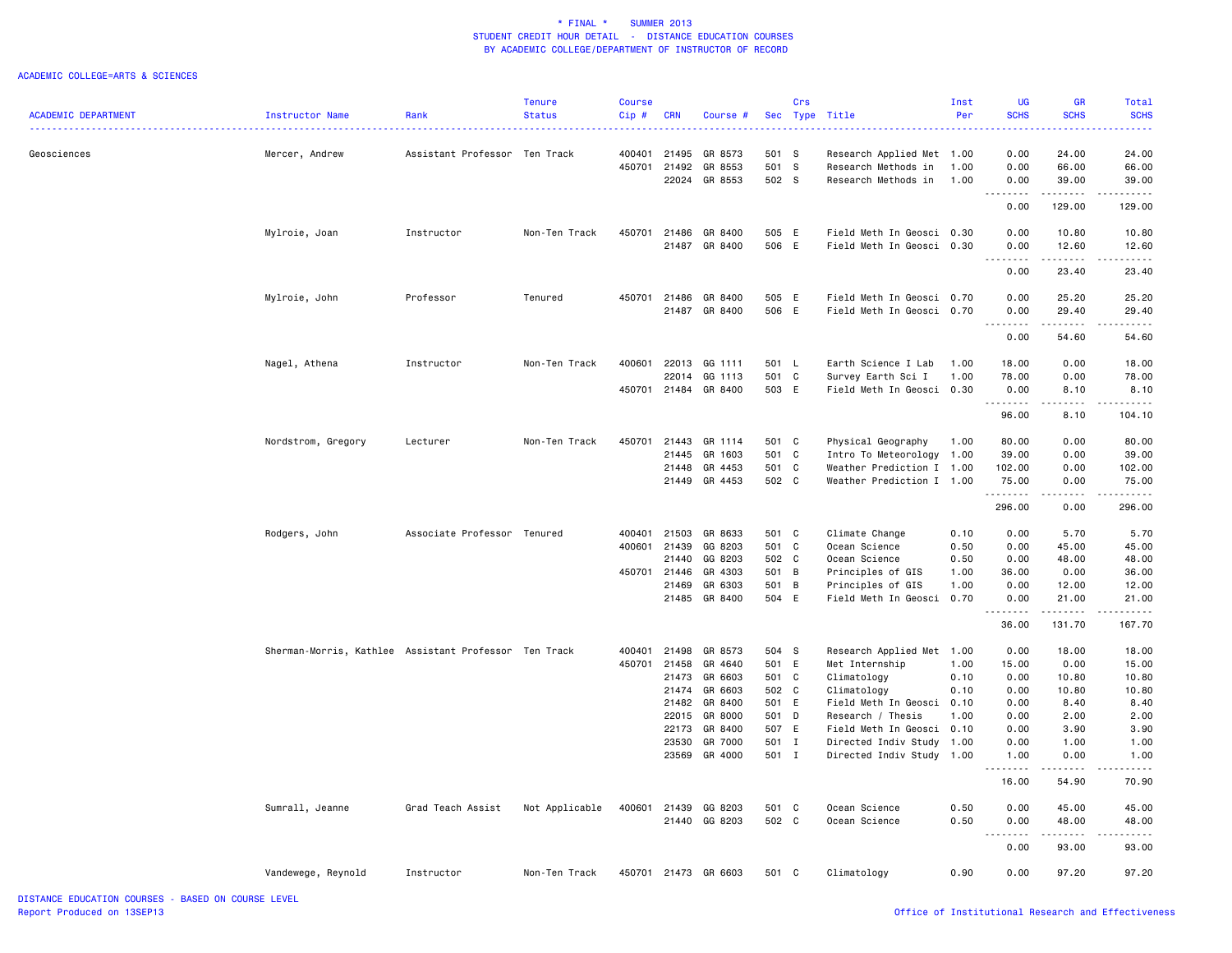| <b>ACADEMIC DEPARTMENT</b> | <b>Instructor Name</b> | Rank       | <b>Tenure</b><br><b>Status</b> | Course<br>$Cip$ # | <b>CRN</b> | Course #             |       | Crs | Sec Type Title            | Inst<br>Per | <b>UG</b><br><b>SCHS</b>                                                | <b>GR</b><br><b>SCHS</b> | Total<br><b>SCHS</b> |
|----------------------------|------------------------|------------|--------------------------------|-------------------|------------|----------------------|-------|-----|---------------------------|-------------|-------------------------------------------------------------------------|--------------------------|----------------------|
| Geosciences                | Vandewege, Reynold     | Instructor | Non-Ten Track                  |                   |            | 450701 21474 GR 6603 | 502 C |     | Climatology               | 0.90        | 0.00                                                                    | 97.20                    | 97.20                |
|                            |                        |            |                                |                   |            |                      |       |     |                           |             | ---------<br>0.00                                                       | ---------<br>194.40      | .<br>.<br>194.40     |
|                            | Wallace, Timothy       | Instructor | Non-Ten Track                  | 450701            | 21455      | GR 4613              | 501 B |     | Applied Climatology       | 1.00        | 90.00                                                                   | 0.00                     | 90.00                |
|                            |                        |            |                                |                   |            | 21456 GR 4613        | 502 B |     | Applied Climatology       | 1.00        | 63.00                                                                   | 0.00                     | 63.00                |
|                            |                        |            |                                |                   | 21460      | GR 4713              | 501 B |     | Synoptic Met I            | 1.00        | 24.00                                                                   | 0.00                     | 24.00                |
|                            |                        |            |                                |                   | 21485      | GR 8400              | 504 E |     | Field Meth In Geosci 0.30 |             | 0.00                                                                    | 9.00                     | 9.00                 |
|                            |                        |            |                                |                   |            |                      |       |     |                           |             | ---------                                                               | ---------                | .                    |
|                            |                        |            |                                |                   |            |                      |       |     |                           |             | 177.00                                                                  | 9.00                     | 186.00               |
|                            |                        |            |                                |                   |            |                      |       |     |                           |             |                                                                         |                          |                      |
|                            |                        |            |                                |                   |            |                      |       |     |                           |             | $= 222222222$                                                           | ========                 | ==========           |
| Geosciences                |                        |            |                                |                   |            |                      |       |     |                           |             | 1398,00                                                                 | 1103.00                  | 2501.00              |
|                            |                        |            |                                |                   |            |                      |       |     |                           |             | $\qquad \qquad \equiv \equiv \equiv \equiv \equiv \equiv \equiv \equiv$ | ========                 | ==========           |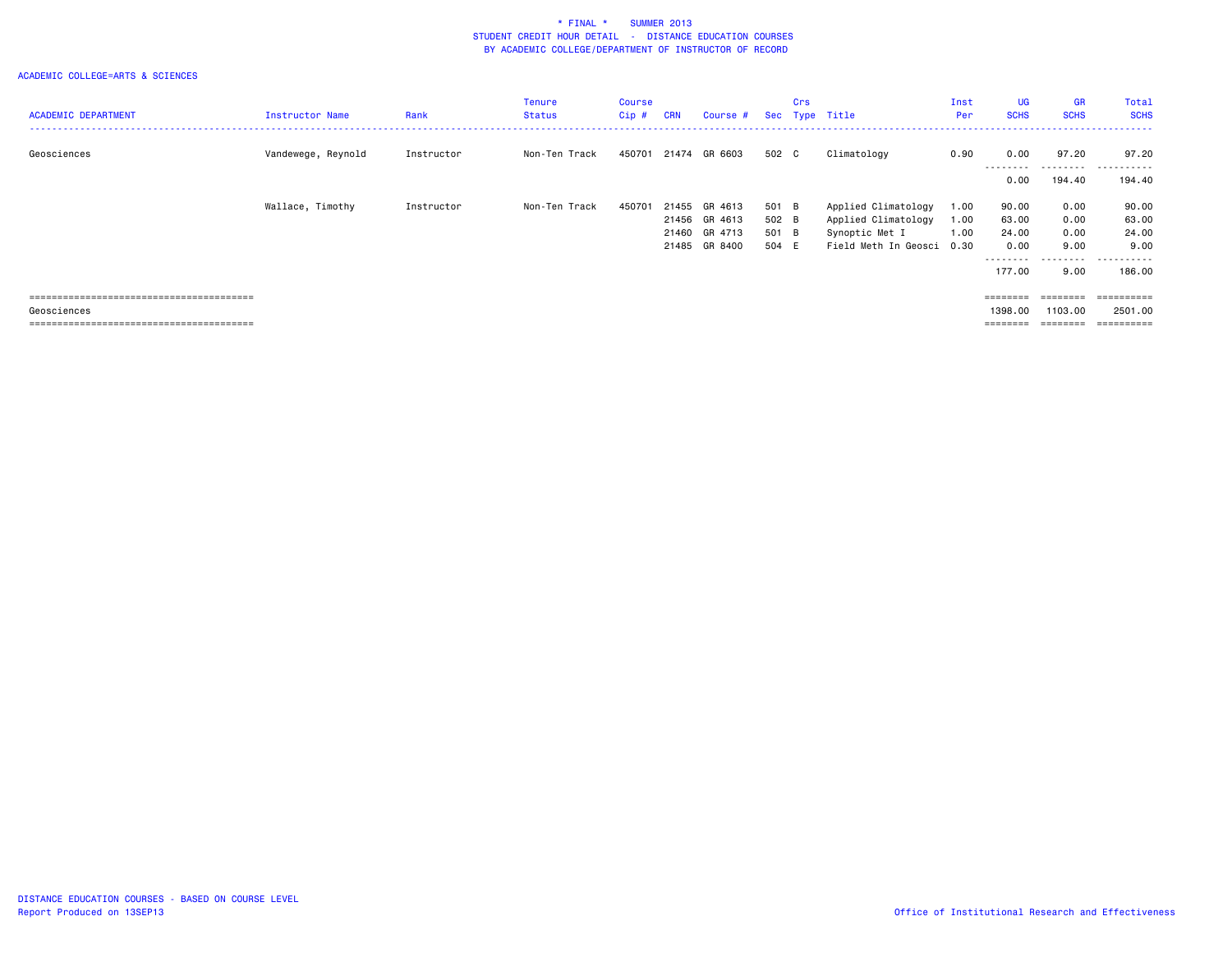|                            |                        |            | <b>Tenure</b> | <b>Course</b> |            |                      |       | Crs |                           | Inst | <b>UG</b>         | <b>GR</b>          | Total       |
|----------------------------|------------------------|------------|---------------|---------------|------------|----------------------|-------|-----|---------------------------|------|-------------------|--------------------|-------------|
| <b>ACADEMIC DEPARTMENT</b> | <b>Instructor Name</b> | Rank       | <b>Status</b> | Cip#          | <b>CRN</b> | Course #             |       |     | Sec Type Title            | Per  | <b>SCHS</b>       | <b>SCHS</b>        | <b>SCHS</b> |
| Mathematics & Statistics   | Banik, Robert          | Instructor | Non-Ten Track |               |            | 270101 21519 MA 1323 | 501 C |     | Trigonometry              | 1.00 | 42.00<br>.        | 0.00<br>.          | 42.00       |
|                            |                        |            |               |               |            |                      |       |     |                           |      | 42.00             | 0.00               | 42.00       |
|                            | Crittenden, Marjorie   | Instructor | Non-Ten Track | 270101        |            | 21518 MA 1313        | 501 C |     | College Algebra           | 1.00 | 63.00             | 0.00               | 63.00       |
|                            |                        |            |               | 270501        | 21525      | MA 2113              | 501 C |     | Intro to Stats            | 1.00 | 45.00             | 0.00               | 45.00       |
|                            |                        |            |               |               |            | 21567 ST 2113        | 501 C |     | Intro to Stats            | 1.00 | 30.00<br>.        | 0.00<br>. <b>.</b> | 30.00       |
|                            |                        |            |               |               |            |                      |       |     |                           |      | 138.00            | 0.00               | 138.00      |
|                            | Shaw, Patricia         | Instructor | Non-Ten Track | 270101        |            | 22010 MA 1723        | 501 C |     | Calculus II               | 1.00 | 21.00<br><u>.</u> | 0.00<br>.          | 21.00       |
|                            |                        |            |               |               |            |                      |       |     |                           |      | 21.00             | 0.00               | .<br>21.00  |
|                            | Woodard, Kelly         | Lecturer   | Non-Ten Track | 270101        | 21517      | MA 0103              | 501 C |     | Intermediate Algebra      | 1.00 | 18.00             | 0.00               | 18.00       |
|                            |                        |            |               |               | 21520      | MA 1413              | 501 C |     | Structure Real Numbe 1.00 |      | 39.00             | 0.00               | 39.00       |
|                            |                        |            |               |               | 21521      | MA 1423              | 501 C |     | Problem Solving Real 1.00 |      | 72.00             | 0.00               | 72.00       |
|                            |                        |            |               |               | 21522      | MA 1433              | 501 C |     | Informal Geom & Meas 1.00 |      | 57.00             | 0.00               | 57.00       |
|                            |                        |            |               |               |            |                      |       |     |                           |      | 186.00            | 0.00               | 186.00      |
|                            |                        |            |               |               |            |                      |       |     |                           |      | ========          | ========           | ==========  |
| Mathematics & Statistics   |                        |            |               |               |            |                      |       |     |                           |      | 387,00            | 0.00               | 387,00      |
|                            |                        |            |               |               |            |                      |       |     |                           |      | ========          | ========           | ==========  |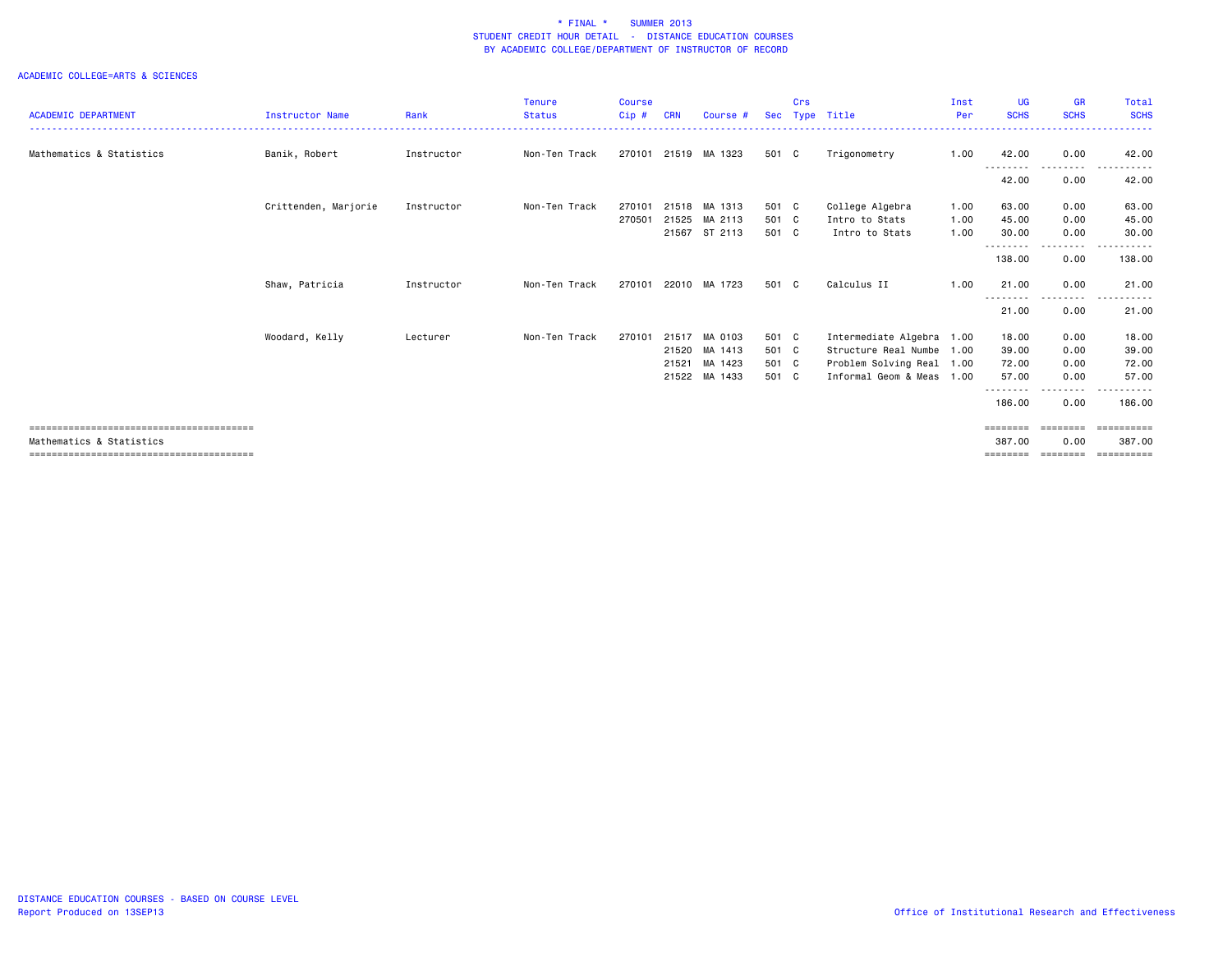|                            |                        |                             | <b>Tenure</b> | <b>Course</b> |            |                      |                | Crs |                                            | Inst         | <b>UG</b>                                                                                                                                                                                 | <b>GR</b>    | Total          |
|----------------------------|------------------------|-----------------------------|---------------|---------------|------------|----------------------|----------------|-----|--------------------------------------------|--------------|-------------------------------------------------------------------------------------------------------------------------------------------------------------------------------------------|--------------|----------------|
| <b>ACADEMIC DEPARTMENT</b> | <b>Instructor Name</b> | Rank                        | <b>Status</b> | $Cip$ #       | <b>CRN</b> | Course #             | Sec            |     | Type Title                                 | Per          | <b>SCHS</b>                                                                                                                                                                               | <b>SCHS</b>  | <b>SCHS</b>    |
|                            |                        |                             |               |               |            |                      |                |     |                                            |              |                                                                                                                                                                                           |              |                |
| Philosophy & Religion      | Bickle, John           | Professor                   | Tenured       | 380101 21547  | 21548      | PHI 1103<br>PHI 1103 | 501 C<br>551 C |     | Intro To Philosophy<br>Intro To Philosophy | 1.00<br>1.00 | 36.00<br>48.00                                                                                                                                                                            | 0.00<br>0.00 | 36.00<br>48.00 |
|                            |                        |                             |               |               |            |                      |                |     |                                            |              | --------                                                                                                                                                                                  | .            | $\frac{1}{2}$  |
|                            |                        |                             |               |               |            |                      |                |     |                                            |              | 84.00                                                                                                                                                                                     | 0.00         | 84.00          |
|                            | Bisson, Albert         | Instructor                  | Non-Ten Track | 380201        | 21560      | REL 1103             | 501 C          |     | Intro To Religion                          | 1.00         | 54.00                                                                                                                                                                                     | 0.00         | 54.00          |
|                            |                        |                             |               |               | 21561      | REL 1103             | 551 C          |     | Intro To Religion                          | 1.00         | 63.00                                                                                                                                                                                     | 0.00         | 63.00          |
|                            |                        |                             |               |               |            |                      |                |     |                                            |              | $\frac{1}{2} \left( \frac{1}{2} \right) \left( \frac{1}{2} \right) \left( \frac{1}{2} \right) \left( \frac{1}{2} \right) \left( \frac{1}{2} \right) \left( \frac{1}{2} \right)$<br>117.00 | 0.00         | 117.00         |
|                            | Clifford, Michael      | Professor                   | Tenured       | 380101        |            | 21552 PHI 3013       | 501 C          |     | <b>Business Ethics</b>                     | 1.00         | 33.00                                                                                                                                                                                     | 0.00         | 33.00          |
|                            |                        |                             |               |               |            |                      |                |     |                                            |              | ---------<br>33.00                                                                                                                                                                        | .<br>0.00    | 33.00          |
|                            | Holt, Dale             | Professor                   | Tenured       | 380101        | 21551      | PHI 1123             | 551 C          |     | Intro To Ethics                            | 1.00         | 90.00                                                                                                                                                                                     | 0.00         | 90.00          |
|                            |                        |                             |               |               |            |                      |                |     |                                            |              | 90.00                                                                                                                                                                                     | 0.00         | 90.00          |
|                            | Phillips, Trisha       | Associate Professor Tenured |               | 380101        | 21550      | PHI 1123             | 501 C          |     | Intro To Ethics                            | 1.00         | 24.00                                                                                                                                                                                     | 0.00         | 24.00          |
|                            |                        |                             |               |               |            |                      |                |     |                                            |              | 24.00                                                                                                                                                                                     | 0.00         | 24.00          |
|                            |                        |                             |               |               |            |                      |                |     |                                            |              | ========                                                                                                                                                                                  | ========     | ==========     |
| Philosophy & Religion      |                        |                             |               |               |            |                      |                |     |                                            |              | 348,00                                                                                                                                                                                    | 0.00         | 348,00         |
|                            |                        |                             |               |               |            |                      |                |     |                                            |              |                                                                                                                                                                                           |              | :======        |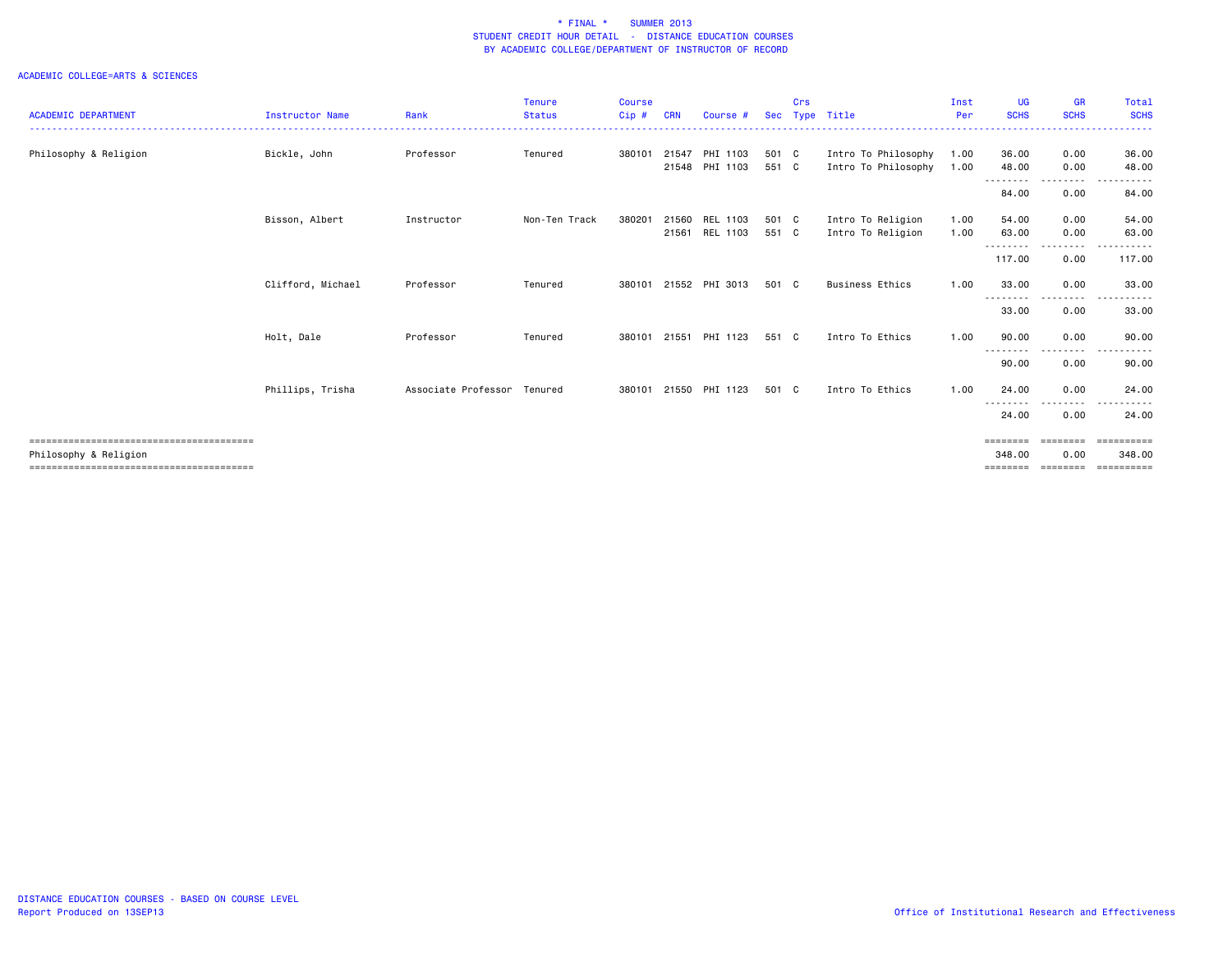| <b>ACADEMIC DEPARTMENT</b>                          | Instructor Name | Rank       | <b>Tenure</b><br><b>Status</b> | Course<br>Cip # | <b>CRN</b> | Course #       |       | Crs | Sec Type Title      | Inst<br>Per | <b>UG</b><br><b>SCHS</b> | <b>GR</b><br><b>SCHS</b> | Total<br><b>SCHS</b> |
|-----------------------------------------------------|-----------------|------------|--------------------------------|-----------------|------------|----------------|-------|-----|---------------------|-------------|--------------------------|--------------------------|----------------------|
| Political Science & Public Administratio Adams, Joe |                 | Lecturer   | Non-Ten Track                  | 440401          |            | 21553 PPA 8733 | 502 S |     | Public Program Eval | 1.00        | 0.00<br>---------        | 12.00<br>---------       | 12.00<br>.<br>----   |
|                                                     |                 |            |                                |                 |            |                |       |     |                     |             | 0.00                     | 12.00                    | 12.00                |
|                                                     | Waide, David    | Instructor | Non-Ten Track                  | 451001          | 21554      | PPA 8743       | 501 C |     | Administrative Law  | 1.00        | 0.00<br>---------        | 33.00<br>---------       | 33.00<br>.           |
|                                                     |                 |            |                                |                 |            |                |       |     |                     |             | 0.00                     | 33.00                    | 33.00                |
|                                                     |                 |            |                                |                 |            |                |       |     |                     |             | ========                 | $=$ = = = = = = =        | ==========           |
| Political Science & Public Administratio            |                 |            |                                |                 |            |                |       |     |                     |             | 0.00                     | 45.00                    | 45.00                |
|                                                     |                 |            |                                |                 |            |                |       |     |                     |             | =======                  |                          | ==========           |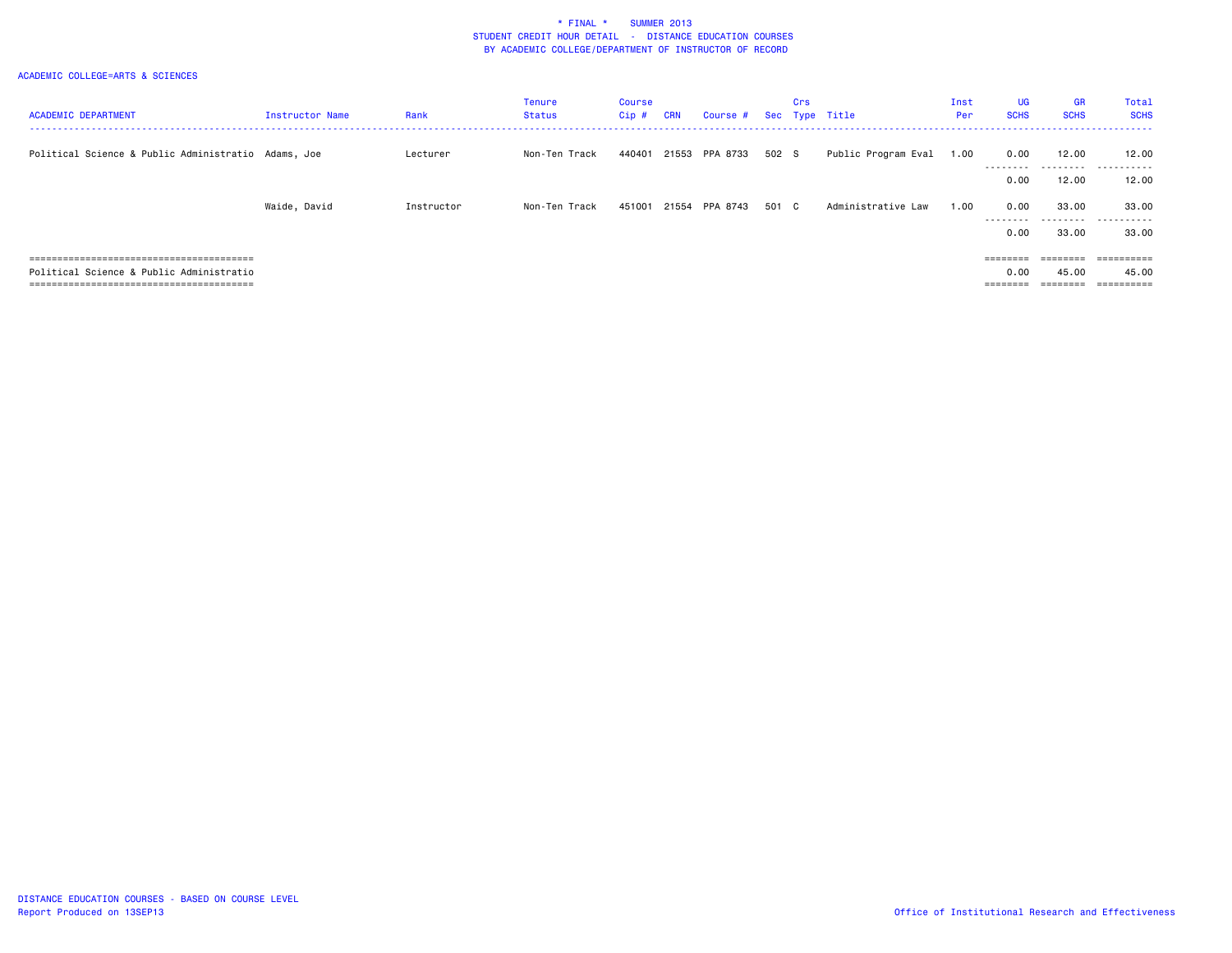| <b>ACADEMIC DEPARTMENT</b> | <b>Instructor Name</b> | Rank                        | <b>Tenure</b><br><b>Status</b> | <b>Course</b><br>Cip# | <b>CRN</b> | Course #       | <b>Sec</b> | Crs | Type Title           | Inst<br>Per | <b>UG</b><br><b>SCHS</b> | <b>GR</b><br><b>SCHS</b> | <b>Total</b><br><b>SCHS</b> |
|----------------------------|------------------------|-----------------------------|--------------------------------|-----------------------|------------|----------------|------------|-----|----------------------|-------------|--------------------------|--------------------------|-----------------------------|
|                            |                        |                             |                                |                       |            |                |            |     |                      |             |                          |                          |                             |
| Psychology                 | Armstrong, Kevin       | Associate Professor Tenured |                                | 420101                |            | 21985 PSY 3363 | 501 C      |     | Behav Modification   | 1.00        | 27.00<br><u>.</u>        | 0.00<br>---------        | 27.00<br>$- - -$<br>.       |
|                            |                        |                             |                                |                       |            |                |            |     |                      |             | 27.00                    | 0.00                     | 27.00                       |
|                            | Eakin, Deborah         | Associate Professor         | Tenured                        | 420101                | 22188      | PSY 4733       | 501 C      |     | Memory               | 1.00        | 45.00                    | 0.00                     | 45.00                       |
|                            |                        |                             |                                |                       | 22867      | PSY 3803       | 551 C      |     | Int Dev Psychology   | 1.00        | 57.00                    | 0.00                     | 57.00                       |
|                            |                        |                             |                                |                       |            |                |            |     |                      |             | .<br>102.00              | -----<br>0.00            | 102.00                      |
|                            | Gresham, Courtney      | Non-Faculty                 | Non-Faculty                    | 420101                | 21555      | PSY 3213       | 501 C      |     | Psych Of Ab Behavior | 1.00        | 27.00                    | 0.00                     | 27.00                       |
|                            |                        |                             |                                |                       |            | 21986 PSY 3343 | 501 C      |     | Psych Of Learning    | 1.00        | 39.00<br>.               | 0.00<br>$- - - -$        | 39.00                       |
|                            |                        |                             |                                |                       |            |                |            |     |                      |             | 66.00                    | 0.00                     | 66.00                       |
|                            | Valentine, Michael     | Instructor                  | Non-Ten Track                  | 420101                | 21556      | PSY 3353       | 501 C      |     | Motivation           | 1.00        | 48.00                    | 0.00                     | 48.00                       |
|                            |                        |                             |                                |                       | 22187      | PSY 3623       | 501 C      |     | Social Psychology    | 1.00        | 33.00                    | 0.00                     | 33.00                       |
|                            |                        |                             |                                |                       |            |                |            |     |                      |             | 81.00                    | $\cdots$<br>0.00         | 81.00                       |
|                            |                        |                             |                                |                       |            |                |            |     |                      |             | ========                 | ========                 | ==========                  |
| Psychology                 |                        |                             |                                |                       |            |                |            |     |                      |             | 276.00                   | 0.00                     | 276.00                      |
|                            |                        |                             |                                |                       |            |                |            |     |                      |             | ========                 | --------                 | ==========                  |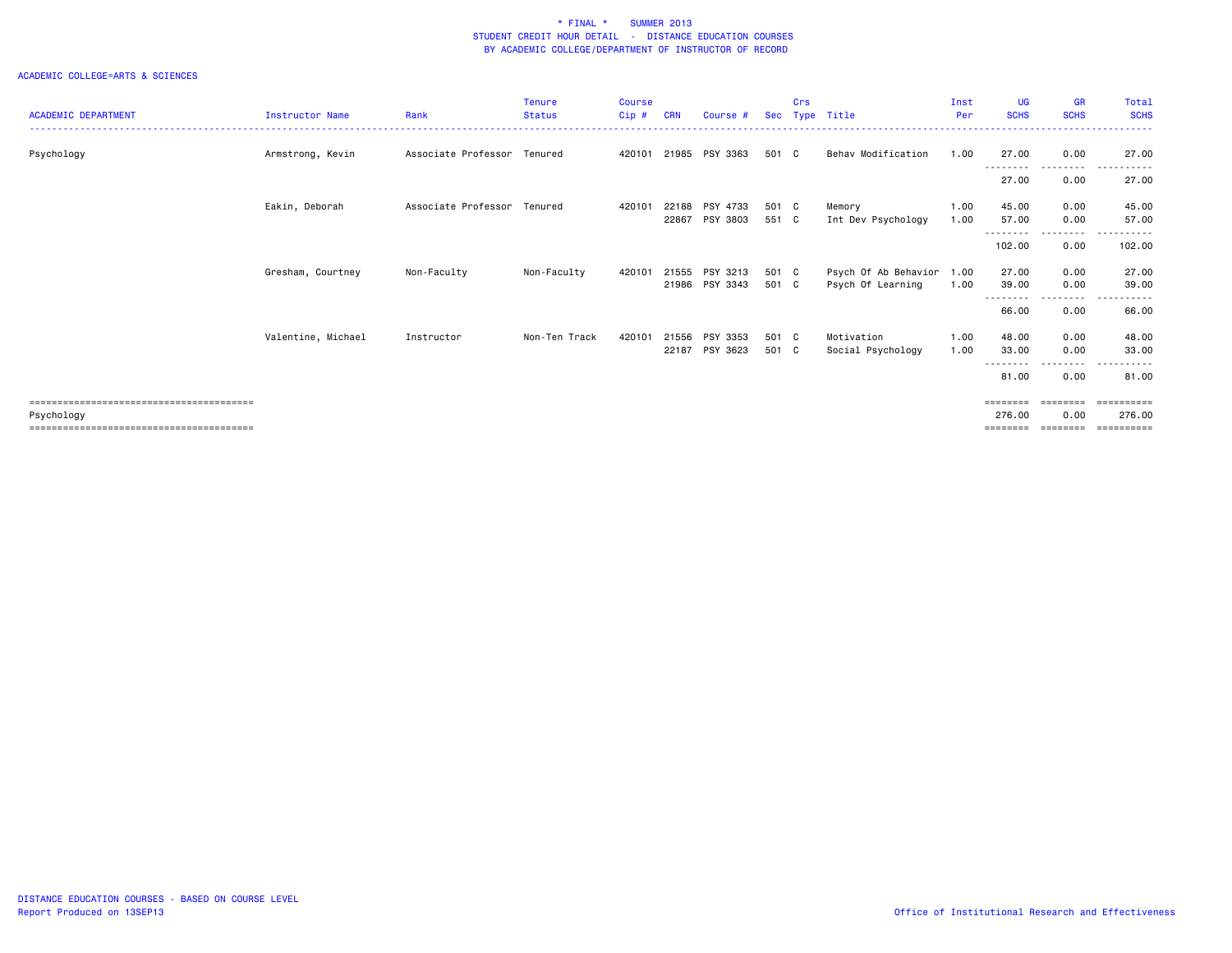|                                        |                   |                               | <b>Tenure</b> | Course           |            |                                  |                | Crs |                                               | Inst         | <b>UG</b>          | <b>GR</b>        | Total                |
|----------------------------------------|-------------------|-------------------------------|---------------|------------------|------------|----------------------------------|----------------|-----|-----------------------------------------------|--------------|--------------------|------------------|----------------------|
| <b>ACADEMIC DEPARTMENT</b>             | Instructor Name   | Rank                          | <b>Status</b> | $Cip$ #          | <b>CRN</b> | Course #                         |                |     | Sec Type Title                                | Per          | <b>SCHS</b>        | <b>SCHS</b>      | <b>SCHS</b>          |
| Sociology                              | Barranco, Raymond | Assistant Professor Ten Track |               | 450401           | 21387      | CRM 1003<br>451101 21563 SO 3313 | 501 C<br>501 C |     | Crime & Justice in A 1.00<br>Deviant Behavior | 1.00         | 45.00<br>36.00     | 0.00<br>0.00     | 45.00<br>36.00       |
|                                        |                   |                               |               |                  |            |                                  |                |     |                                               |              | .<br>81.00         | $\cdots$<br>0.00 | $\cdots$<br>81.00    |
|                                        | Husain, Jonelle   | Lecturer                      | Non-Ten Track |                  |            | 451101 22433 SO 1203             | 501 C          |     | Marriage & Family                             | 1.00         | 48.00              | 0.00             | 48.00                |
|                                        |                   |                               |               |                  |            |                                  |                |     |                                               |              | 48.00              | 0.00             | 48.00                |
|                                        | Lane, Shannon     | Instructor                    | Non-Ten Track | 050201<br>450201 | 23224      | AAS 2203<br>23226 SO 2203        | 501 C<br>501 C |     | Racial Minorities<br>Racial Minorities        | 1.00<br>1.00 | 15.00<br>9.00      | 0.00<br>0.00     | 15.00<br>9.00        |
|                                        |                   |                               |               |                  |            |                                  |                |     |                                               |              | 24.00              | 0.00             | 24.00                |
|                                        | May, David        | Associate Professor Tenured   |               |                  |            | 451101 21564 SO 4233             | 501 C          |     | Juvenile Delinquency 1.00                     |              | 12.00<br>.         | 0.00<br>.        | 12.00<br>.           |
|                                        |                   |                               |               |                  |            |                                  |                |     |                                               |              | 12.00              | 0.00             | 12.00                |
|                                        | McKinley, Kenya   | Instructor                    | Non-Ten Track |                  |            | 440701 21568 SW 2303             | 551 C          |     | Welfare Policy I                              | 1.00         | 45.00              | 0.00             | 45.00                |
|                                        |                   |                               |               |                  |            |                                  |                |     |                                               |              | 45.00              | 0.00             | 45.00                |
|                                        | Netadj, Mehrzad   | Instructor                    | Non-Ten Track |                  |            | 451101 21562 SO 1003             | 501 C          |     | Intro To Sociology                            | 1.00         | 33.00              | 0.00             | 33.00                |
|                                        |                   |                               |               |                  |            |                                  |                |     |                                               |              | 33.00              | 0.00             | 33.00                |
|                                        | Sparks, Jessica   | Lecturer                      | Non-Ten Track |                  |            | 451101 21565 SO 4333             | 501 C          |     | Sociology Of Sports                           | 1.00         | 24.00<br>.         | 0.00<br>.        | 24.00                |
|                                        |                   |                               |               |                  |            |                                  |                |     |                                               |              | 24.00              | 0.00             | 24.00                |
|                                        | Wells, Makeela    | Lecturer                      | Non-Ten Track |                  |            | 450401 21388 CRM 3103            | 501 C          |     | Contemp Issues in CJ 1.00                     |              | 18.00              | 0.00             | 18.00                |
|                                        |                   |                               |               |                  |            |                                  |                |     |                                               |              | 18.00              | 0.00             | 18.00                |
|                                        | Young, Sarah      | Lecturer                      | Non-Ten Track |                  |            | 440701 21917 SW 4643             | 501 C          |     | S W Services in Scho 1.00                     |              | 33.00<br>.         | 0.00<br>.        | 33.00                |
|                                        |                   |                               |               |                  |            |                                  |                |     |                                               |              | 33.00              | 0.00             | 33.00                |
| Sociology                              |                   |                               |               |                  |            |                                  |                |     |                                               |              | ========<br>318.00 | ========<br>0.00 | ==========<br>318.00 |
| -------------------------------------- |                   |                               |               |                  |            |                                  |                |     |                                               |              | ========           | ========         | ==========           |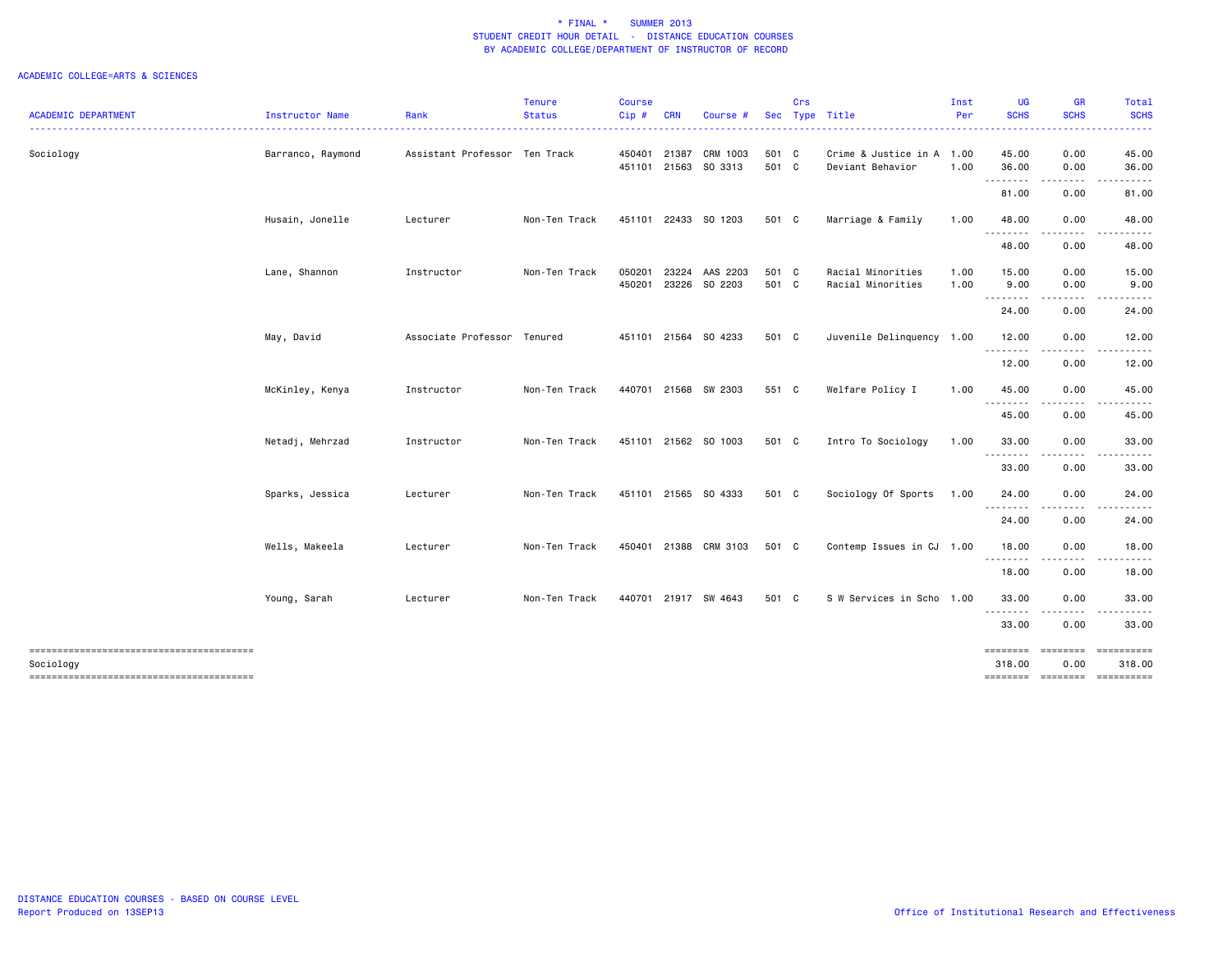| <b>ACADEMIC DEPARTMENT</b> | <b>Instructor Name</b> | Rank                              | <b>Tenure</b><br><b>Status</b> | <b>Course</b><br>Cip# | <b>CRN</b> | Course #                         | Sec            | Crs | Type Title                                     | Inst<br>Per  | <b>UG</b><br><b>SCHS</b>   | <b>GR</b><br><b>SCHS</b> | Total<br><b>SCHS</b>  |
|----------------------------|------------------------|-----------------------------------|--------------------------------|-----------------------|------------|----------------------------------|----------------|-----|------------------------------------------------|--------------|----------------------------|--------------------------|-----------------------|
|                            |                        |                                   |                                |                       |            |                                  |                |     |                                                |              |                            |                          |                       |
| Finance & Economics        | Henry, Thomas          | Lecturer                          | Non-Ten Track                  | 450601                |            | 21391 EC 4043                    | 501 C          |     | Survey of Economics                            | 1.00         | 54.00<br>--------          | 0.00<br>.                | 54.00                 |
|                            |                        |                                   |                                |                       |            |                                  |                |     |                                                |              | 54.00                      | 0.00                     | 54.00                 |
|                            | Metz, Tammi            | Instructor                        | Non-Ten Track                  | 520804                |            | 21512 INS 3303<br>21513 INS 3503 | 506 C<br>506 C |     | Life Insurance<br>Employee Benefits            | 1.00<br>1.00 | 87.00<br>87.00             | 0.00<br>0.00             | 87.00<br>87.00        |
|                            |                        |                                   |                                |                       |            |                                  |                |     |                                                |              | .<br>174.00                | $\cdots$<br>0.00         | 174.00                |
|                            | Roskelley, Kenneth     | Associate Professor Tenured       |                                | 520801                |            | 21427 FIN 3123<br>21430 FIN 8113 | 504 C<br>501 C |     | Financial Management 1.00<br>Corporate Finance | 1.00         | 48.00<br>0.00              | 0.00<br>69.00            | 48.00<br>69.00        |
|                            |                        |                                   |                                |                       |            |                                  |                |     |                                                |              | --------<br>48.00          | .<br>69.00               | 117.00                |
|                            | Smith, Rebecca         | Extension Instructo Non-Ten Track |                                | 450602                |            | 22458 AEC 6323                   | 501 C          |     | Applied Region Econ                            | 1.00         | 0.00<br>--------           | 42.00<br>-----           | 42.00                 |
|                            |                        |                                   |                                |                       |            |                                  |                |     |                                                |              | 0.00                       | 42.00                    | 42.00                 |
|                            | Spurlin, William       | Assistant Professor Ten Track     |                                | 520801                |            | 21425 FIN 3113                   | 506 C          |     | Financial Systems                              | 1.00         | 36.00<br>- - - - - - - - - | 0.00<br>. <b>.</b> .     | 36.00                 |
|                            |                        |                                   |                                |                       |            |                                  |                |     |                                                |              | 36.00                      | 0.00                     | 36.00                 |
|                            |                        |                                   |                                |                       |            |                                  |                |     |                                                |              |                            | ========                 | ==========            |
| Finance & Economics        |                        |                                   |                                |                       |            |                                  |                |     |                                                |              | 312.00<br>========         | 111.00<br>========       | 423.00<br>----------- |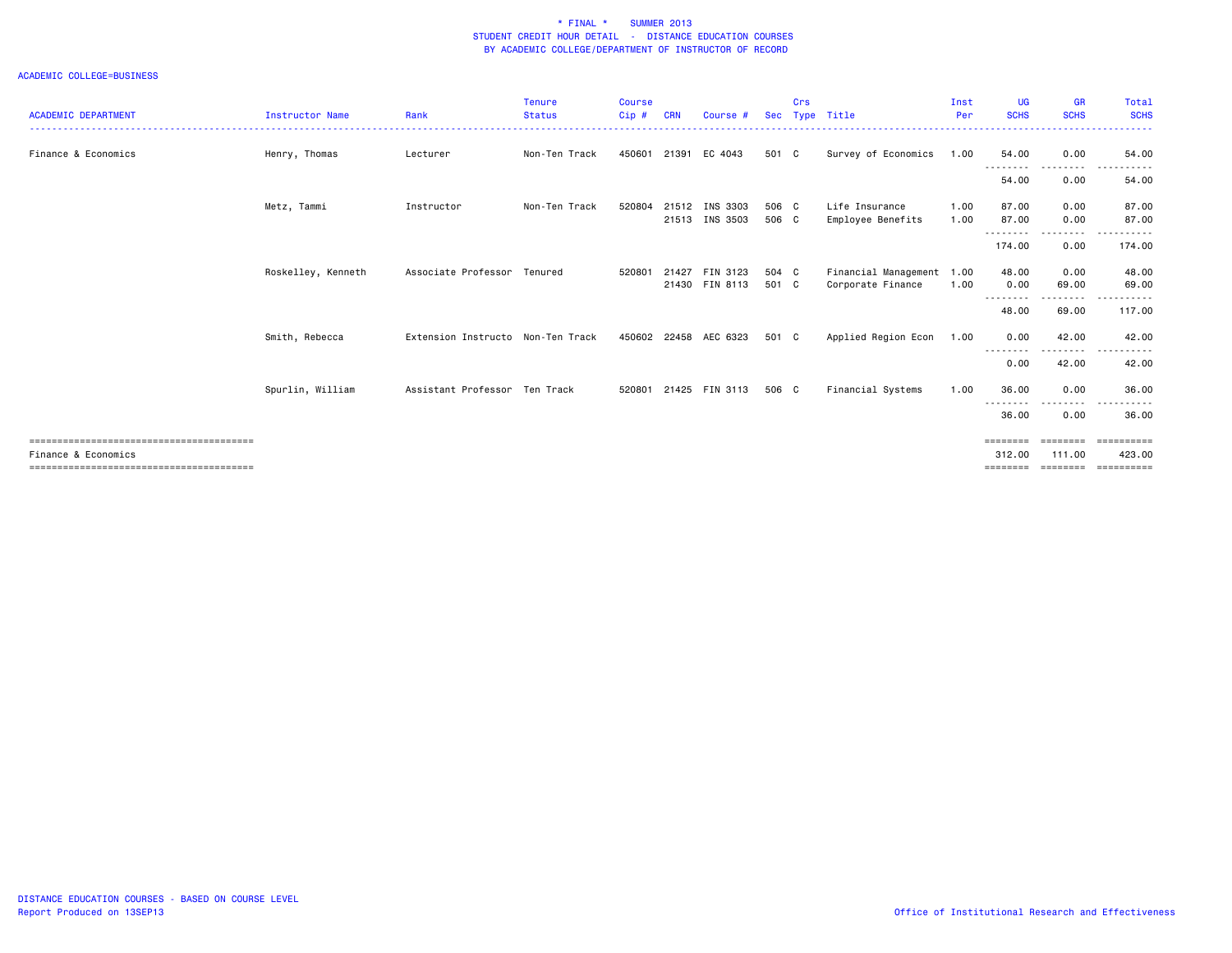|                                  |                        |                               | <b>Tenure</b> | <b>Course</b> |            |                       |       | Crs |                           | Inst | UG               | <b>GR</b>          | Total                 |
|----------------------------------|------------------------|-------------------------------|---------------|---------------|------------|-----------------------|-------|-----|---------------------------|------|------------------|--------------------|-----------------------|
| <b>ACADEMIC DEPARTMENT</b>       | <b>Instructor Name</b> | Rank                          | <b>Status</b> | Cip#          | <b>CRN</b> | Course #              | Sec   |     | Type Title                | Per  | <b>SCHS</b>      | <b>SCHS</b>        | <b>SCHS</b>           |
|                                  |                        |                               |               |               |            |                       |       |     |                           |      |                  |                    |                       |
| Management & Information Systems | Pearson, Rodney        | Professor                     | Tenured       |               |            | 521202 21351 BIS 6523 | 521 C |     | Adv Languages II          | 1.00 | 0.00             | 87.00              | 87.00                 |
|                                  |                        |                               |               |               |            |                       |       |     |                           |      | .                | ---------          | .<br>$  -$            |
|                                  |                        |                               |               |               |            |                       |       |     |                           |      | 0.00             | 87.00              | 87.00                 |
|                                  | Spencer, Barbara       | Professor                     | Tenured       | 520201        | 21534      | MGT 8123              | 501 C |     | Strategic Bus Consul 1.00 |      | 0.00             | 66.00              | 66.00                 |
|                                  |                        |                               |               | 521302        | 22186      | MGT 7000              | 501 I |     | Directed Indiv Study 1.00 |      | 0.00             | 1.00               | 1.00                  |
|                                  |                        |                               |               |               |            |                       |       |     |                           |      | .<br>0.00        | .<br>67.00         | 67.00                 |
|                                  |                        |                               |               |               |            |                       |       |     |                           |      |                  |                    |                       |
|                                  | Templeton, Gary        | Associate Professor           | Tenured       | 521201        | 21354      | BIS 8112              | 521 C |     | Mgt Info Tech & Sys       | 1.00 | 0.00             | 68.00              | 68.00                 |
|                                  |                        |                               |               |               |            |                       |       |     |                           |      | --------<br>0.00 | ---------<br>68.00 | .<br>$- - -$<br>68.00 |
|                                  |                        |                               |               |               |            |                       |       |     |                           |      |                  |                    |                       |
|                                  | Vardaman, James        | Assistant Professor Ten Track |               | 521003        | 21528      | MGT 8111              | 521 C |     | Human Resource Issue      | 1.00 | 0.00             | 18.00              | 18.00                 |
|                                  |                        |                               |               |               | 21531      | MGT 8112              | 521 C |     | Leadership Skills         | 1.00 | 0.00             | 66.00              | 66.00                 |
|                                  |                        |                               |               |               |            |                       |       |     |                           |      | 0.00             | .<br>84.00         | 84.00                 |
|                                  |                        |                               |               |               |            |                       |       |     |                           |      |                  |                    |                       |
|                                  |                        |                               |               |               |            |                       |       |     |                           |      |                  | ========           | ==========            |
| Management & Information Systems |                        |                               |               |               |            |                       |       |     |                           |      | 0.00             | 306,00             | 306,00<br>==========  |
|                                  |                        |                               |               |               |            |                       |       |     |                           |      | ========         |                    |                       |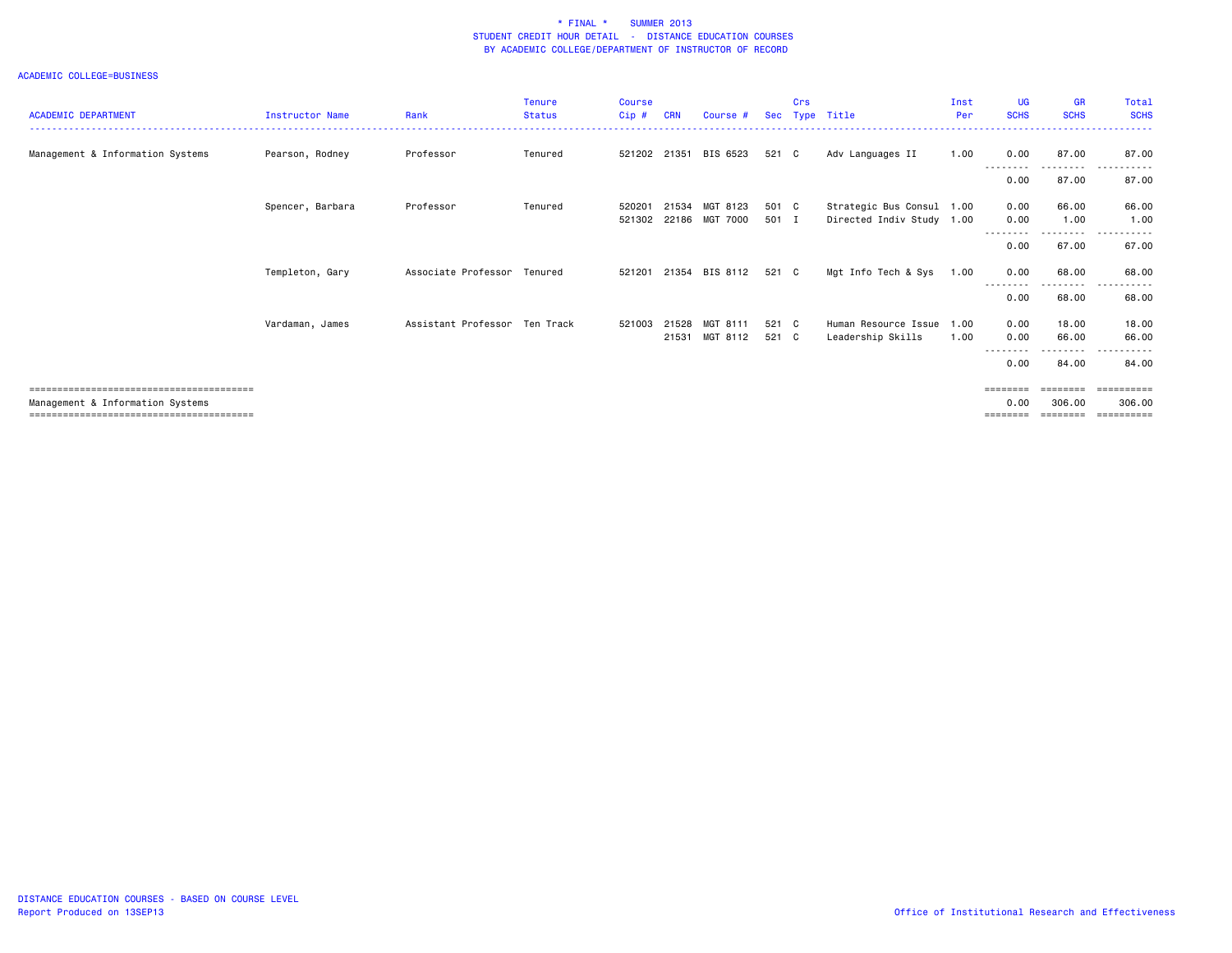| <b>ACADEMIC DEPARTMENT</b>                             | <b>Instructor Name</b> | Rank                        | <b>Tenure</b><br><b>Status</b> | <b>Course</b><br>Cip# | CRN   | Course #              | <b>Sec</b> | Crs | Type Title                | Inst<br>Per | UG<br><b>SCHS</b> | <b>GR</b><br><b>SCHS</b> | Total<br><b>SCHS</b> |
|--------------------------------------------------------|------------------------|-----------------------------|--------------------------------|-----------------------|-------|-----------------------|------------|-----|---------------------------|-------------|-------------------|--------------------------|----------------------|
|                                                        |                        |                             |                                |                       |       |                       |            |     |                           |             |                   |                          |                      |
| Marketing, Quantitative Analysis & Busin Bryant, James |                        | Lecturer                    | Non-Ten Track                  | 220199                | 21357 | BL 8112               | 511 C      |     | Law Ethics Disp Res       | 1.00        | 0.00<br>--------  | 70.00                    | 70.00                |
|                                                        |                        |                             |                                |                       |       |                       |            |     |                           |             | 0.00              | 70.00                    | 70.00                |
|                                                        | Collier, Joel          | Associate Professor Tenured |                                |                       |       | 521401 21544 MKT 8153 | 511 C      |     | Strategic Marketing       | 1.00        | 0.00              | 57.00<br>. <u>.</u>      | 57.00                |
|                                                        |                        |                             |                                |                       |       |                       |            |     |                           |             | 0.00              | 57.00                    | 57.00                |
|                                                        | Ford, Toni-Rochelle    | Grad Teach Assist           | Not Applicable                 |                       |       | 521401 21538 MKT 3013 | 504 C      |     | Principles Of Mkt         | 1.00        | 54.00             | 0.00                     | 54.00                |
|                                                        |                        |                             |                                |                       |       |                       |            |     |                           |             | 54.00             | 0.00                     | 54.00                |
|                                                        | Hill, William          | Associate Professor         | Tenured                        |                       |       | 521302 21363 BQA 8233 | 501 C      |     | Quant Analysis & Bus 1.00 |             | 0.00<br>--------  | 54.00                    | 54.00                |
|                                                        |                        |                             |                                |                       |       |                       |            |     |                           |             | 0.00              | 54.00                    | 54.00                |
|                                                        | Moore, Robert          | Professor                   | Tenured                        | 521401                | 21541 | MKT 6213              | 511 C      |     | Internet Marketing        | 1.00        | 0.00              | 75.00                    | 75.00                |
|                                                        |                        |                             |                                |                       |       |                       |            |     |                           |             | 0.00              | 75.00                    | 75.00                |
|                                                        | Taylor, Ronald         | Professor                   | Tenured                        | 521302                |       | 21360 BQA 8233        | 511 C      |     | Quant Analysis & Bus 1.00 |             | 0.00              | 72.00<br>. <b>.</b> .    | 72.00<br>.           |
|                                                        |                        |                             |                                |                       |       |                       |            |     |                           |             | 0.00              | 72.00                    | 72.00                |
| Marketing, Quantitative Analysis & Busin               |                        |                             |                                |                       |       |                       |            |     |                           |             | ========<br>54.00 | ========<br>328,00       | ==========<br>382.00 |
|                                                        |                        |                             |                                |                       |       |                       |            |     |                           |             | ========          | ========                 |                      |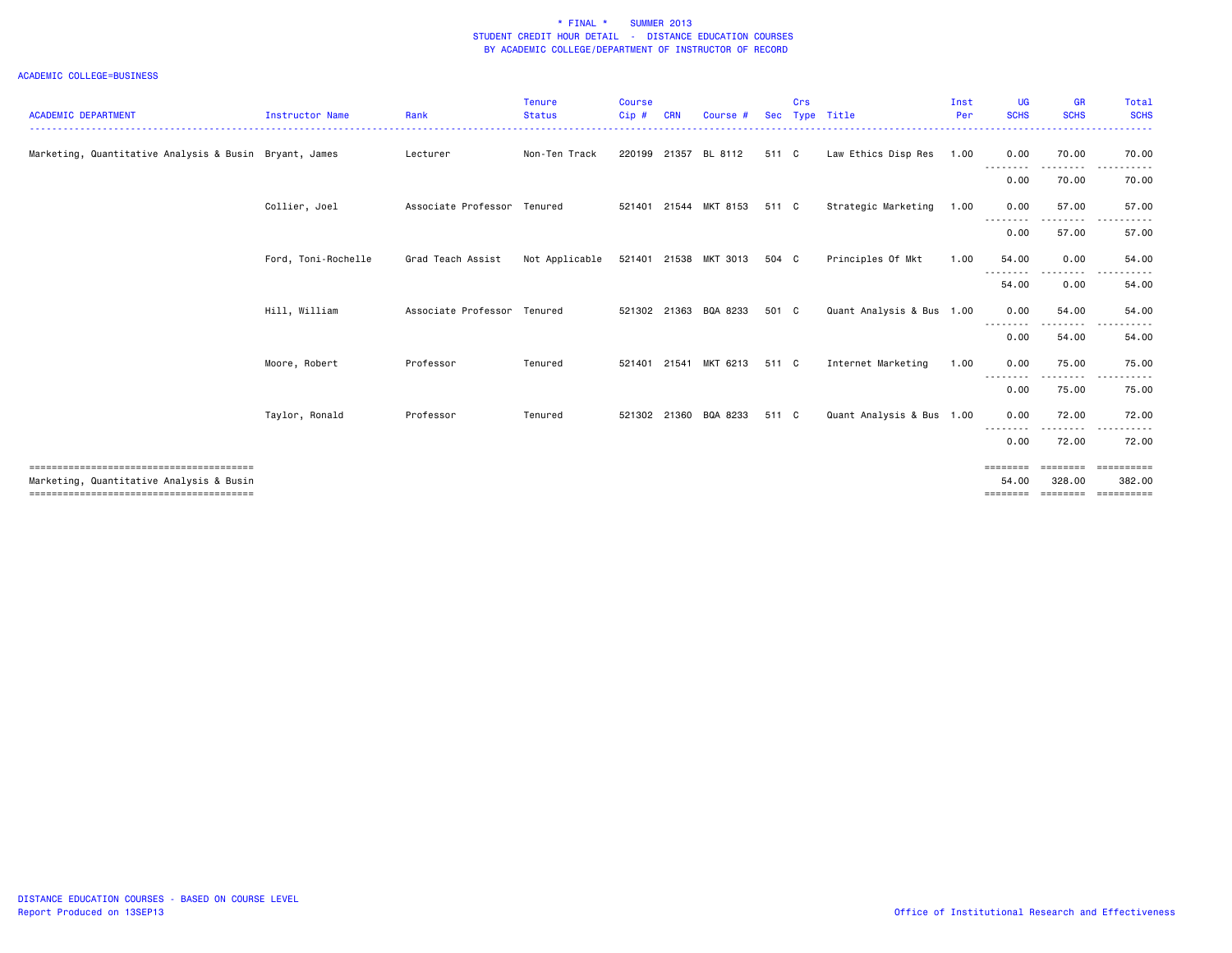| <b>ACADEMIC DEPARTMENT</b> | <b>Instructor Name</b> | Rank                        | <b>Tenure</b><br>Status | Course<br>Cip# | <b>CRN</b> | Course # Sec Type Title |       | Crs |                           | Inst<br>Per | <b>UG</b><br><b>SCHS</b> | <b>GR</b><br><b>SCHS</b> | Total<br><b>SCHS</b>   |
|----------------------------|------------------------|-----------------------------|-------------------------|----------------|------------|-------------------------|-------|-----|---------------------------|-------------|--------------------------|--------------------------|------------------------|
| School of Accountancy      | Addy, Noel             | Associate Professor Tenured |                         | 520399         | 21951      | ACC 8112                | 521 C |     | Fin & Acc Rpt Anal        | 1.00        | 0.00                     | 74.00                    | 74.00                  |
|                            |                        |                             |                         |                |            |                         |       |     |                           |             | ---------<br>0.00        | .<br>74.00               | .<br>74.00             |
|                            | Gardner, Virginia      | Non-Faculty                 | Non-Faculty             | 520301         | 21341      | ACC 2203                | 501 C |     | Survey of Accounting 1.00 |             | 72.00<br>---------       | 0.00<br>.                | 72.00<br>------<br>--- |
|                            |                        |                             |                         |                |            |                         |       |     |                           |             | 72.00                    | 0.00                     | 72.00                  |
|                            |                        |                             |                         |                |            |                         |       |     |                           |             | $=$ = = = = = = =        | ========                 | ==========             |
| School of Accountancy      |                        |                             |                         |                |            |                         |       |     |                           |             | 72.00                    | 74.00                    | 146.00                 |
|                            |                        |                             |                         |                |            |                         |       |     |                           |             |                          |                          | ==========             |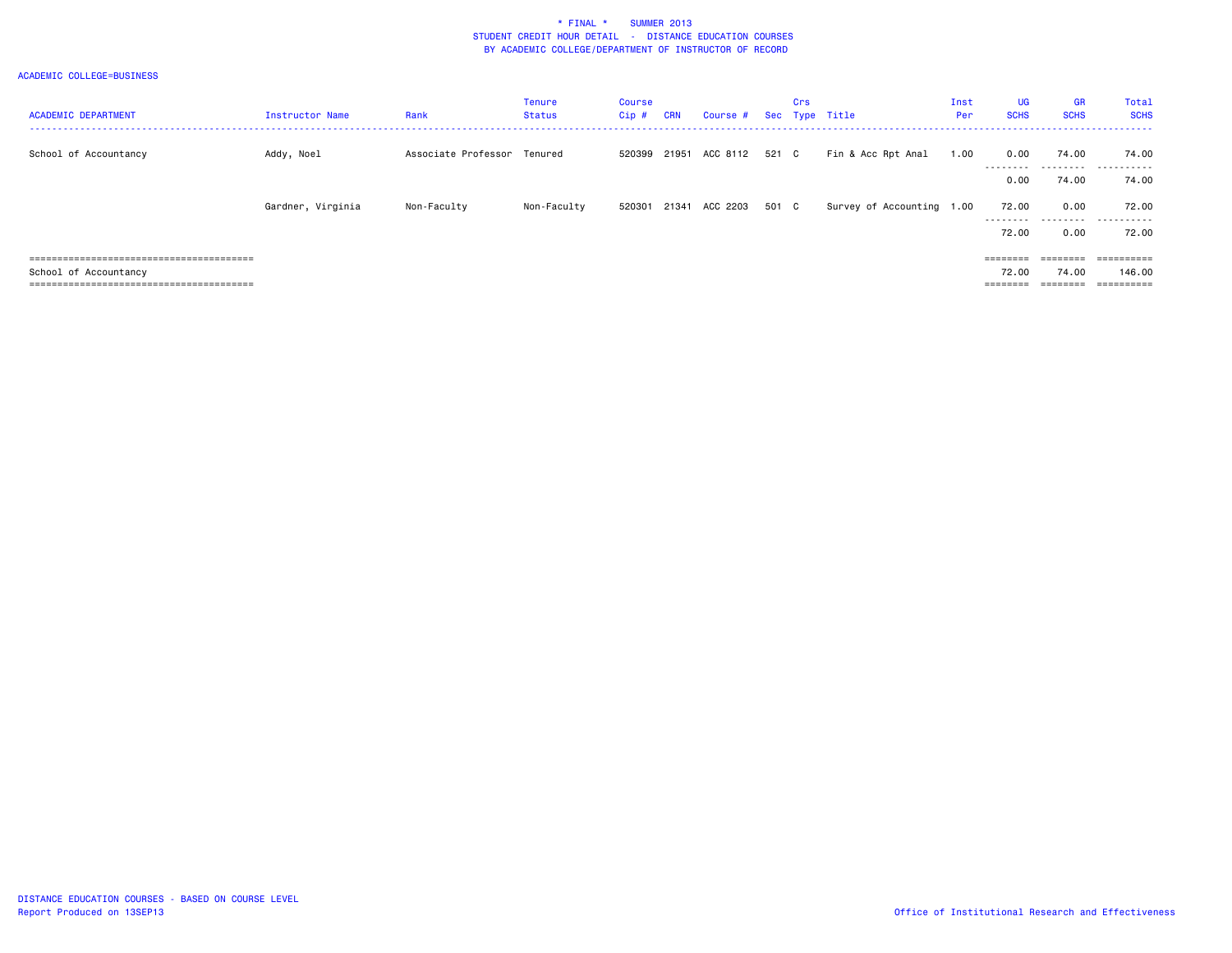| <b>ACADEMIC DEPARTMENT</b>          | <b>Instructor Name</b> | Rank                          | <b>Tenure</b><br><b>Status</b> | <b>Course</b><br>Cip# | CRN | Course #       | Sec   | Crs<br>Type | Title                     | Inst<br>Per | <b>UG</b><br><b>SCHS</b> | <b>GR</b><br><b>SCHS</b> | Total<br><b>SCHS</b>  |
|-------------------------------------|------------------------|-------------------------------|--------------------------------|-----------------------|-----|----------------|-------|-------------|---------------------------|-------------|--------------------------|--------------------------|-----------------------|
|                                     |                        |                               |                                |                       |     |                |       |             |                           |             |                          |                          |                       |
| Counseling & Educational Psychology | LeJeune, Bonnie        | Non-Faculty                   | Non-Faculty                    | 131101                |     | 21385 COE 6313 | 501 C |             | Resources Visual Imp 1.00 |             | 0.00                     | 27.00                    | 27.00                 |
|                                     |                        |                               |                                | 420601                |     | 21386 COE 8293 | 501 E |             | Supervised Project        | 1.00        | 0.00                     | 27.00                    | 27.00                 |
|                                     |                        |                               |                                |                       |     |                |       |             |                           |             | .<br>0.00                | . <b>.</b><br>54.00      | .<br>54.00            |
|                                     | Porter, Julia          | Non-Faculty                   | Tenured                        | 130407                |     | 23715 CCL 9000 | 506 D |             | Diss./Dissertation R 1.00 |             | 0.00                     | 1.00<br>.                | 1.00                  |
|                                     |                        |                               |                                |                       |     |                |       |             |                           |             | 0.00                     | 1.00                     | 1.00                  |
|                                     | Seymour, Dana          | Non-Faculty                   | Non-Faculty                    | 131299                |     | 23729 EDE 8990 | 552 C |             | Special Topic In EDE 0.01 |             | 0.00<br><u>.</u>         | 0.24<br>. <u>.</u> .     | 0.24                  |
|                                     |                        |                               |                                |                       |     |                |       |             |                           |             | 0.00                     | 0.24                     | 0.24                  |
|                                     | Wang, Chih-Hsuan       | Assistant Professor Ten Track |                                | 130603                |     | 22172 EPY 6214 | 501 C |             | Ed & Psy Statistics       | 1.00        | 0.00                     | 84.00                    | 84.00                 |
|                                     |                        |                               |                                |                       |     | 22478 EPY 8214 | 551 B |             | Adv Ed & Psy Stat         | 1.00        | 0.00                     | 48.00                    | 48.00                 |
|                                     |                        |                               |                                |                       |     | 22869 EPY 6214 | 502 B |             | Ed & Psy Statistics       | 1.00        | 0.00                     | 56.00                    | 56.00                 |
|                                     |                        |                               |                                |                       |     |                |       |             |                           |             | 0.00                     | $\cdots$<br>188,00       | 188,00                |
|                                     |                        |                               |                                |                       |     |                |       |             |                           |             | ========                 |                          | $=$ = = = = = = = = = |
| Counseling & Educational Psychology |                        |                               |                                |                       |     |                |       |             |                           |             | 0.00<br>========         | 243.24<br>========       | 243.24<br>==========  |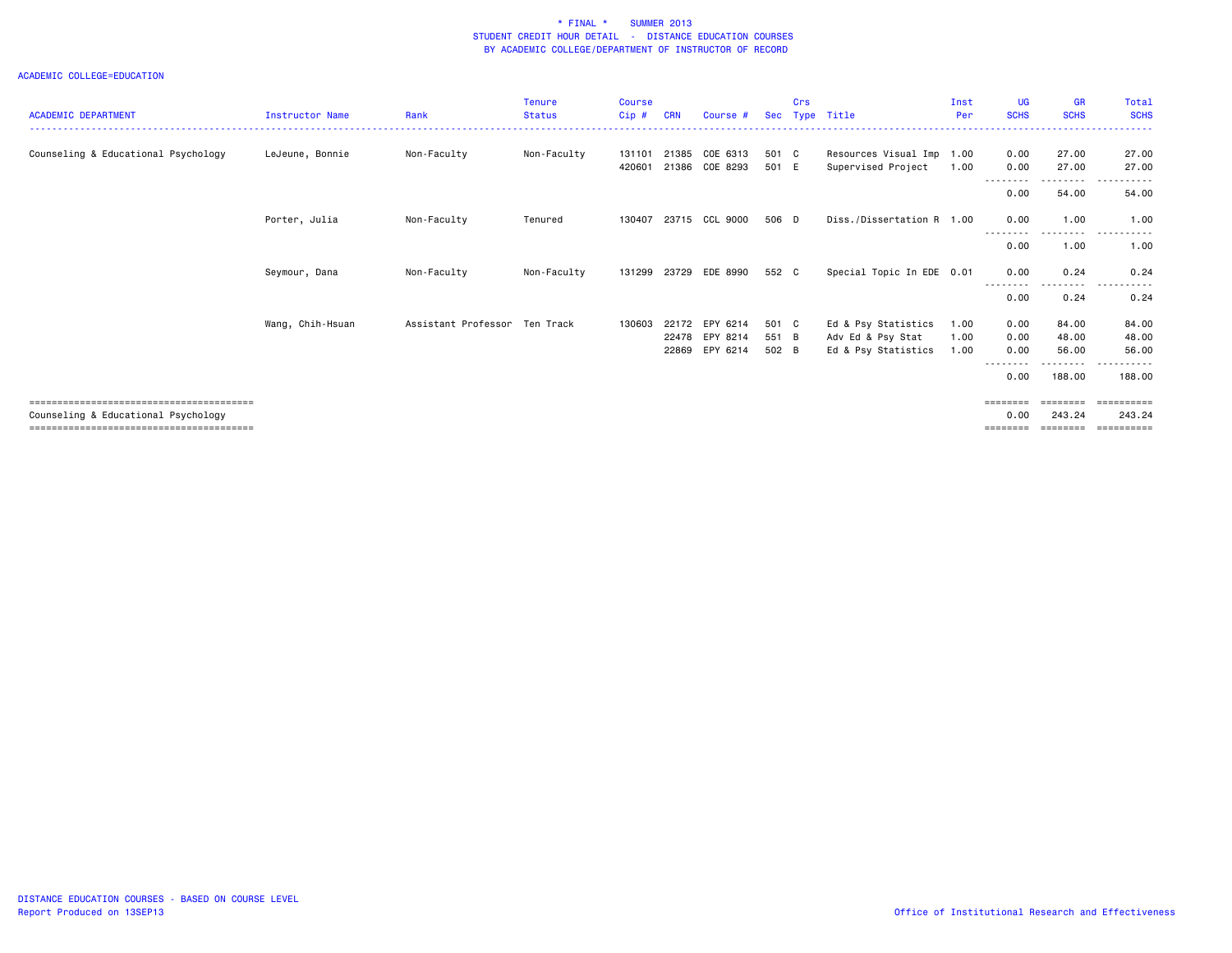| <b>ACADEMIC DEPARTMENT</b>                                | Instructor Name      | Rank                              | <b>Tenure</b><br><b>Status</b> | <b>Course</b><br>Cip# | <b>CRN</b>            | Course                | Sec            | Crs | Type Title                                             | Inst<br>Per | <b>UG</b><br><b>SCHS</b>     | <b>GR</b><br><b>SCHS</b> | Total<br><b>SCHS</b>                                                                                                                                          |
|-----------------------------------------------------------|----------------------|-----------------------------------|--------------------------------|-----------------------|-----------------------|-----------------------|----------------|-----|--------------------------------------------------------|-------------|------------------------------|--------------------------|---------------------------------------------------------------------------------------------------------------------------------------------------------------|
| Curriculum, Instruction & Special Educat Anthony, Kenneth |                      | Assistant Professor Ten Track     |                                | 131203                | 21987                 | EDE 8173              | 551 C          |     | Mid Sch Soc Studies                                    | 1.00        | 0.00<br>$\sim$ $\sim$ $\sim$ | 6.00                     | 6.00<br>-----                                                                                                                                                 |
|                                                           |                      |                                   |                                |                       |                       |                       |                |     |                                                        |             | 0.00                         | 6.00                     | 6.00                                                                                                                                                          |
|                                                           | Bennett, Stephanie   | Assistant Professor Ten Track     |                                | 131203                |                       | 22166 RDG 8133        | 501 C          |     | Mid Level Content Li 1.00                              |             | 0.00                         | 6.00<br>.                | 6.00<br>$\frac{1}{2} \left( \frac{1}{2} \right) \left( \frac{1}{2} \right) \left( \frac{1}{2} \right) \left( \frac{1}{2} \right) \left( \frac{1}{2} \right)$  |
|                                                           |                      |                                   |                                |                       |                       |                       |                |     |                                                        |             | 0.00                         | 6.00                     | 6.00                                                                                                                                                          |
|                                                           | Brenner, Devon       | Professor                         | Tenured                        |                       | 131205 23197          | EDS 7000              | 501 I          |     | Directed Indiv Study 1.00                              |             | 0.00                         | 1.00                     | 1.00                                                                                                                                                          |
|                                                           |                      |                                   |                                | 131299                | 23199<br>23729        | EDS 7000<br>EDE 8990  | 502 I<br>552 C |     | Directed Indiv Study 1.00<br>Special Topic In EDE 0.99 |             | 0.00<br>0.00                 | 1.00<br>23.76            | 1.00<br>23.76                                                                                                                                                 |
|                                                           |                      |                                   |                                |                       |                       |                       |                |     |                                                        |             | .<br>0.00                    | .<br>25.76               | $\frac{1}{2} \left( \frac{1}{2} \right) \left( \frac{1}{2} \right) \left( \frac{1}{2} \right) \left( \frac{1}{2} \right) \left( \frac{1}{2} \right)$<br>25.76 |
|                                                           |                      |                                   | Non-Ten Track                  |                       | 131202 21397          | EDE 3443              | 501 C          |     | Creat Arts Elem / Mid 1.00                             |             | 36.00                        | 0.00                     | 36.00                                                                                                                                                         |
|                                                           | Brown, Karen         | Instructor                        |                                |                       | 21398                 | EDE 3443              | 502 C          |     | Creat Arts Elem / Mid 1.00                             |             | 33.00                        | 0.00                     | 33.00                                                                                                                                                         |
|                                                           |                      |                                   |                                |                       |                       |                       |                |     |                                                        |             | .<br>69.00                   | .<br>0.00                | $\frac{1}{2} \left( \frac{1}{2} \right) \left( \frac{1}{2} \right) \left( \frac{1}{2} \right) \left( \frac{1}{2} \right) \left( \frac{1}{2} \right)$<br>69.00 |
|                                                           | Burroughs, Charlotte | Professor                         | Tenured                        |                       |                       | 131203 21407 EDS 8243 | 501 C          |     | Adv. Plan Manage Lea 1.00                              |             | 0.00                         | 24.00                    | 24.00                                                                                                                                                         |
|                                                           |                      |                                   |                                |                       |                       |                       |                |     |                                                        |             | .<br>0.00                    | . <u>.</u><br>24.00      | .<br>24.00                                                                                                                                                    |
|                                                           | Campbell, Traci      | Non-Faculty                       | Non-Faculty                    | 131001                |                       | 23239 EDX 4113        | 501 C          |     | Method Earl/Disabled 1.00                              |             | 15.00                        | 0.00                     | 15.00                                                                                                                                                         |
|                                                           |                      |                                   |                                |                       |                       |                       |                |     |                                                        |             | .<br>15.00                   | .<br>0.00                | .<br>15.00                                                                                                                                                    |
|                                                           | Coffey, Kenneth      | Professor                         | Tenured                        | 131001                | 21988                 | EDX 8173              | 501 C          |     | Sp Ed In Reg Classrm 0.95                              |             | 0.00                         | 39.90                    | 39.90                                                                                                                                                         |
|                                                           |                      |                                   |                                | 131299                | 23621                 | EDX 8990              | 551 C          |     | Special Topic In EDX 1.00                              |             | 0.00<br>.                    | 51.00<br>$\cdots$        | 51.00<br>.                                                                                                                                                    |
|                                                           |                      |                                   |                                |                       |                       |                       |                |     |                                                        |             | 0.00                         | 90.90                    | 90.90                                                                                                                                                         |
|                                                           | Craven, Penny        | Assistant Professor Ten Track     |                                |                       | 131001 22168          | EDX 8173              | 551 C          |     | Sp Ed In Reg Classrm 1.00                              |             | 0.00                         | 30.00                    | 30.00                                                                                                                                                         |
|                                                           |                      |                                   |                                | 131299                | 23366<br>22564        | EDX 8173<br>EDX 6990  | 502 C<br>501 C |     | Sp Ed In Reg Classrm 0.05<br>Special Topic In EDX 1.00 |             | 0.00<br>0.00                 | 1.20<br>33.00            | 1.20<br>33.00                                                                                                                                                 |
|                                                           |                      |                                   |                                |                       |                       |                       |                |     |                                                        |             | $\sim$ $\sim$<br>.           | .                        | $\sim$ $\sim$ $\sim$ $\sim$ $\sim$                                                                                                                            |
|                                                           |                      |                                   |                                |                       |                       |                       |                |     |                                                        |             | 0.00                         | 64.20                    | 64.20                                                                                                                                                         |
|                                                           | Hopper, Peggy        | Associate Professor Tenured       |                                |                       |                       | 131315 21559 RDG 8653 | 501 C          |     | Teach Read Sec Sch                                     | 1.00        | 0.00<br>.<br>$\sim$ $\sim$   | 48.00<br>$    -$         | 48.00<br>.                                                                                                                                                    |
|                                                           |                      |                                   |                                |                       |                       |                       |                |     |                                                        |             | 0.00                         | 48.00                    | 48.00                                                                                                                                                         |
|                                                           | Ivy, Jessica         | Visiting Assist Pro Non-Ten Track |                                | 131203                | 21408                 | EDS 8243              | 502 C          |     | Adv. Plan Manage Lea 1.00                              |             | 0.00                         | 33.00                    | 33.00                                                                                                                                                         |
|                                                           |                      |                                   |                                |                       |                       | 23367 EDS 8243        | 503 C          |     | Adv. Plan Manage Lea 1.00                              |             | 0.00<br>.<br>$ -$            | 27.00<br>.               | 27.00<br>.                                                                                                                                                    |
|                                                           |                      |                                   |                                |                       |                       |                       |                |     |                                                        |             | 0.00                         | 60.00                    | 60.00                                                                                                                                                         |
|                                                           | McKissick, Bethany   | Assistant Professor Ten Track     |                                | 131001                | 21988<br>23366        | EDX 8173<br>EDX 8173  | 501 C<br>502 C |     | Sp Ed In Reg Classrm 0.05<br>Sp Ed In Reg Classrm 0.95 |             | 0.00<br>0.00                 | 2.10<br>22.80            | 2.10<br>22.80                                                                                                                                                 |
|                                                           |                      |                                   |                                |                       |                       |                       |                |     |                                                        |             | $ -$<br>0.00                 | .<br>24.90               | $\frac{1}{2}$<br>24.90                                                                                                                                        |
|                                                           | Miller, Nicole       | Instructor                        | Non-Ten Track                  |                       | 131203 21399<br>22167 | EDE 8113<br>EDE 8153  | 501 C<br>501 C |     | Mid Level Mgmt & Y. 1.00<br>Prof Roles Mid Lev E 1.00  |             | 0.00<br>0.00                 | 15.00<br>9.00            | 15.00<br>9.00                                                                                                                                                 |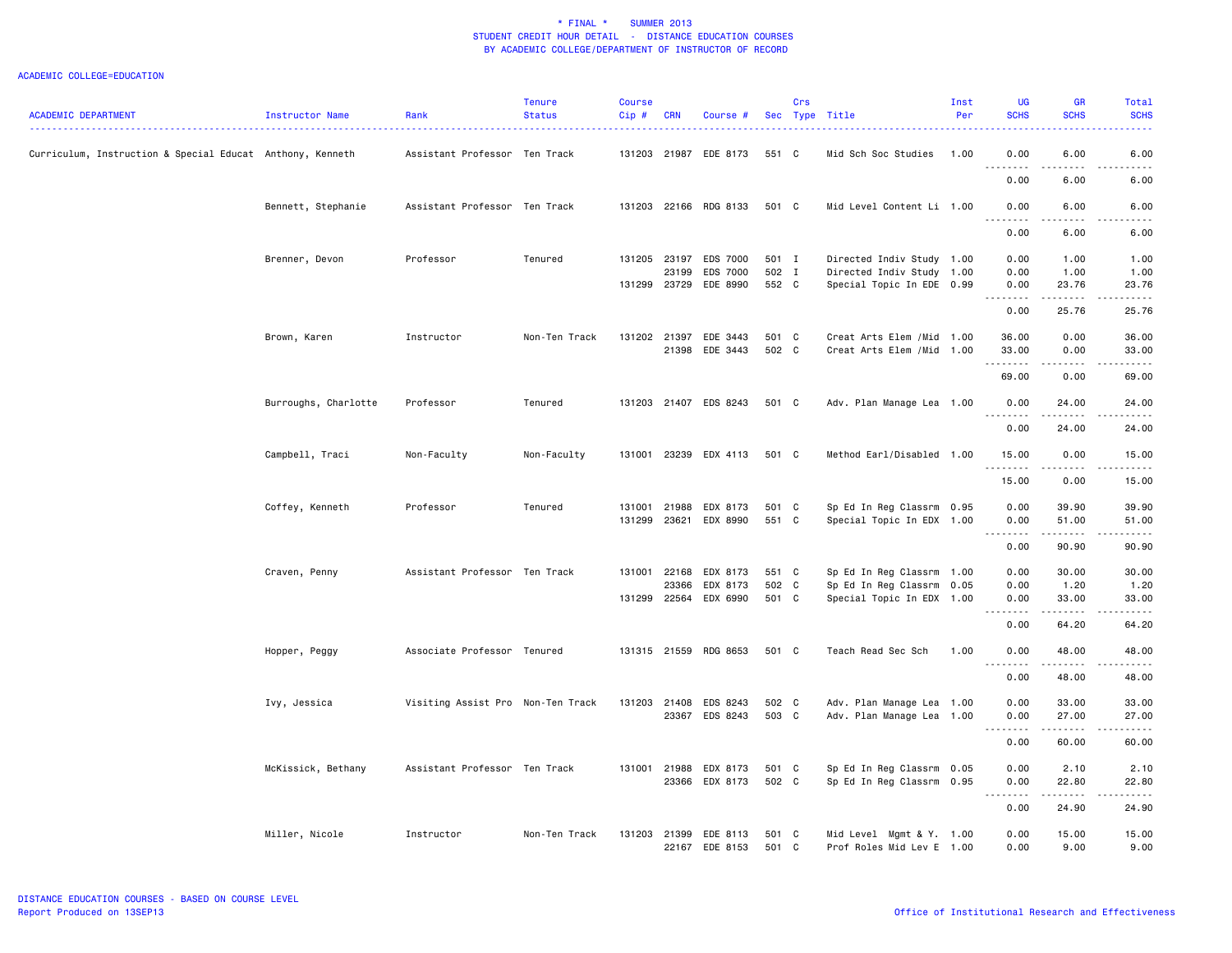| <b>ACADEMIC DEPARTMENT</b>                            | <b>Instructor Name</b> | Rank                          | <b>Tenure</b><br><b>Status</b> | <b>Course</b><br>Cip# | <b>CRN</b> | Course #              |       | Crs | Sec Type Title            | Inst<br>Per | <b>UG</b><br><b>SCHS</b> | GR<br><b>SCHS</b>                        | Total<br><b>SCHS</b> |
|-------------------------------------------------------|------------------------|-------------------------------|--------------------------------|-----------------------|------------|-----------------------|-------|-----|---------------------------|-------------|--------------------------|------------------------------------------|----------------------|
|                                                       |                        |                               |                                |                       |            |                       |       |     |                           |             |                          |                                          |                      |
|                                                       |                        |                               |                                |                       |            |                       |       |     |                           |             | --------<br>0.00         | 24.00                                    | <u>.</u><br>24.00    |
| Curriculum, Instruction & Special Educat Moser, Kelly |                        | Assistant Professor Ten Track |                                |                       |            | 131205 21410 EDS 8613 | 551 C |     | Mdle & Sec Sch Curr       | 1.00        | 0.00                     | 30.00                                    | 30.00                |
|                                                       |                        |                               |                                |                       |            |                       |       |     |                           |             | 0.00                     | 30.00                                    | 30.00                |
|                                                       | Pope, Margaret         | Associate Professor Tenured   |                                |                       |            | 131203 21558 RDG 8113 | 501 C |     | Mid Level Literacy I 1.00 |             | 0.00                     | 15.00                                    | 15.00                |
|                                                       |                        |                               |                                |                       |            |                       |       |     |                           |             | 0.00                     | 15.00                                    | 15.00                |
|                                                       | Robichaux, Rebecca     | Associate Professor Tenured   |                                |                       |            | 131203 21400 EDE 8123 | 501 C |     | Found Teach MidLev M 1.00 |             | 0.00                     | 12.00                                    | 12.00                |
|                                                       |                        |                               |                                |                       |            |                       |       |     |                           |             | --------<br>0.00         | $\cdots$<br>12.00                        | 12.00                |
|                                                       | Stinson, Emily         | Lecturer                      | Non-Ten Track                  |                       |            | 130301 21821 LSK 6013 | 501 C |     | Academic Writing for 1.00 |             | 0.00                     | 24.00                                    | 24.00                |
|                                                       |                        |                               |                                |                       |            |                       |       |     |                           |             | .<br>0.00                | 24.00                                    | 24.00                |
|                                                       | Virden, Jennifer       | Lecturer                      | Non-Ten Track                  |                       |            | 131311 23577 EDE 3523 | 501 C |     | Found EL/ML Math Edu 1.00 |             | 12.00                    | 0.00                                     | 12.00                |
|                                                       |                        |                               |                                |                       |            |                       |       |     |                           |             | .<br>12.00               | .<br>0.00                                | 12.00                |
|                                                       | Walker, Ryan           | Assistant Professor Ten Track |                                | 130101                | 22892      | EDS 8103              | 501 C |     | Adv Meth in Mid/Sec       | 1.00        | 0.00                     | 27.00                                    | 27.00                |
|                                                       |                        |                               |                                |                       |            | 131202 23252 EDE 7000 | 501 I |     | Directed Indiv Study 1.00 |             | 0.00                     | 3.00                                     | 3.00                 |
|                                                       |                        |                               |                                |                       |            | 131205 21412 EDS 8623 | 551 C |     | Effective Instructio 1.00 |             | 0.00                     | 36.00                                    | 36.00                |
|                                                       |                        |                               |                                |                       |            | 21413 EDS 8623        | 552 C |     | Effective Instructio 1.00 |             | 0.00<br><u>.</u>         | 15.00<br>.                               | 15.00                |
|                                                       |                        |                               |                                |                       |            |                       |       |     |                           |             | 0.00                     | 81.00                                    | 81.00                |
|                                                       |                        |                               |                                |                       |            |                       |       |     |                           |             | ========                 | ========                                 | ==========           |
| Curriculum, Instruction & Special Educat              |                        |                               |                                |                       |            |                       |       |     |                           |             | 96.00                    | 535.76<br>========= ========= ========== | 631.76               |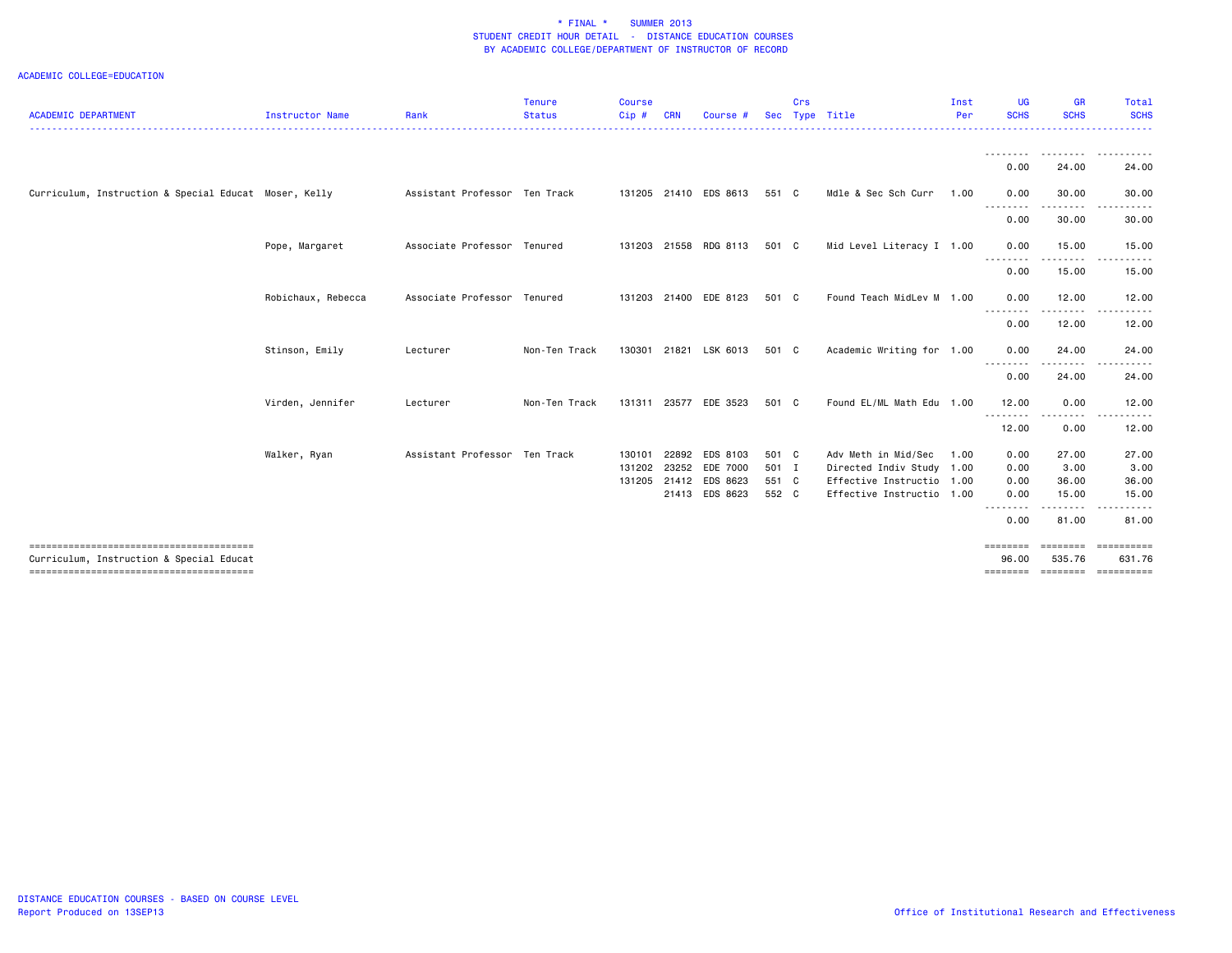|                                                                                    |                   |                               | <b>Tenure</b> | Course |              |                                         |                | Crs |                                                        | Inst | UG                 | <b>GR</b>               | Total                 |
|------------------------------------------------------------------------------------|-------------------|-------------------------------|---------------|--------|--------------|-----------------------------------------|----------------|-----|--------------------------------------------------------|------|--------------------|-------------------------|-----------------------|
| <b>ACADEMIC DEPARTMENT</b>                                                         | Instructor Name   | Rank                          | <b>Status</b> | Cip#   | <b>CRN</b>   | Course #                                |                |     | Sec Type Title                                         | Per  | <b>SCHS</b>        | <b>SCHS</b>             | <b>SCHS</b>           |
| Instructional Systems & Workforce Develo Abraham, Patricia                         |                   | Lecturer                      | Non-Ten Track |        |              | 131309 21946 TKT 4463<br>21947 TKT 6463 | 501 C<br>501 C |     | Meth Tchn Tech Mid S 1.00<br>Meth Tchn Tech Mid S 1.00 |      | 21.00<br>0.00      | 0.00<br>6.00            | 21.00<br>6.00         |
|                                                                                    |                   |                               |               |        |              |                                         |                |     |                                                        |      | --------<br>21.00  | .<br>6.00               | . <b>.</b> .<br>27.00 |
|                                                                                    | Adams, James      | Associate Professor Tenured   |               |        | 131399 21939 | TKT 4263<br>21940 TKT 6263              | 501 C<br>501 C |     | Diverse Wrk & Ed Env 1.00<br>Diverse Wrk & Ed Env 1.00 |      | 6.00<br>0.00       | 0.00<br>24.00           | 6.00<br>24.00         |
|                                                                                    |                   |                               |               |        |              |                                         |                |     |                                                        |      | .<br>6.00          | 24.00                   | 30.00                 |
|                                                                                    | Bass, Amy         | Lecturer                      | Non-Ten Track | 130301 |              | 21516 LSK 2010<br>131315 21515 LSK 1023 | 501 C<br>501 C |     | Praxis: Acad Core En 1.00<br>Col Read/Study Skill 1.00 |      | 12.00<br>36.00     | 0.00<br>0.00            | 12.00<br>36.00        |
|                                                                                    |                   |                               |               |        |              |                                         |                |     |                                                        |      | .<br>48.00         | $- - - - -$<br>0.00     | .<br>48.00            |
|                                                                                    | Beriswill, Joanne | Assistant Professor Ten Track |               |        |              | 110301 21574 TKT 1273                   | 501 C          |     | Computer Application 1.00                              |      | 51.00<br>.         | 0.00<br>$\frac{1}{2}$   | 51.00                 |
|                                                                                    |                   |                               |               |        |              |                                         |                |     |                                                        |      | 51.00              | 0.00                    | 51.00                 |
|                                                                                    | Berryhill, Amy    | Non-Faculty                   | Non-Faculty   |        |              | 131309 21944 TKT 4343                   | 501 C          |     | Info Tech Project Mg 1.00                              |      | 39.00<br>.         | 0.00<br>----            | 39.00                 |
|                                                                                    |                   |                               |               |        |              |                                         |                |     |                                                        |      | 39.00              | 0.00                    | 39.00                 |
|                                                                                    | Keel, Vicki       | Instructor                    | Non-Ten Track | 110301 |              | 21570 TKB 4543                          | 551 B          |     | Advanced Info Proces 1.00                              |      | 78.00              | 0.00                    | 78.00                 |
|                                                                                    |                   |                               |               |        | 21575        | TKT 1273<br>131303 21943 TKB 3133       | 551 C<br>501 C |     | Computer Application 1.00<br>Admin Management & P 1.00 |      | 27.00<br>51.00     | 0.00<br>0.00            | 27.00<br>51.00        |
|                                                                                    |                   |                               |               |        |              |                                         |                |     |                                                        |      | .<br>156.00        | .<br>0.00               | .<br>156.00           |
|                                                                                    | Okojie, Mabel     | Associate Professor Tenured   |               |        |              | 521204 21941 TKT 4733<br>21942 TKT 6733 | 501 C<br>501 C |     | Mgn Mutlimedia Lrn<br>Mgn Multimedia Lrn E 1.00        | 1.00 | 18.00<br>0.00      | 0.00<br>6.00            | 18.00<br>6.00         |
|                                                                                    |                   |                               |               |        |              |                                         |                |     |                                                        |      | <u>.</u><br>18.00  | 6.00                    | 24.00                 |
| Instructional Systems & Workforce Develo<br>-------------------------------------- |                   |                               |               |        |              |                                         |                |     |                                                        |      | ========<br>339.00 | <b>EEEEEEE</b><br>36.00 | ==========<br>375.00  |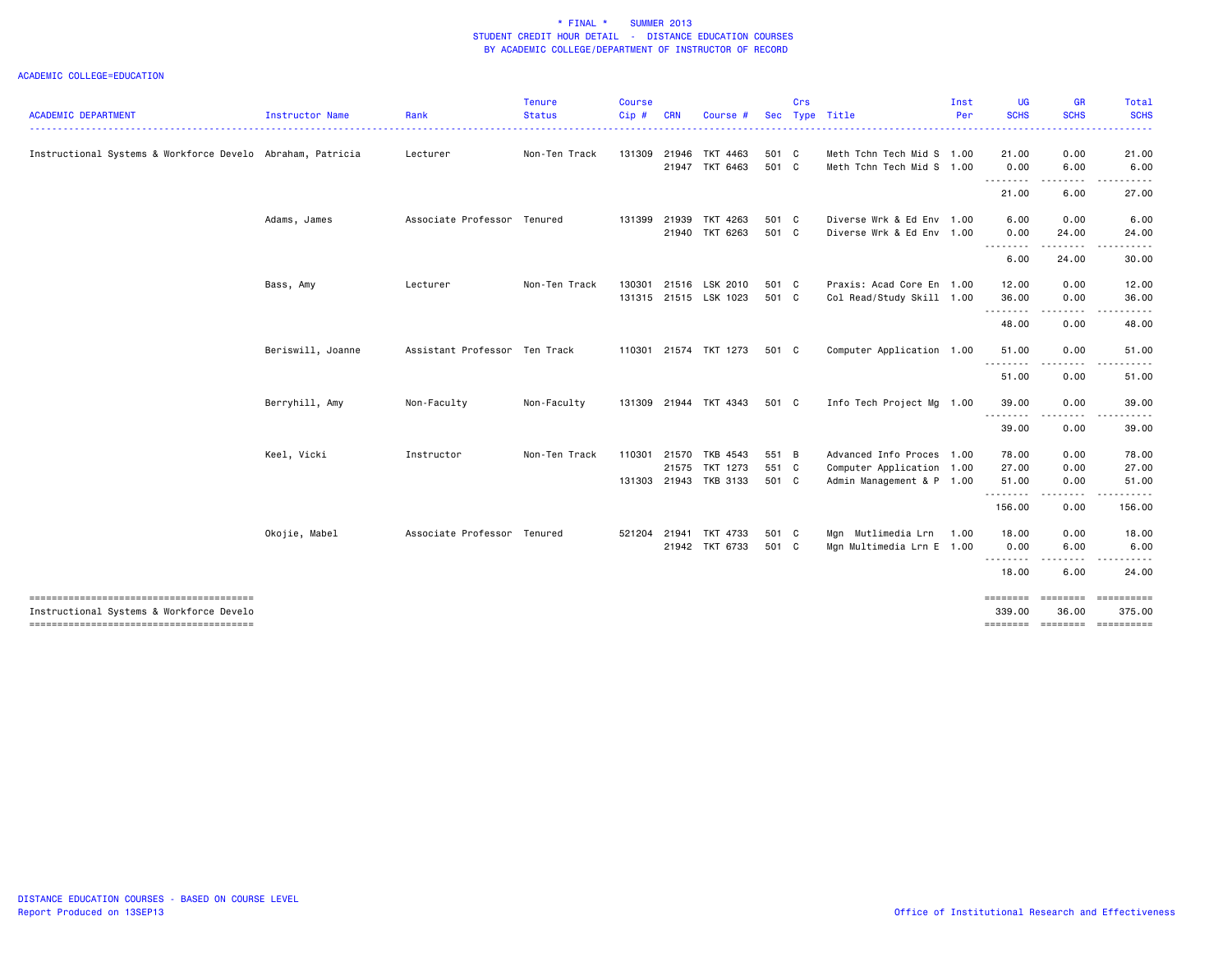| <b>ACADEMIC DEPARTMENT</b>                                                                              | <b>Instructor Name</b> | Rank     | <b>Tenure</b><br><b>Status</b> | Course<br>$Cip$ # | CRN | Course # Sec Type Title |       | Crs |                    | Inst<br>Per | <b>UG</b><br><b>SCHS</b>             | GR<br><b>SCHS</b> | Total<br><b>SCHS</b>              |
|---------------------------------------------------------------------------------------------------------|------------------------|----------|--------------------------------|-------------------|-----|-------------------------|-------|-----|--------------------|-------------|--------------------------------------|-------------------|-----------------------------------|
| Kinesiology                                                                                             | Ruihley, Brody         | Lecturer | Non-Ten Track                  | 310504            |     | 21566 SS 3303           | 551 C |     | Communicat Mgmt in | 1.00        | 75.00<br>.<br>75.00                  | 0.00<br>.<br>0.00 | 75.00<br>.<br>75.00               |
| , ===========================<br>=========<br>Kinesiology<br>===========================<br>=========== |                        |          |                                |                   |     |                         |       |     |                    |             | $=$ = = = = = = =<br>75.00<br>====== | 0.00              | ==========<br>75.00<br>========== |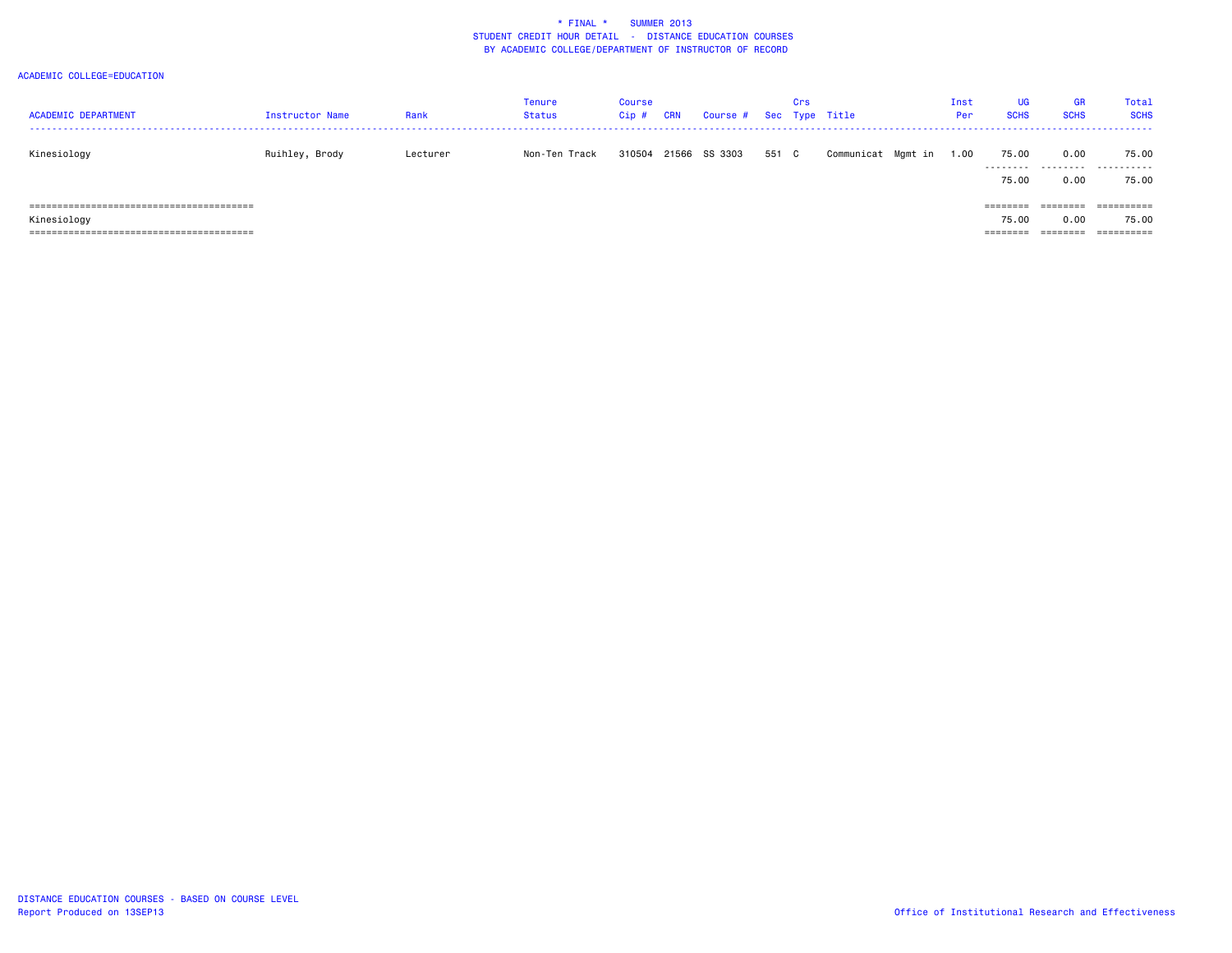|                                                                      |                     |                               | <b>Tenure</b> | <b>Course</b> |            |                       |       | Crs |                           | Inst | <b>UG</b>                   | GR                  | Total                          |
|----------------------------------------------------------------------|---------------------|-------------------------------|---------------|---------------|------------|-----------------------|-------|-----|---------------------------|------|-----------------------------|---------------------|--------------------------------|
| <b>ACADEMIC DEPARTMENT</b>                                           | Instructor Name     | Rank                          | <b>Status</b> | Cip#          | <b>CRN</b> | Course #              |       |     | Sec Type Title            | Per  | <b>SCHS</b>                 | <b>SCHS</b>         | <b>SCHS</b>                    |
| Leadership and Foundations                                           | Coats, Linda        | Associate Professor Tenured   |               | 130407        | 23125      | CCL 9000              | 503 D |     | Diss./Dissertation R 1.00 |      | 0.00                        | 1.00                | 1.00                           |
|                                                                      |                     |                               |               |               |            | 131202 21403 EDF 3423 | 501 C |     | Exploring Diversity       | 1.00 | 69.00<br>.                  | 0.00<br>.           | 69.00                          |
|                                                                      |                     |                               |               |               |            |                       |       |     |                           |      | 69.00                       | 1.00                | 70.00                          |
|                                                                      | Davis, James        | Associate Professor Tenured   |               | 130401        | 21396      | EDA 8190              | 501 S |     | Wkshp Ed Adm & Super 1.00 |      | 0.00                        | 9.00                | 9.00                           |
|                                                                      |                     |                               |               | 130407        | 21368      | CCL 8223              | 501 E |     | Intern Work Ed Leade 1.00 |      | 0.00                        | 12.00               | 12.00                          |
|                                                                      |                     |                               |               |               | 21369      | CCL 8233              | 501 C |     | Comm Col Legal Issue 1.00 |      | 0.00                        | 15.00               | 15.00                          |
|                                                                      |                     |                               |               |               | 21370      | CCL 8243              | 501 E |     | Intern Comm College       | 1.00 | 0.00                        | 3.00                | 3.00                           |
|                                                                      |                     |                               |               |               | 23121      | CCL 9000              | 501 D |     | Diss./Dissertation R 1.00 |      | 0.00<br><u>.</u>            | 24.00               | 24.00                          |
|                                                                      |                     |                               |               |               |            |                       |       |     |                           |      | 0.00                        | 63.00               | 63.00                          |
|                                                                      | King, Stephanie     | Assistant Professor Ten Track |               | 130407        | 21365      | CCL 8113              | 501 C |     | Comm Col Hist/Philos 1.00 |      | 0.00                        | 45.00               | 45.00                          |
|                                                                      |                     |                               |               |               | 21989      | CCL 8143              | 501 C |     | Program Planning and 1.00 |      | 0.00                        | 24.00               | 24.00                          |
|                                                                      |                     |                               |               |               | 21990      | CCL 8373              | 501 C |     | Comm College Curr Im 1.00 |      | 0.00                        | 18.00               | 18.00                          |
|                                                                      |                     |                               |               |               |            | 23124 CCL 9000        | 502 D |     | Diss./Dissertation R 1.00 |      | 0.00<br>.                   | 10.00<br>. <b>.</b> | 10.00                          |
|                                                                      |                     |                               |               |               |            |                       |       |     |                           |      | 0.00                        | 97.00               | 97.00                          |
|                                                                      | Prince, Debra       | Associate Professor Tenured   |               | 130601        |            | 21405 EDF 8363        | 501 C |     | Func & Met Res In Ed 1.00 |      | 0.00                        | 24.00               | 24.00                          |
|                                                                      |                     |                               |               |               |            |                       |       |     |                           |      | .<br>0.00                   | .<br>24.00          | 24.00                          |
|                                                                      | Ricciardi, Patricia | Lecturer                      | Non-Ten Track |               |            | 130407 21366 CCL 8153 | 501 C |     | Human Resources Admi 1.00 |      | 0.00<br><u>.</u>            | 24.00               | 24.00                          |
|                                                                      |                     |                               |               |               |            |                       |       |     |                           |      | 0.00                        | 24.00               | 24.00                          |
|                                                                      | Stumpf, Arthur      | Associate Professor Tenured   |               |               |            | 130407 23126 CCL 9000 | 504 D |     | Diss./Dissertation R 1.00 |      | 0.00                        | 8.00                | 8.00                           |
|                                                                      |                     |                               |               |               |            |                       |       |     |                           |      | --------<br>0.00            | 8.00                | 8.00                           |
|                                                                      | Taggart, Amanda     | Assistant Professor Ten Track |               |               |            | 450101 21402 EDF 3333 | 501 C |     | Social Foundation Ed 1.00 |      | 45.00                       | 0.00                | 45.00                          |
|                                                                      |                     |                               |               |               |            |                       |       |     |                           |      | 45.00                       | 0.00                | 45.00                          |
|                                                                      |                     |                               |               |               |            |                       |       |     |                           |      | ========                    |                     |                                |
| Leadership and Foundations<br>-------------------------------------- |                     |                               |               |               |            |                       |       |     |                           |      | 114,00<br>$=$ = = = = = = = | 217,00              | 331.00<br>========= ========== |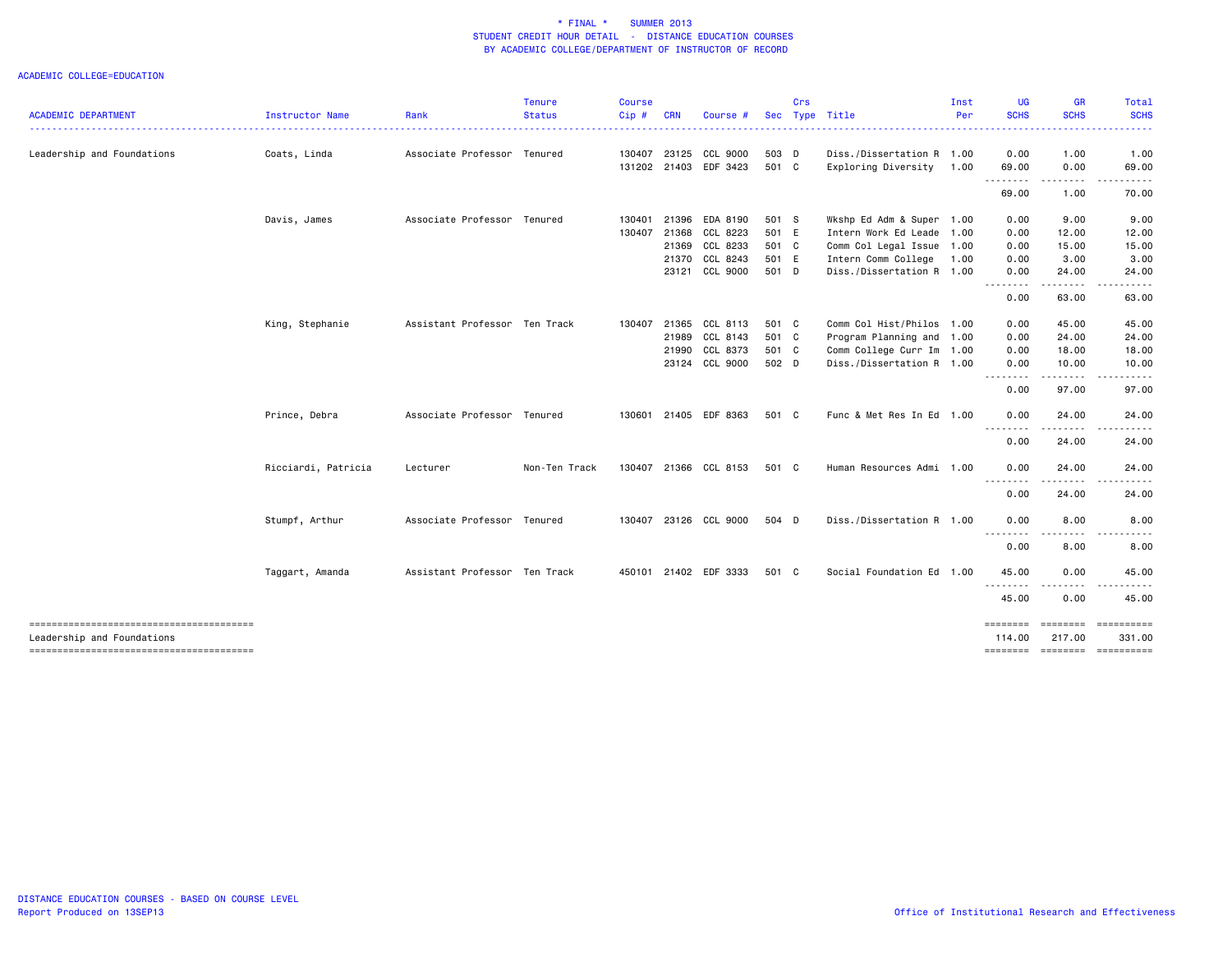| <b>ACADEMIC DEPARTMENT</b> | <b>Instructor Name</b> | Rank                          | <b>Tenure</b><br><b>Status</b> | Course<br>$Cip$ # | <b>CRN</b> | Course # Sec Type Title |       | Crs |                           | Inst<br>Per | <b>UG</b><br><b>SCHS</b>              | <b>GR</b><br><b>SCHS</b> | <b>Total</b><br><b>SCHS</b> |
|----------------------------|------------------------|-------------------------------|--------------------------------|-------------------|------------|-------------------------|-------|-----|---------------------------|-------------|---------------------------------------|--------------------------|-----------------------------|
| Aerospace Engineering      | Sescu, Adrian          | Assistant Professor Ten Track |                                |                   |            | 140201 23480 ASE 7000   | 501 I |     | Directed Indiv Study 1.00 |             | 0.00<br>---------<br>0.00             | 3.00<br>.<br>3.00        | 3.00<br>.<br>3.00           |
| Aerospace Engineering      |                        |                               |                                |                   |            |                         |       |     |                           |             | ========<br>0.00<br>$=$ = = = = = = = | -------<br>3.00          | 3.00                        |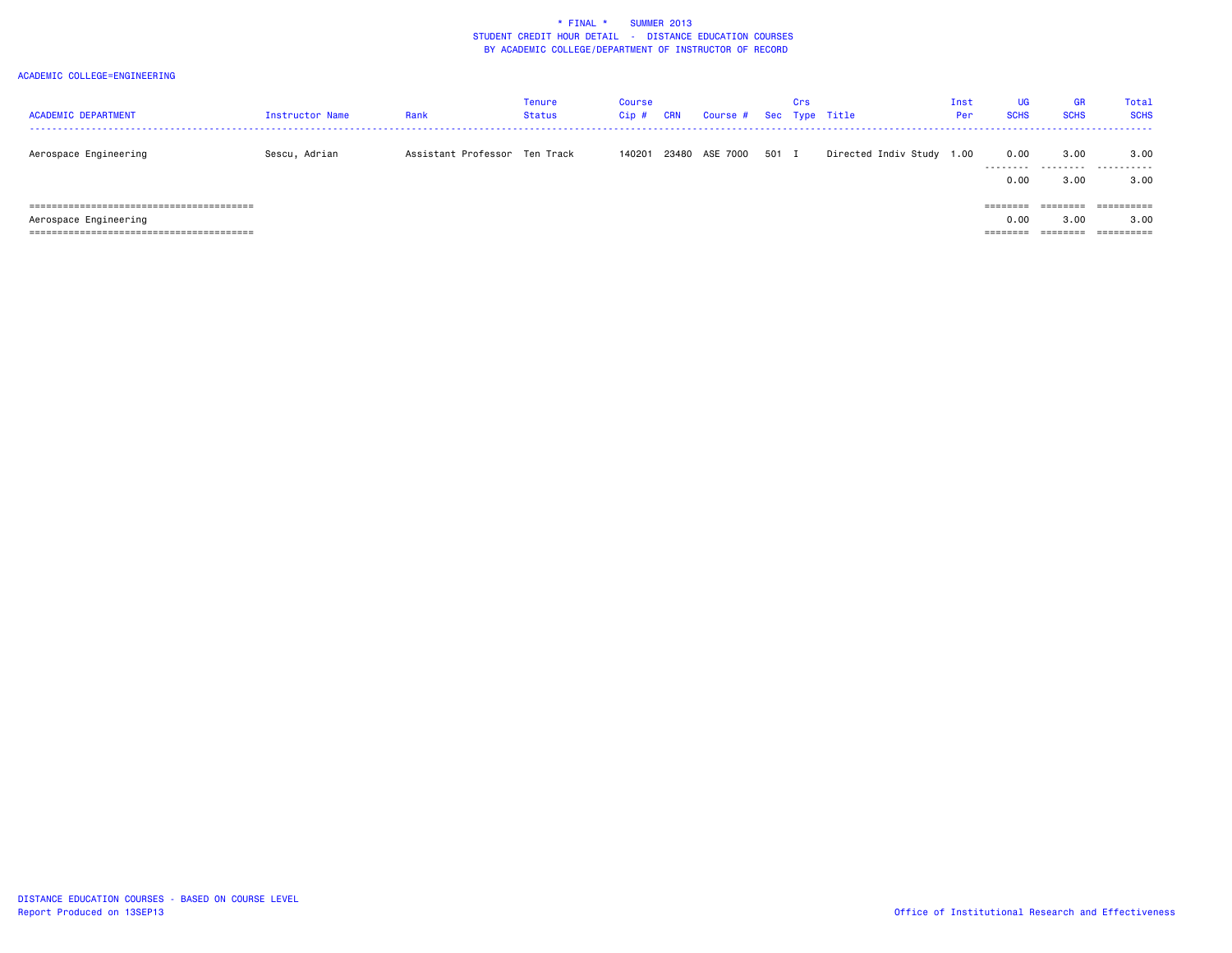| <b>ACADEMIC DEPARTMENT</b>        | <b>Instructor Name</b> | Rank                        | <b>Tenure</b><br><b>Status</b> | <b>Course</b><br>Cip # | <b>CRN</b> | Course               | <b>Sec</b> | Crs | Type Title                | Inst<br>Per | <b>UG</b><br><b>SCHS</b> | <b>GR</b><br><b>SCHS</b>                                                                                                           | Total<br><b>SCHS</b> |
|-----------------------------------|------------------------|-----------------------------|--------------------------------|------------------------|------------|----------------------|------------|-----|---------------------------|-------------|--------------------------|------------------------------------------------------------------------------------------------------------------------------------|----------------------|
|                                   |                        |                             |                                |                        |            |                      |            |     |                           |             |                          |                                                                                                                                    |                      |
| Civil & Environmental Engineering | Gullett, Philip        | Associate Professor Tenured |                                | 140801                 |            | 22422 CE 8000        | 504 D      |     | Research / Thesis         | 1.00        | 0.00<br>.                | 1.00<br>.                                                                                                                          | 1.00<br>----------   |
|                                   |                        |                             |                                |                        |            |                      |            |     |                           |             | 0.00                     | 1.00                                                                                                                               | 1.00                 |
|                                   | Howard, Isaac          | Associate Professor Tenured |                                | 140801                 |            | 22437 CE 9000        | 505 D      |     | Research / Diss           | 1.00        | 0.00                     | 10.00                                                                                                                              | 10.00                |
|                                   |                        |                             |                                |                        |            |                      |            |     |                           |             | 0.00                     | 10.00                                                                                                                              | 10.00                |
|                                   | Martin, James          | Professor                   | Tenured                        | 140801                 |            | 22441 CE 9000        | 508 D      |     | Research / Diss           | 1.00        | 0.00<br><u>.</u>         | 1.00                                                                                                                               | 1.00                 |
|                                   |                        |                             |                                |                        |            |                      |            |     |                           |             | 0.00                     | 1.00                                                                                                                               | 1.00                 |
|                                   | McAnally, William      | Research Professor          | Non-Ten Track                  |                        |            | 140801 23083 CE 7000 | 502 I      |     | Directed Indiv Study 1.00 |             | 0.00<br>--------         | 3.00                                                                                                                               | 3.00                 |
|                                   |                        |                             |                                |                        |            |                      |            |     |                           |             | 0.00                     | 3.00                                                                                                                               | 3.00                 |
|                                   | Taylor, Oliver-Denzil  | Lecturer                    | Non-Ten Track                  | 140801                 |            | 22023 CE 8433        | 501 C      |     | Advanced Foundations 1.00 |             | 0.00                     | 21.00<br>$\frac{1}{2} \left( \frac{1}{2} \right) \left( \frac{1}{2} \right) \left( \frac{1}{2} \right) \left( \frac{1}{2} \right)$ | 21.00                |
|                                   |                        |                             |                                |                        |            |                      |            |     |                           |             | 0.00                     | 21.00                                                                                                                              | 21.00                |
|                                   | Truax, Dennis          | Professor                   | Tenured                        | 140801                 |            | 22443 CE 9000        | 510 D      |     | Research / Diss           | 1.00        | 0.00                     | 6.00                                                                                                                               | 6.00                 |
|                                   |                        |                             |                                |                        |            |                      |            |     |                           |             | 0.00                     | 6.00                                                                                                                               | 6.00                 |
|                                   | Zhang, Li              | Associate Professor Tenured |                                | 140801                 |            | 22446 CE 9000        | 513 D      |     | Research / Diss           | 1.00        | 0.00                     | 3.00                                                                                                                               | 3.00                 |
|                                   |                        |                             |                                |                        |            |                      |            |     |                           |             | 0.00                     | 3.00                                                                                                                               | 3.00                 |
|                                   |                        |                             |                                |                        |            |                      |            |     |                           |             | ========                 |                                                                                                                                    |                      |
| Civil & Environmental Engineering |                        |                             |                                |                        |            |                      |            |     |                           |             | 0.00<br>========         | 45.00<br>========                                                                                                                  | 45.00<br>==========  |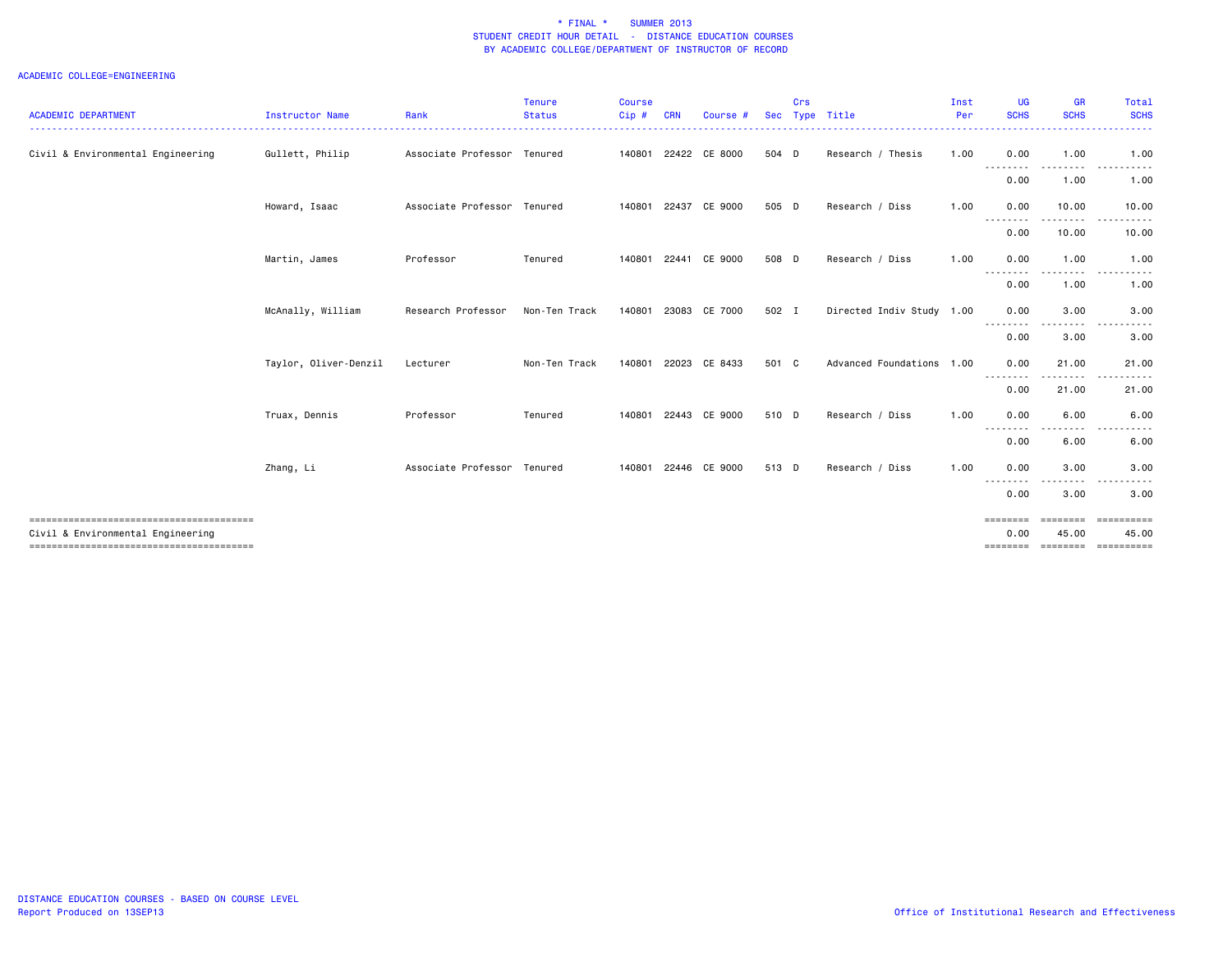| <b>ACADEMIC DEPARTMENT</b>            | <b>Instructor Name</b> | Rank                        | <b>Tenure</b><br><b>Status</b> | Course<br>$Cip$ # | <b>CRN</b> | Course # Sec Type Title |       | Crs |                           | Inst<br>Per | <b>UG</b><br><b>SCHS</b>                                                | <b>GR</b><br><b>SCHS</b> | Total<br><b>SCHS</b> |
|---------------------------------------|------------------------|-----------------------------|--------------------------------|-------------------|------------|-------------------------|-------|-----|---------------------------|-------------|-------------------------------------------------------------------------|--------------------------|----------------------|
|                                       |                        |                             |                                |                   |            |                         |       |     |                           |             |                                                                         |                          |                      |
| Computer Science & Engineering        | Dampier, David         | Professor                   | Tenured                        | 110101            |            | 23250 CSE 8080          | 501 I |     | Directed Project Cs       | 1.00        | 0.00                                                                    | 3.00                     | 3.00                 |
|                                       |                        |                             |                                |                   |            |                         |       |     |                           |             | ---------<br>0.00                                                       | ---------<br>3.00        | .<br>3,00            |
|                                       |                        |                             |                                |                   |            |                         |       |     |                           |             |                                                                         |                          |                      |
|                                       | Jankun-Kelly, T.       | Associate Professor Tenured |                                | 110101            |            | 22065 CSE 6990          | 501 C |     | Special Topic in CSE 1.00 |             | 0.00                                                                    | 15.00                    | 15.00                |
|                                       |                        |                             |                                |                   |            |                         |       |     |                           |             | .<br>0.00                                                               | ---------<br>15.00       | .<br>15.00           |
|                                       |                        |                             |                                |                   |            |                         |       |     |                           |             |                                                                         |                          |                      |
| ===================================== |                        |                             |                                |                   |            |                         |       |     |                           |             | $\qquad \qquad \equiv \equiv \equiv \equiv \equiv \equiv \equiv \equiv$ | ========                 |                      |
| Computer Science & Engineering        |                        |                             |                                |                   |            |                         |       |     |                           |             | 0.00                                                                    | 18,00                    | 18,00                |
|                                       |                        |                             |                                |                   |            |                         |       |     |                           |             | ========                                                                | -------                  | ==========           |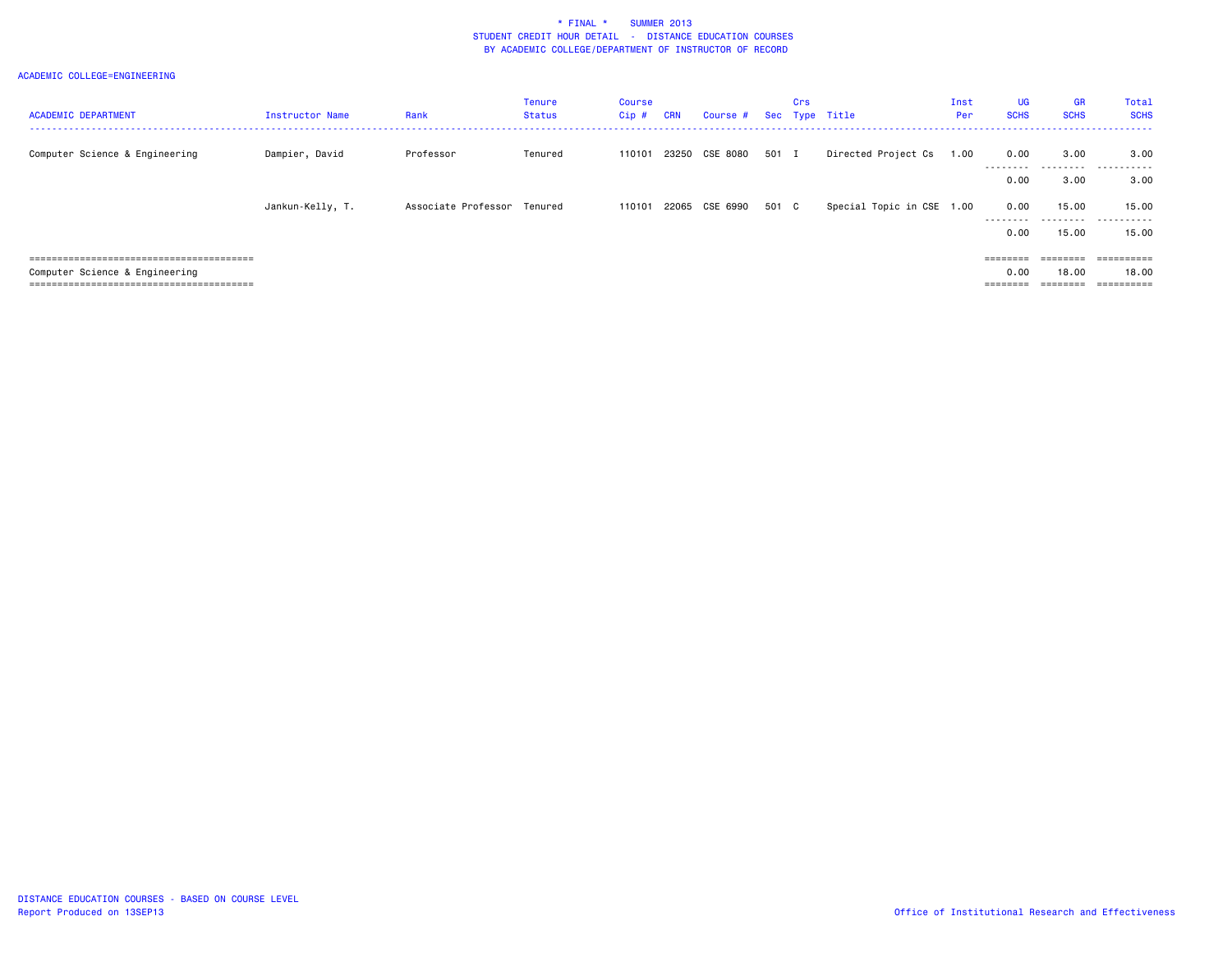| <b>ACADEMIC DEPARTMENT</b>        | <b>Instructor Name</b> | Rank                        | <b>Tenure</b><br><b>Status</b> | <b>Course</b><br>Cip# | <b>CRN</b> | Course #       |       | Crs | Sec Type Title  | Inst<br>Per | <b>UG</b><br><b>SCHS</b> | <b>GR</b><br><b>SCHS</b> | Total<br><b>SCHS</b> |
|-----------------------------------|------------------------|-----------------------------|--------------------------------|-----------------------|------------|----------------|-------|-----|-----------------|-------------|--------------------------|--------------------------|----------------------|
| Electrical & Computer Engineering | Du, Qian               | Associate Professor Tenured |                                | 141001                |            | 23517 ECE 9000 | 507 D |     | Research/Diss   | 1.00        | 0.00<br>.                | 1.00<br>.                | 1.00<br>.            |
|                                   |                        |                             |                                |                       |            |                |       |     |                 |             | 0.00                     | 1.00                     | 1.00                 |
|                                   | King, Roger            | Non-Faculty                 | Tenured                        | 141001                | 23587      | ECE 9000       | 514 D |     | Research/Diss   | 1.00        | 0.00<br>--------         | 1.00<br>---------        | 1.00<br>.            |
|                                   |                        |                             |                                |                       |            |                |       |     |                 |             | 0.00                     | 1.00                     | 1.00                 |
|                                   | Younan, Nicolas        | Professor                   | Tenured                        | 141001                |            | 23515 ECE 8000 | 524 D |     | Research/Thesis | 1.00        | 0.00<br>---------        | 1.00<br>.                | 1.00<br>.            |
|                                   |                        |                             |                                |                       |            |                |       |     |                 |             | 0.00                     | 1.00                     | 1.00                 |
|                                   |                        |                             |                                |                       |            |                |       |     |                 |             |                          |                          |                      |
| Electrical & Computer Engineering |                        |                             |                                |                       |            |                |       |     |                 |             | 0.00                     | 3.00                     | 3.00                 |
|                                   |                        |                             |                                |                       |            |                |       |     |                 |             | ========                 | ========                 | ==========           |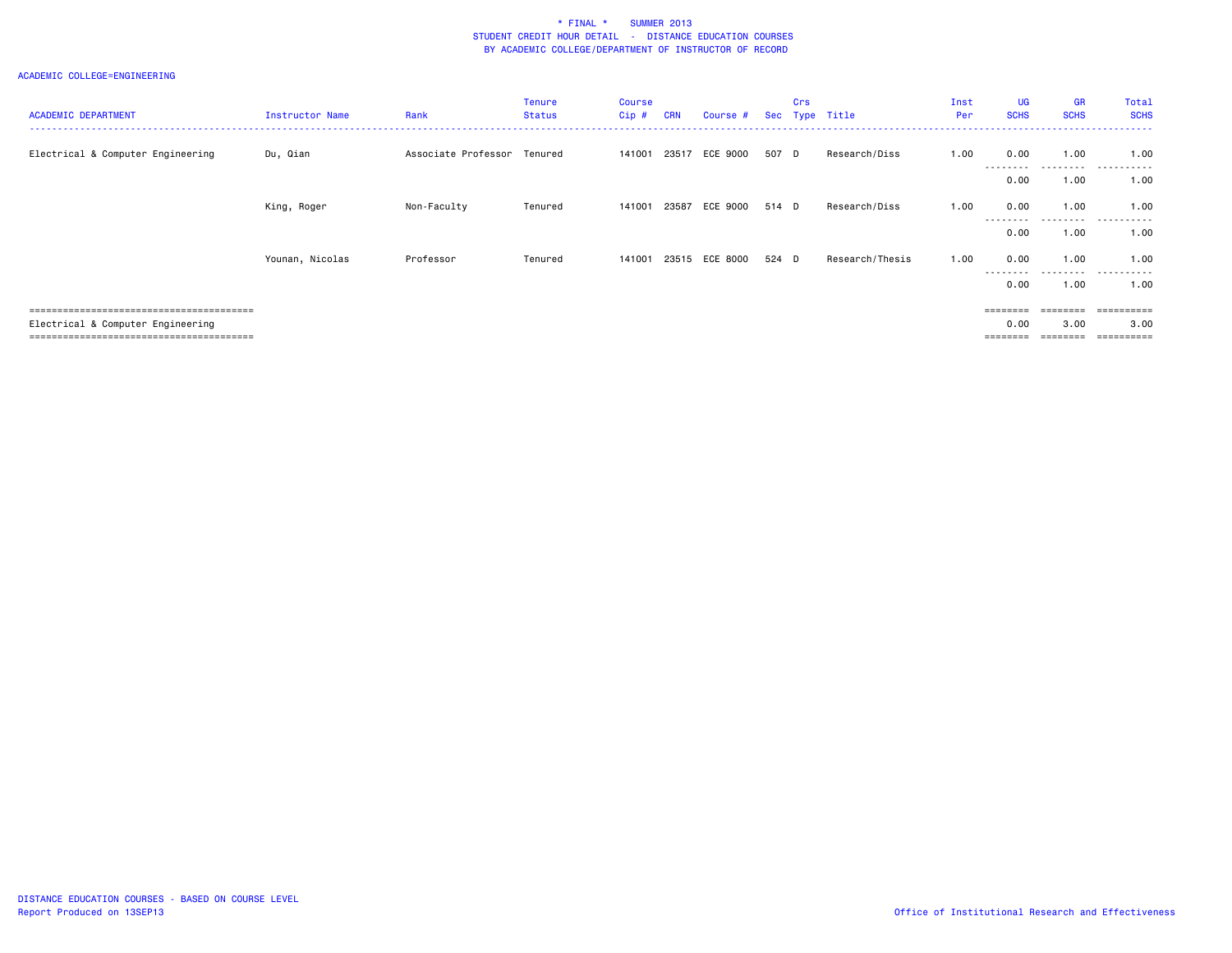| <b>ACADEMIC DEPARTMENT</b>                                                 | Instructor Name     | Rank                          | Tenure<br><b>Status</b> | <b>Course</b><br>Cip# | <b>CRN</b> | Course #                       |                | Crs | Sec Type Title                                | Inst<br>Per  | <b>UG</b><br><b>SCHS</b>                                                          | <b>GR</b><br><b>SCHS</b> | Total<br><b>SCHS</b> |
|----------------------------------------------------------------------------|---------------------|-------------------------------|-------------------------|-----------------------|------------|--------------------------------|----------------|-----|-----------------------------------------------|--------------|-----------------------------------------------------------------------------------|--------------------------|----------------------|
| Industrial & Systems Engineering                                           | Bullington, Stanley | Professor                     | Tenured                 |                       |            | 141701 22170 IE 6753           | 501 C          |     | Systems Engr & Analy 1.00                     |              | 0.00                                                                              | 30.00                    | .<br>30.00           |
|                                                                            |                     |                               |                         |                       |            |                                |                |     |                                               |              | 0.00                                                                              | 30.00                    | 30.00                |
|                                                                            | Eksioglu, Burak     | Associate Professor Tenured   |                         |                       |            | 141701 23051 IE 9000           | 551 D          |     | Research/DIss                                 | 1.00         | 0.00                                                                              | 1.00                     | 1.00                 |
|                                                                            |                     |                               |                         |                       |            |                                |                |     |                                               |              | <u>.</u><br>0.00                                                                  | 1.00                     | 1.00                 |
|                                                                            | Eksioglu, Sandra    | Associate Professor Tenured   |                         |                       |            | 141701 23691 IE 7000           | 502 I          |     | Directed Indiv Study 1.00                     |              | 0.00                                                                              | 3.00                     | 3.00                 |
|                                                                            |                     |                               |                         |                       |            |                                |                |     |                                               |              | - - - - - - - -<br>0.00                                                           | 3.00                     | 3.00                 |
|                                                                            | Greenwood, Allen    | Professor                     | Tenured                 | 141701                | 23161      | IE 9000<br>23164 IE 8000       | 503 D<br>502 D |     | Research/DIss<br>Research / Thesis            | 1.00<br>1.00 | 0.00<br>0.00                                                                      | 7.00<br>2.00             | 7.00<br>2.00         |
|                                                                            |                     |                               |                         |                       |            |                                |                |     |                                               |              | --------<br>0.00                                                                  | 9.00                     | 9.00                 |
|                                                                            | Reeves, Kari        | Associate Professor Tenured   |                         | 141701                | 22653      | IE 7000<br>23160 IE 9000       | 551 I<br>502 D |     | Directed Indiv Study 1.00<br>Research/DIss    | 1.00         | 0.00<br>0.00                                                                      | 3.00<br>1.00             | 3.00<br>1.00         |
|                                                                            |                     |                               |                         |                       |            |                                |                |     |                                               |              | .<br>0.00                                                                         | 4.00                     | 4.00                 |
|                                                                            | Strawderman, Lesley | Assistant Professor Ten Track |                         | 141701                |            | 22169 IE 6613<br>23539 IE 7000 | 501 C<br>501 I |     | Eng Statistics I<br>Directed Indiv Study 1.00 | 1.00         | 0.00<br>0.00                                                                      | 45.00<br>3.00            | 45.00<br>3.00        |
|                                                                            |                     |                               |                         |                       |            |                                |                |     |                                               |              | 0.00                                                                              | 48.00                    | 48.00                |
|                                                                            | Usher, John         | Professor                     | Tenured                 |                       |            | 141701 23162 IE 9000           | 504 D          |     | Research/DIss                                 | 1.00         | 0.00                                                                              | 6.00                     | 6.00                 |
|                                                                            |                     |                               |                         |                       |            |                                |                |     |                                               |              | $\frac{1}{2} \frac{1}{2} \frac{1}{2} \frac{1}{2} \frac{1}{2} \frac{1}{2}$<br>0.00 | 6.00                     | 6.00                 |
| --------------------------------------<br>Industrial & Systems Engineering |                     |                               |                         |                       |            |                                |                |     |                                               |              | ========<br>0.00                                                                  | ========<br>101.00       | ==========<br>101.00 |
|                                                                            |                     |                               |                         |                       |            |                                |                |     |                                               |              | ========                                                                          |                          |                      |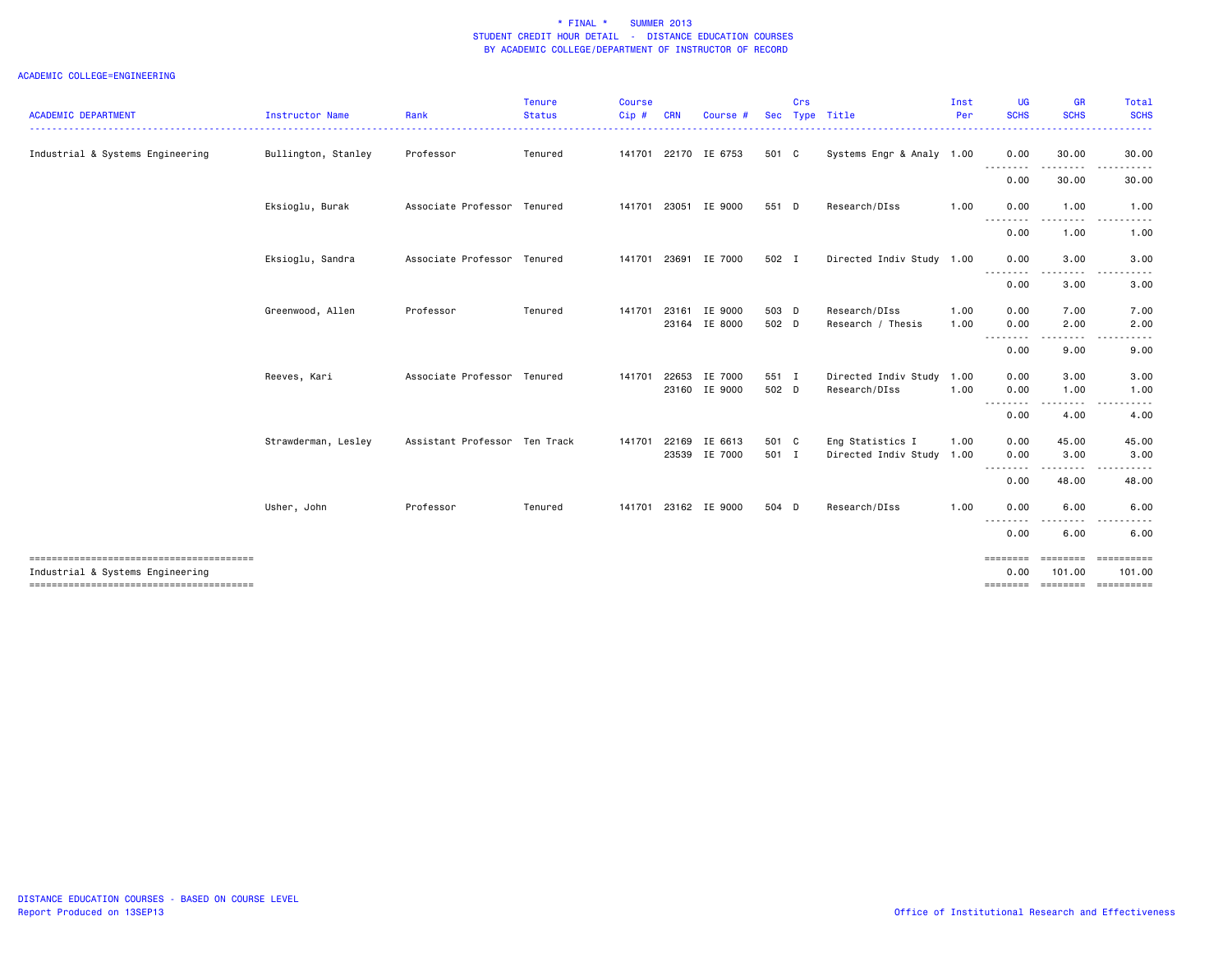| <b>ACADEMIC DEPARTMENT</b>          | Instructor Name | Rank                        | <b>Tenure</b><br><b>Status</b> | Course<br>Cip# | CRN | Course # Sec Type Title |       | Crs |                           | Inst<br>Per: | <b>UG</b><br><b>SCHS</b> | GR.<br><b>SCHS</b> | Total<br><b>SCHS</b> |
|-------------------------------------|-----------------|-----------------------------|--------------------------------|----------------|-----|-------------------------|-------|-----|---------------------------|--------------|--------------------------|--------------------|----------------------|
| School of Chemical Engineering      | Bricka, Ray     | Associate Professor Tenured |                                |                |     | 140701 22171 CHE 8713   | 501 C |     | Sci Proposal Inst/De 1.00 |              | 0.00<br>---------        | 15.00              | 15.00<br>            |
|                                     |                 |                             |                                |                |     |                         |       |     |                           |              | 0.00                     | 15.00              | 15.00                |
| =================================== |                 |                             |                                |                |     |                         |       |     |                           |              | $=$ $=$ $=$ $=$ $=$ $=$  |                    |                      |
| School of Chemical Engineering      |                 |                             |                                |                |     |                         |       |     |                           |              | 0.00                     | 15.00              | 15.00                |
|                                     |                 |                             |                                |                |     |                         |       |     |                           |              | =======                  |                    | ==========           |